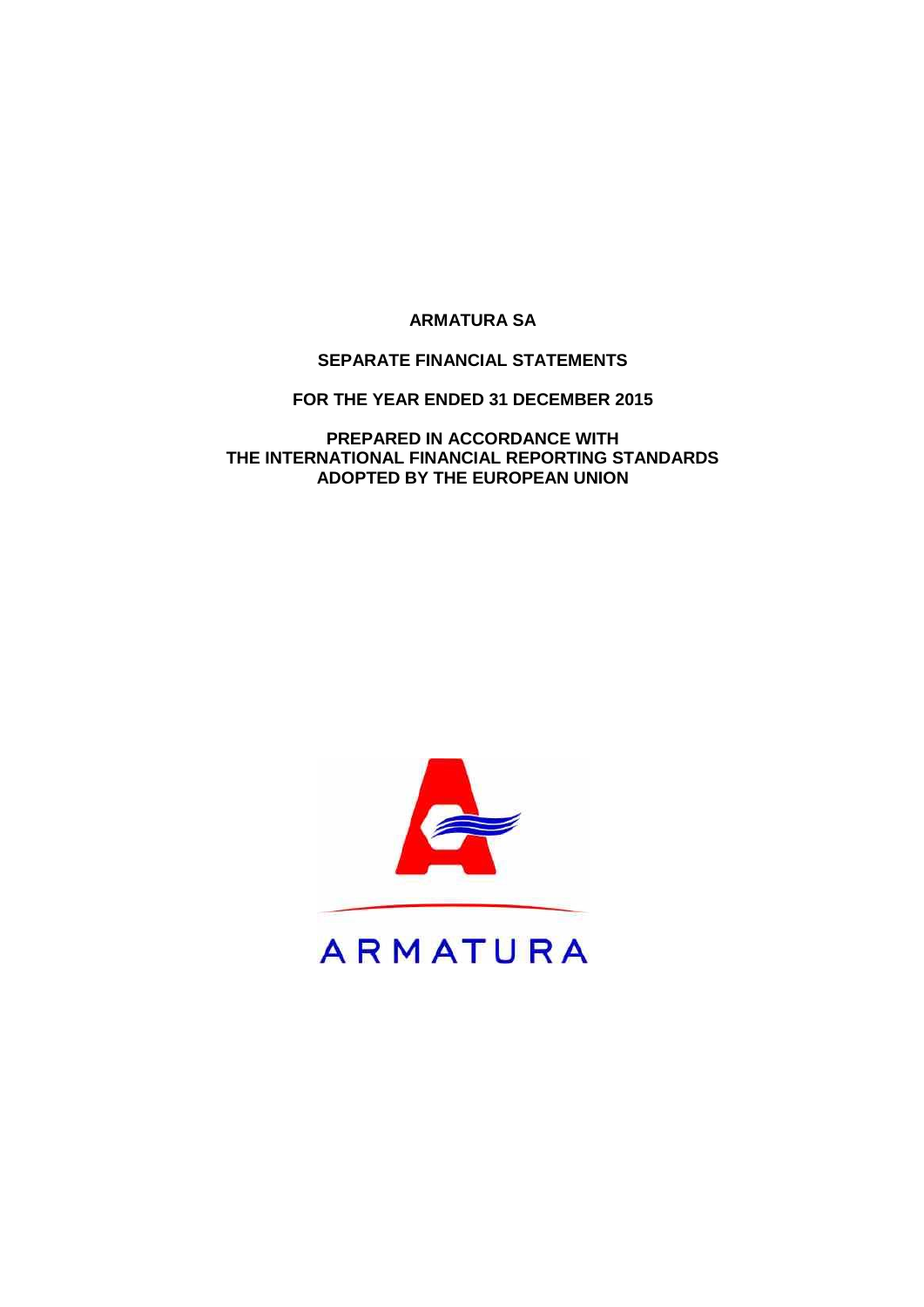# **CONTENTS PAGE**

| STATEMENT OF FINANCIAL POSITION            | $3 - 4$  |
|--------------------------------------------|----------|
| STATEMENT OF REVENUE AND EXPENDITURE       | 5        |
| STATEMENT OF COMPREHENSIVE INCOME          | 6        |
| STATEMENT OF CHANGES IN EQUITY             | 7        |
| <b>CASH FLOW STATEMENTS</b>                | 8        |
| NOTES TO THE SEPARATE FINANCIAL STATEMENTS | $9 - 50$ |
| APPENDIX A - BOARD OF DIRECTORS REPORT     |          |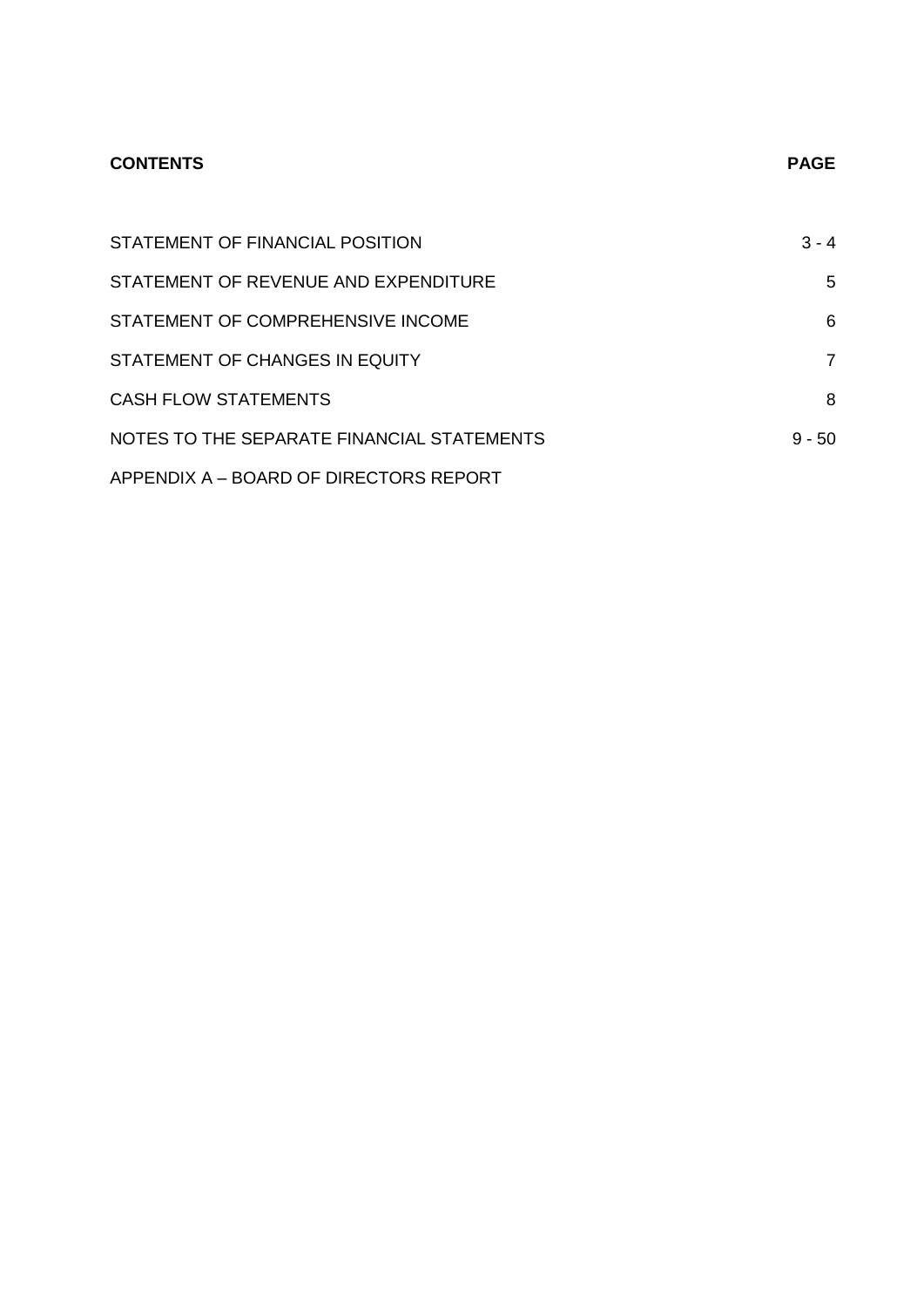#### **ARMATURA SA STATEMENT OF FINANCIAL POSITION AT 31 DECEMBER 2015 (all amounts are expressed in Romanian Lei, unless stated otherwise)**

|                                                             | <b>Note</b>         | 31 December<br><u>2015</u>             | 31 December<br><u>2014</u>             |
|-------------------------------------------------------------|---------------------|----------------------------------------|----------------------------------------|
| <b>Asset</b>                                                |                     |                                        |                                        |
| <b>Non-current assets</b>                                   |                     |                                        |                                        |
| Tangible assets<br>Intangible assets                        | 6<br>$\overline{7}$ | 19.039.918<br>19.065                   | 18,630,144<br>62,921                   |
| <b>Non-current assets - Total</b>                           |                     | <u>19.058.983</u>                      | <u>18,693,065</u>                      |
| <b>Current assets</b>                                       |                     |                                        |                                        |
| Inventories<br>Trade and other receivables<br>Cash and cash | 11<br>10            | 6.391.627<br>1.403.634                 | 6.418.406<br>1.966.070                 |
| equivalents                                                 | 12                  | 123.317                                | 149.116                                |
| Short-term<br>financial assets                              | 12                  | 137.974                                | 401.780                                |
| <b>Current assets - Total</b>                               |                     | 8.056.552                              | 8.935.371                              |
| <b>Assets - Total</b>                                       |                     | 27.115.535                             | 27.628.437                             |
| <b>Equity and liabilities</b>                               |                     |                                        |                                        |
| Share capital<br>Reserves<br>Retained earnings              | 13                  | 18,110,957<br>9.738.908<br>-30.881.459 | 18,110,957<br>9.428.899<br>-28.882.614 |
| <b>Equity - Total</b>                                       |                     | $-3.031.594$                           | $-1.342.758$                           |
| Long term liabilities                                       |                     |                                        |                                        |
| Loans                                                       | 15                  |                                        |                                        |
| Deferred tax<br>liabilities<br>Trade and other payables     | 16<br>14            | 1.084.892<br>75.812<br>1.160.704       | 1.035.006<br>113.721<br>1.148.727      |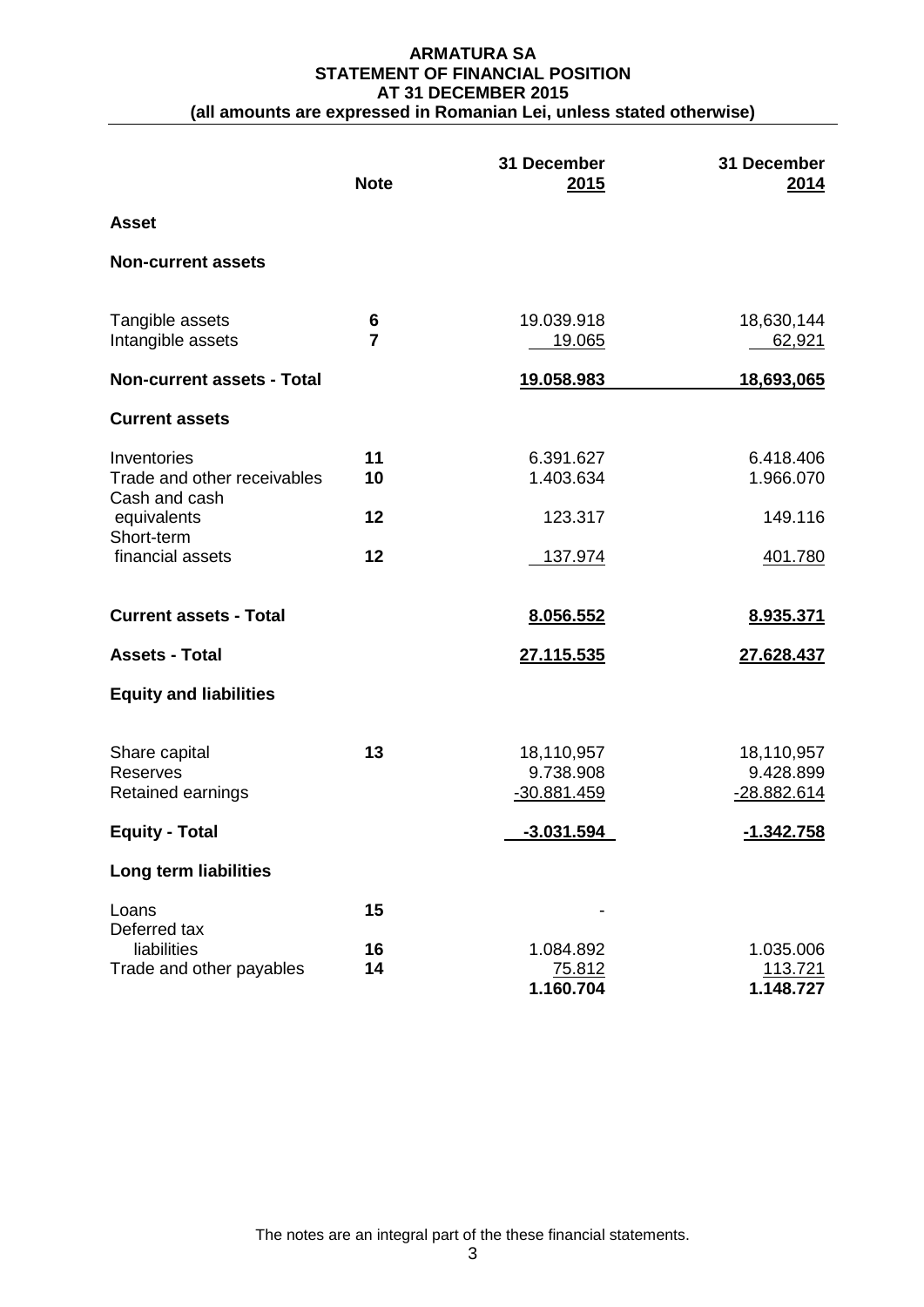#### **ARMATURA SA STATEMENT OF FINANCIAL POSITION AT 31 DECEMBER 2015 (all amounts are expressed in Romanian Lei, unless stated otherwise)**

|                                                      | <b>Note</b> | 31 December<br>2015 | 31 December<br>2014 |
|------------------------------------------------------|-------------|---------------------|---------------------|
| <b>Current liabilities</b>                           |             |                     |                     |
| Trade and other payables<br>Capital settlements with | 14          | 6.169.576           | 5.132.710           |
| shareholders                                         |             | 100                 | 100                 |
| Loans                                                |             | 22.622.500          | 22.410.500          |
| Provisions for risks                                 |             |                     |                     |
| and expenses                                         | 17          | 194.249             | 279.158             |
| <b>Current liabilities - Total</b>                   |             | 28.986.425          | 27.822.468          |
| <b>Liabilities - Total</b>                           |             | 30.147.129          | 28.971.195          |
| <b>Equity and liabilities - Total</b>                |             | 27.115.535          | 27.628.437          |

The financial statements have been signed this  $28<sup>th</sup>$  day of March 2016..

Peter Ujvari **Ec. Diana Florentina Bunea**<br>**Administrator Ec. Diana Florentina Bunea**<br>**Head of the Finance and Accounting Departn Head of the Finance and Accounting Department**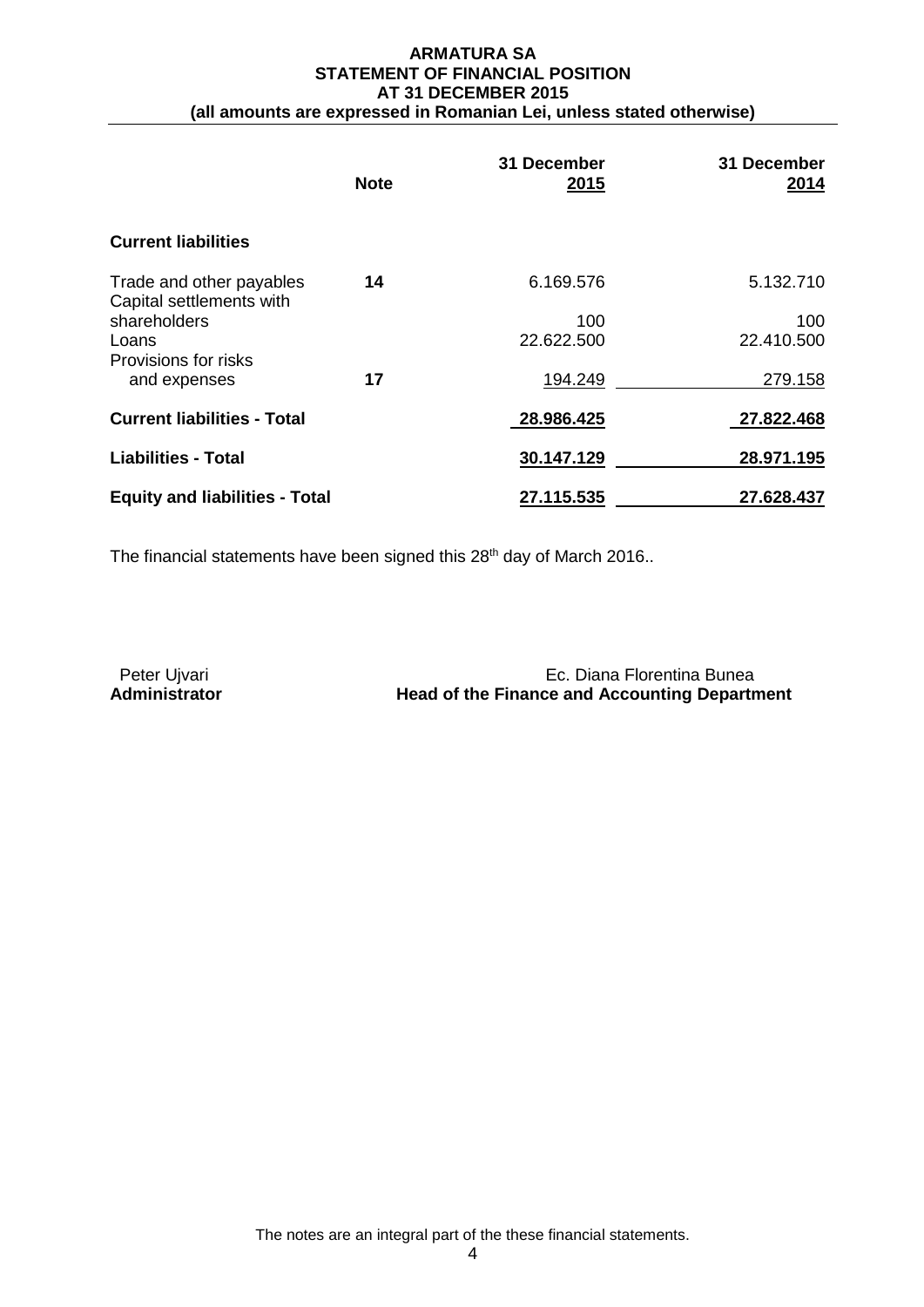#### **ARMATURA S.A. STATEMENT OF REVENUE AND EXPENDITURE FOR THE YEAR ENDED 31 DECEMBER 2015 (all amounts are expressed in Romanian Lei, unless stated otherwise)**

|                                                                                                     | <b>Note</b> | Year ended<br>31 December<br>2015 | Year ended<br>31 December<br>2014 |
|-----------------------------------------------------------------------------------------------------|-------------|-----------------------------------|-----------------------------------|
| Revenue<br>Other operating income                                                                   | 5           | 19.496.953<br>53.973              | 17.628.090<br>112.947             |
| Variation in stocks of finished goods<br>and work in progress<br>Raw materials and consumables      |             | $-277.309$<br>$-7.318.345$        | 16.979<br>$-5.864.461$            |
| Cost of goods<br>Personnel expenses                                                                 | 20          | $-1.428.293$<br>$-5.925.465$      | $-1.776.815$<br>$-5.865.163$      |
| Utility expenses<br>Services rendered by third parties<br>Amortisation, depreciation and impairment |             | $-3.767.457$<br>$-764.452$        | $-3.759.973$<br>$-412.817$        |
| of fixed assets<br>Net movement in the provision for other                                          | 6           | $-259.991$                        | $-1.060.189$                      |
| risks and expenses                                                                                  | 17          | 84.910                            | 399.136                           |
| Other operating expenses                                                                            | 19          | $-1.337.551$                      | $-1.044.605$                      |
| Other income / (loss), net                                                                          | 18          | 125.586                           | $-116.555$                        |
| <b>Operating result</b>                                                                             |             | $-1.317.441$                      | $-1.743.426$                      |
| <b>Financial revenue</b>                                                                            | 5           | 97                                | 13.799                            |
| <b>Financial expenses</b>                                                                           |             | -690.664                          | -508.399                          |
| <b>Net financial loss</b>                                                                           | 21          | $-690.567$                        | -494.600                          |
| <b>Loss before taxation</b>                                                                         |             | $-2.008.008$                      | $-2.238.026$                      |
| Current and deferred income<br>tax revenue / (expense)                                              | 22          | 9.163                             | $-27.877$                         |
| Net loss for the period                                                                             |             | <u>-1.998.845</u>                 | $-2.265.903$                      |
| Shares issued                                                                                       |             | 40,000,000                        | 40,000,000                        |
| Earnings per basic share and diluted share                                                          |             | $-0.050$                          | $-0.057$                          |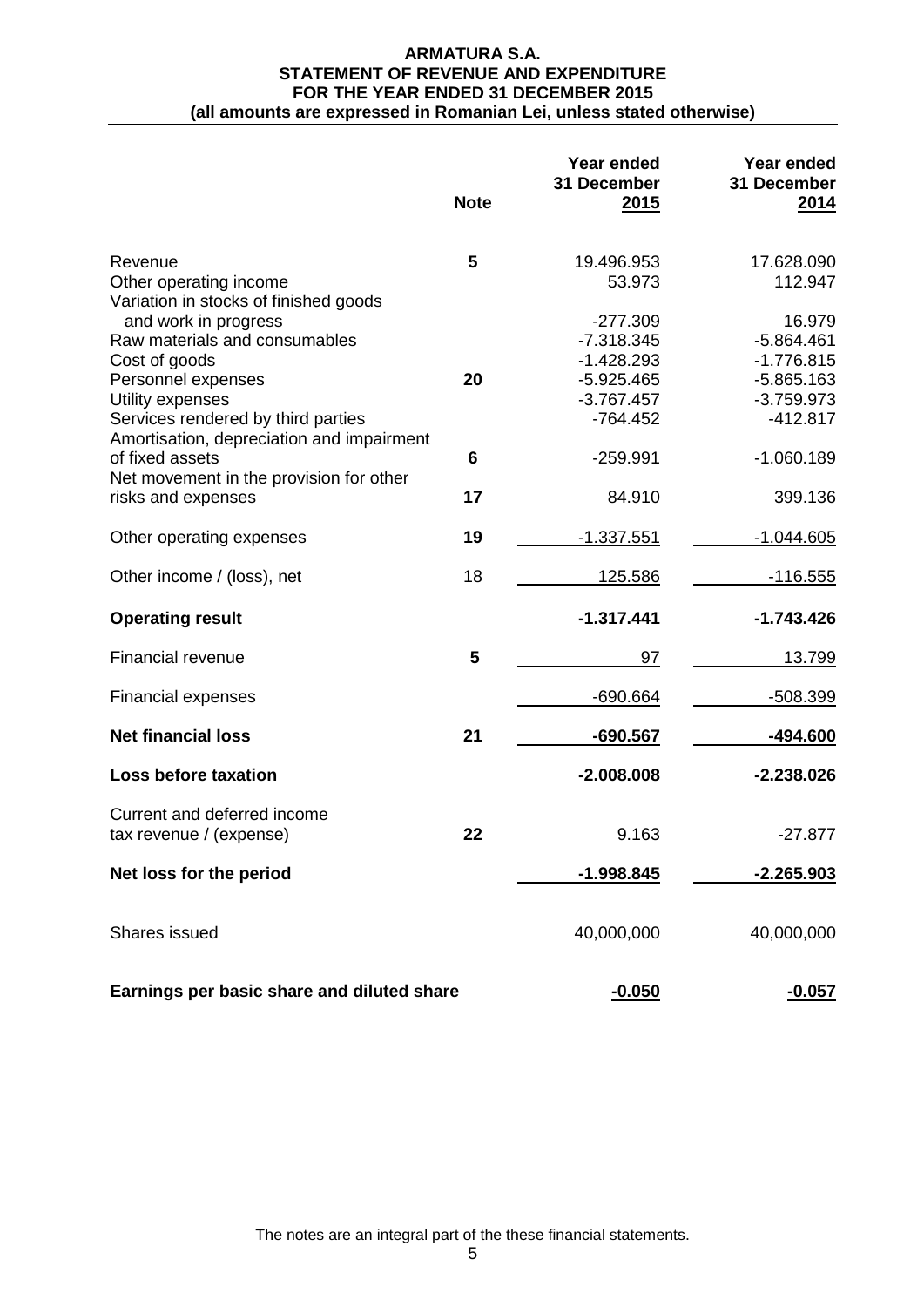#### **ARMATURA S.A. STATEMENT OF COMPREHENSIVE INCOME FOR THE YEAR ENDED 31 DECEMBER 2015 (all amounts are expressed in Romanian Lei, unless stated otherwise)**

| <b>Note</b>                                                                   | Year ended<br>31 December<br><u>2015</u> | Year ended<br>31 December<br>2014 |
|-------------------------------------------------------------------------------|------------------------------------------|-----------------------------------|
| Loss for the period                                                           | $-1.998.845$                             | $-2.265.903$                      |
| Other elements of the comprehensive income:                                   |                                          |                                   |
| Gain/(Loss) from revaluation<br>of buildings<br>Impact of deferred tax on     | 369.058                                  | 3.361.708                         |
| revaluation reserves                                                          | (59.049)                                 | (537.873)                         |
| Other elements of the comprehensive income<br>for the period, net of tax<br>6 | 310.009                                  | 2.823.835                         |
| Comprehensive income for the period - Total                                   | $-1.688.836$                             | 557.932                           |

The financial statements have been signed this 27<sup>th</sup> day of March 2015.

Peter Ujvari **Ec. Diana Florentina Bunea**<br>**Administrator Head of the Finance and Accounting Dep Head of the Finance and Accounting Department**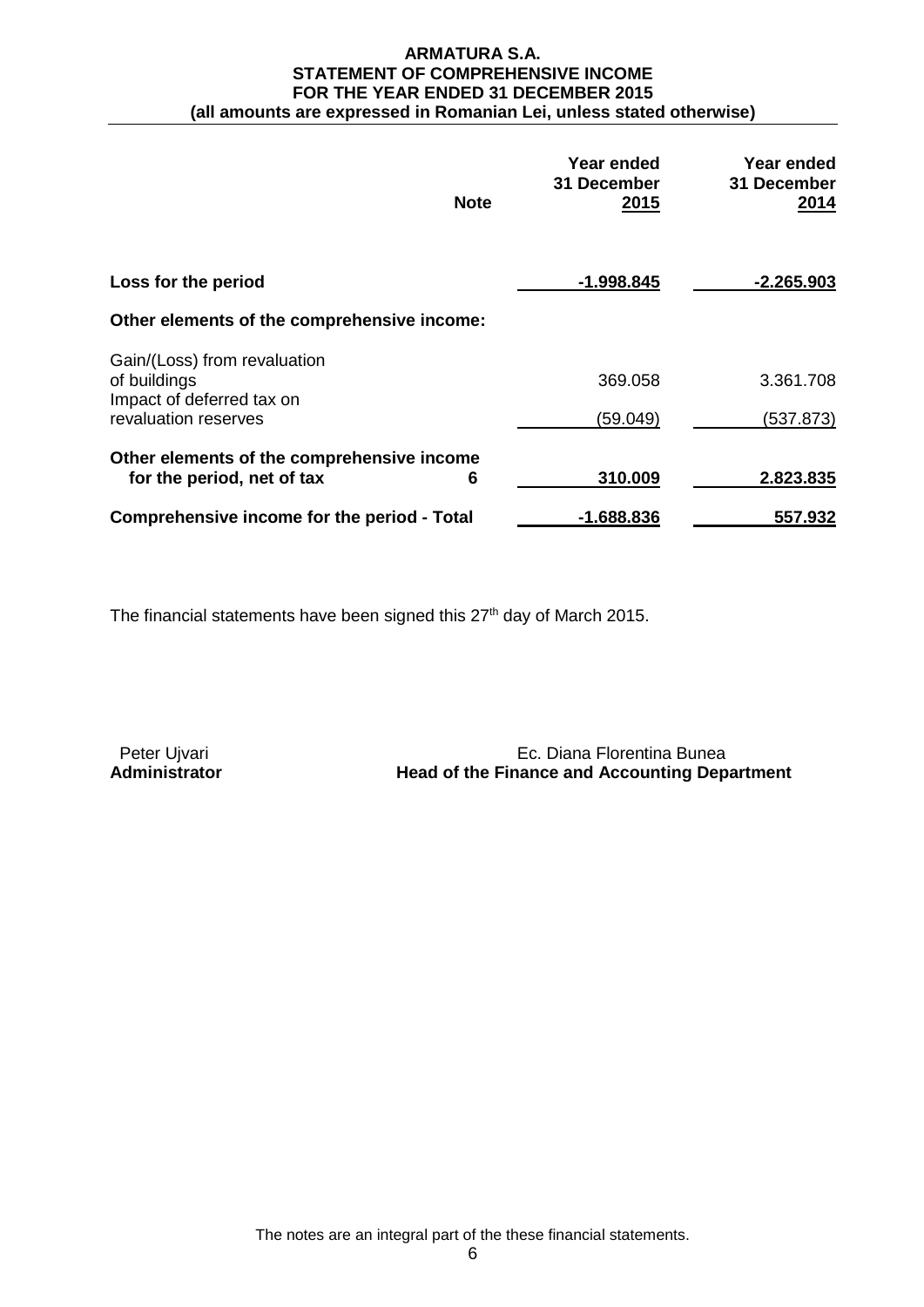# **ARMATURA S.A. STATEMENT OF CHANGES IN EQUITY FOR THE YEAR ENDED 31 DECEMBER 2015**

# **(all amounts are expressed in Romanian Lei, unless stated otherwise)**

|                                                                        | <b>Share capital</b> | <b>Revaluation</b><br><b>Reserves</b> | <b>Other Reserves</b> | <b>Retained</b><br><b>Earnings</b> | <b>Total</b>      |
|------------------------------------------------------------------------|----------------------|---------------------------------------|-----------------------|------------------------------------|-------------------|
| <b>Balance at 1 January 2014</b>                                       | 18,110,957           | 5,654,117                             | 950,947               | $-26.616.711$                      | $-1.900.690$      |
| Profit/loss for the year<br>Other items of the comprehensive income    |                      |                                       |                       | $-2.265.903$                       | $-2.265.903$      |
| <b>Revaluation reserves</b>                                            |                      | 2.823.835                             |                       |                                    | 2.823.835         |
| <b>Comprehensive income - Total</b>                                    |                      | 2.823.835                             |                       | $-2.265.903$                       | 557.932           |
| <b>Balance at 31 December 2014</b>                                     | 18.110.957           | 8.477.952                             | 950.947               | <u>-28.882.614</u>                 | <u>-1.342.758</u> |
| <b>Balance at 1 January 2015</b>                                       | 18.110.957           | 8.477.952                             | 950.947               | -28.882.615                        | $-1.342.758$      |
| Profit/loss for the year                                               |                      |                                       |                       | $-1.998.845$                       | -1.998.845        |
| Other items of the comprehensive income<br><b>Revaluation reserves</b> |                      | 310.009                               |                       |                                    | 310.009           |
| <b>Comprehensive income - Total</b>                                    |                      | 310.009                               |                       | $-1.998.845$                       | 1.688.836         |
| <b>Balance at 31 December 2015</b>                                     | 18.110.957           | 8.787.961                             | 950.947               | $-30.881.459$                      | $-3.031.594$      |

The financial statements have been signed this  $27<sup>th</sup>$  day of March 2016.

Peter Ujvari Ec. Diana Florentina Bunea<br>Administrator and Accounting Department **Head of the Finance and Accounting Department**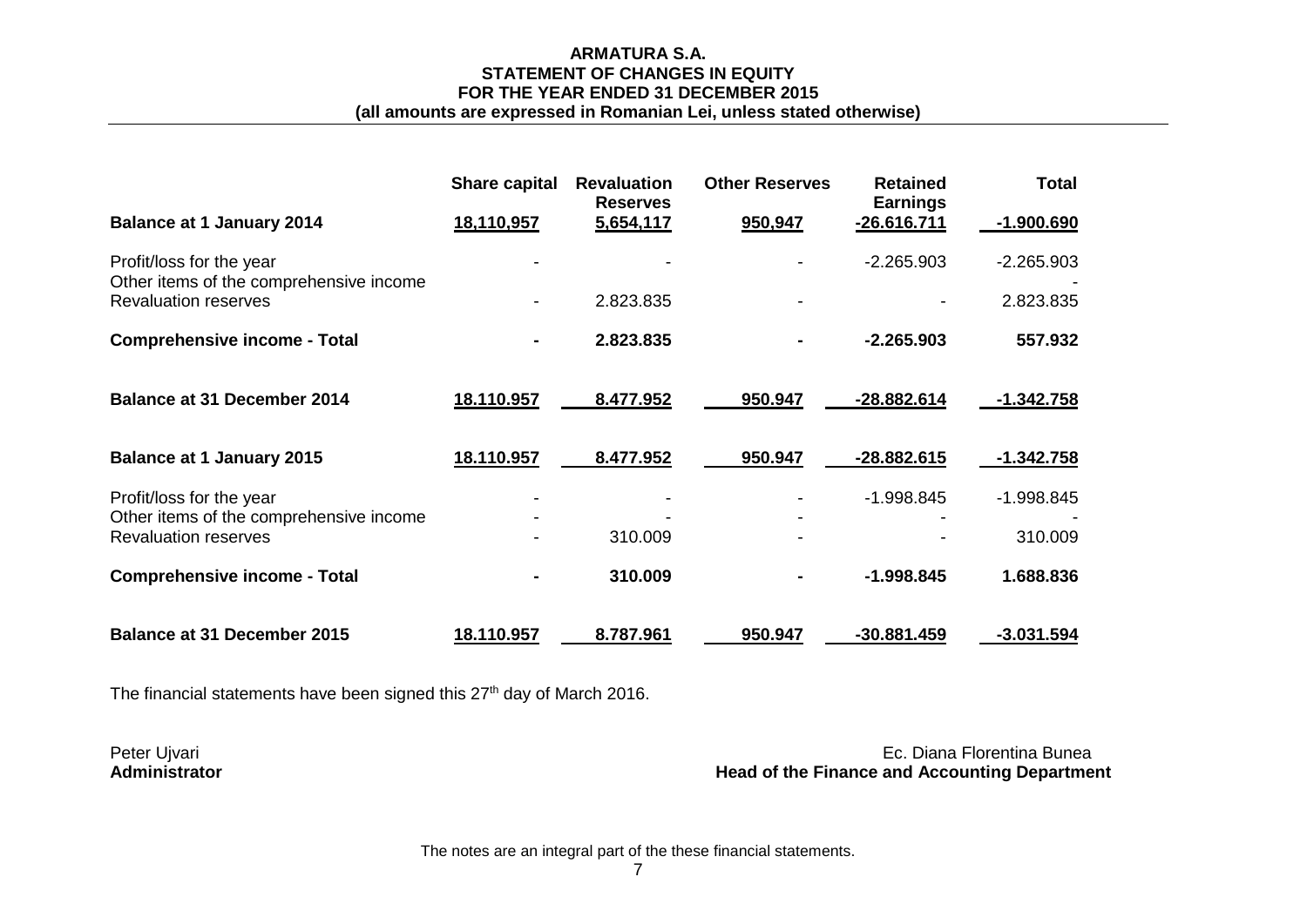#### **ARMATURA S.A. CASH FLOW STATEMENTS FOR THE YEAR ENDED 31 DECEMBER 2015 (all amounts are expressed in Romanian Lei, unless stated otherwise)**

|                                                                                                     | <b>Note</b> | Year ended<br>31 December<br>2015 | Year ended<br>31 December<br>2014 |
|-----------------------------------------------------------------------------------------------------|-------------|-----------------------------------|-----------------------------------|
| <b>Cash flow from operating</b><br>activities                                                       |             |                                   |                                   |
| <b>Cash from operating activities</b><br>Interest paid                                              | 24          | $-32.851$                         | $-248.484$                        |
| Net cash from operating activities                                                                  |             | $-32.851$                         | $-248.484$                        |
| <b>Cash flow from investment activities</b><br>Tangible asset purchases<br>Net income from sales of |             | $-256.851$                        | $-22.062$                         |
| tangible assets<br>Interest received                                                                |             | 97                                | 13.799                            |
| Net cash used in investment activities                                                              |             | $-256.754$                        | $-8.263$                          |
| Cash flow from financing activities                                                                 |             |                                   |                                   |
| <b>Transaction with shareholders</b>                                                                |             |                                   | $-4.107.401$                      |
| Net cash used in financing activities                                                               |             |                                   | $-4.107.401$                      |
| Net changes in cash and<br>cash equivalents                                                         |             | $-289.605$                        | $-4.364.148$                      |
| <b>Cash and cash equivalents</b><br>at the beginning of the period                                  | 12          | 550.896                           | 4.915.044                         |
| <b>Gains /- Reductions</b>                                                                          |             | -289.605                          | $-4.364.148$                      |
| <b>Cash and cash equivalents</b><br>at the end of period                                            | 12          | 261.291                           | 550.896                           |

The financial statements have been signed this 28<sup>th</sup> day of March 2016.

| Peter Ujvari  | Ec. Diana Florentina Bunea                           |
|---------------|------------------------------------------------------|
| Administrator | <b>Head of the Finance and Accounting Department</b> |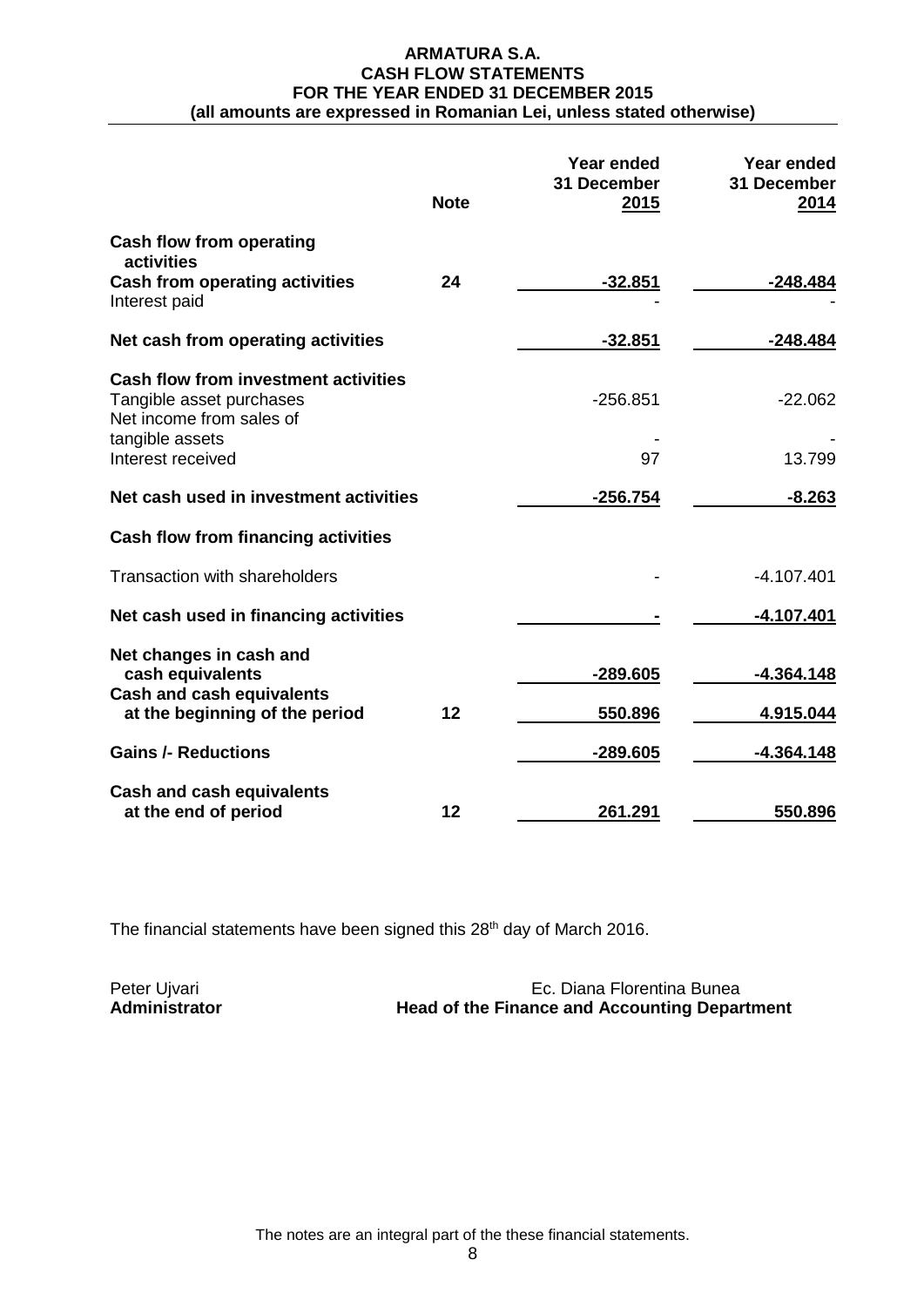# **1 GENERAL INFORMATION**

ARMATURA SA ("the Company") was registered early in 1991 at the Cluj Trade Register as a joint stock company, and by the end of 1996 its privatisation process was completed. Now it is a privately owned company, with its registered office in Cluj-Napoca, 19 Garii St., which is also the location of its manufacturing activities.

The activity of the Company is "Manufacture of other taps and valves" (NACE code 2814), and the Company is involved in the field of metallic fittings, with expertise in the manufacturing of fittings for heating installations and water and gas supply installations, with its product portfolio of more than 1,500 items of different types and sizes. The Company has both domestic and international customers.

The shares of the Company are traded at the second tier of the Bucharest Stock Exchange since 1997. In 2004 HERZ ARMATUREN from Austria became the majority shareholder of the Company.

The Company has no subsidiaries, is not associated with any company and holds no shares of other companies.

The Company has a subscribed and paid capital of RON 4,000,000 consisting of 40,000,000 shares with a par value of RON 0.1 per share.

# **2 SUMMARY OF THE SIGNIFICANT ACCOUNTING POLICIES**

The main accounting policies which are the basis for these separate financial statements are presented below. These policies have been applied consistently throughout all the years covered, unless otherwise stated.

## **2.1 Bases of Preparation**

The separate financial statements of the company were prepared in accordance with the provisions of the Order of the Minister of Public Finance no. 1286/2012 for the approval of the Accounting Regulations compliant with the International Financial Reporting Standards applicable to the companies whose securities are traded on a regulated market, including any subsequent amendments and clarifications.

These provisions comply with the requirements of the International Financial Reporting Standards (IFRS) adopted by the European Union (EU), except IAS 21 The Effects of Changes in Foreign Exchange Rates, regarding the functional currency. in order to have these financial statements prepared according to the Romanian legal requirements, the functional currency of the Company is the RON ("Romanian Lei").

For the year ended 31 December 2011 and for all previous financial years the Company has prepared separate financial statements in accordance with the Romanian accounting regulations (local accounting principles) stated in OMF (Order of the Minister of Finance) no. 3055/2009 for the years 2011 and 2010. On 31 December 2012 the Company prepared the first set of separate financial statements in accordance with the IFRS adopted by the EU.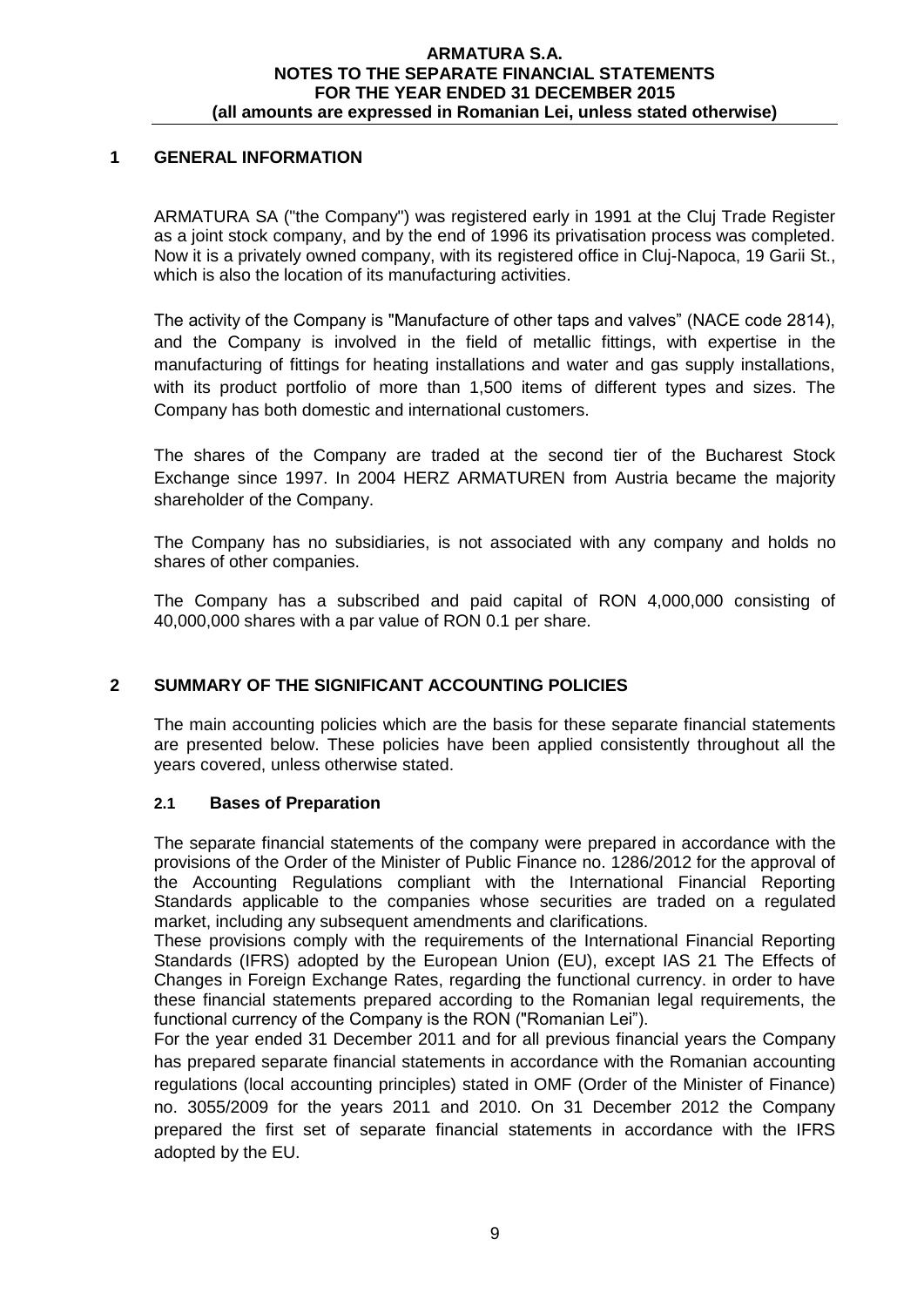In order to prepare the separate financial statements in accordance with the IFRS, certain crucial accounting estimates are required. In addition, it requires the management to use rationale when applying the accounting policies of the Company. The fields with a higher degree of complexity and application of such rationales or where assumptions and estimates have a significant impact on the separate financial statements are presented under Note 4.

# **2.1.1. Business Continuity**

These financial statements have been prepared based on the principle of business continuity, which presumes that the Company will continue its business in the predictable future.

The nature of the Company's business is such that there can be unpredictable variations in the timing of the future cash inflows. The management has addressed the issue of the appropriateness of the preparation of the financial statements under the going concern basis.

At 31 December 2015 the Company recorded a total loss of RON 1.998.845 (31 December 2014: RON 2.265.903), with a carried forward loss of RON 30.881.460 (31 December 2014: RON 28.882.615).

Due to the losses, the net assets of the Company have dropped to less than half of the subscribed share capital. In 2011 the Extraordinary General Meeting decided to reduce the share capital by a value equal to the losses the Company was unable to cover from the reserves, that is by RON 16,000,000 at the historic value, managing to fully cover the losses for the period 2006-2008 and partially the losses recorded in 2009.

On 07 March 2013 the Extraordinary General Meeting of Shareholders decided to reduce the share capital to "zero" and, at the same time, to increase it to RON 4,000,000 by cash contributions of the Company's shareholders. The completion of this operation failed because shareholder Radu Bugică challenged this decision at the Commercial Court of Cluj, a claim registered under file no. 817/1285/2013, and the decision of the EGMS was nullified by the court through a final decision. The only financial loss the Company incurred was related to the failure to solve the issue concerning the equities, which, at 31.12.2012, represented less than 50% of the share capital. The main reason for this annulment was that prior to the approval of the reduction and increase of the share capital the Company did not organise an EGMS to discuss the dissolution and liquidation of the Company.

On 29.04.2014 an EGMS was organised which rejected the proposal of the Board of Directors concerning the dissolution and liquidation of the Company.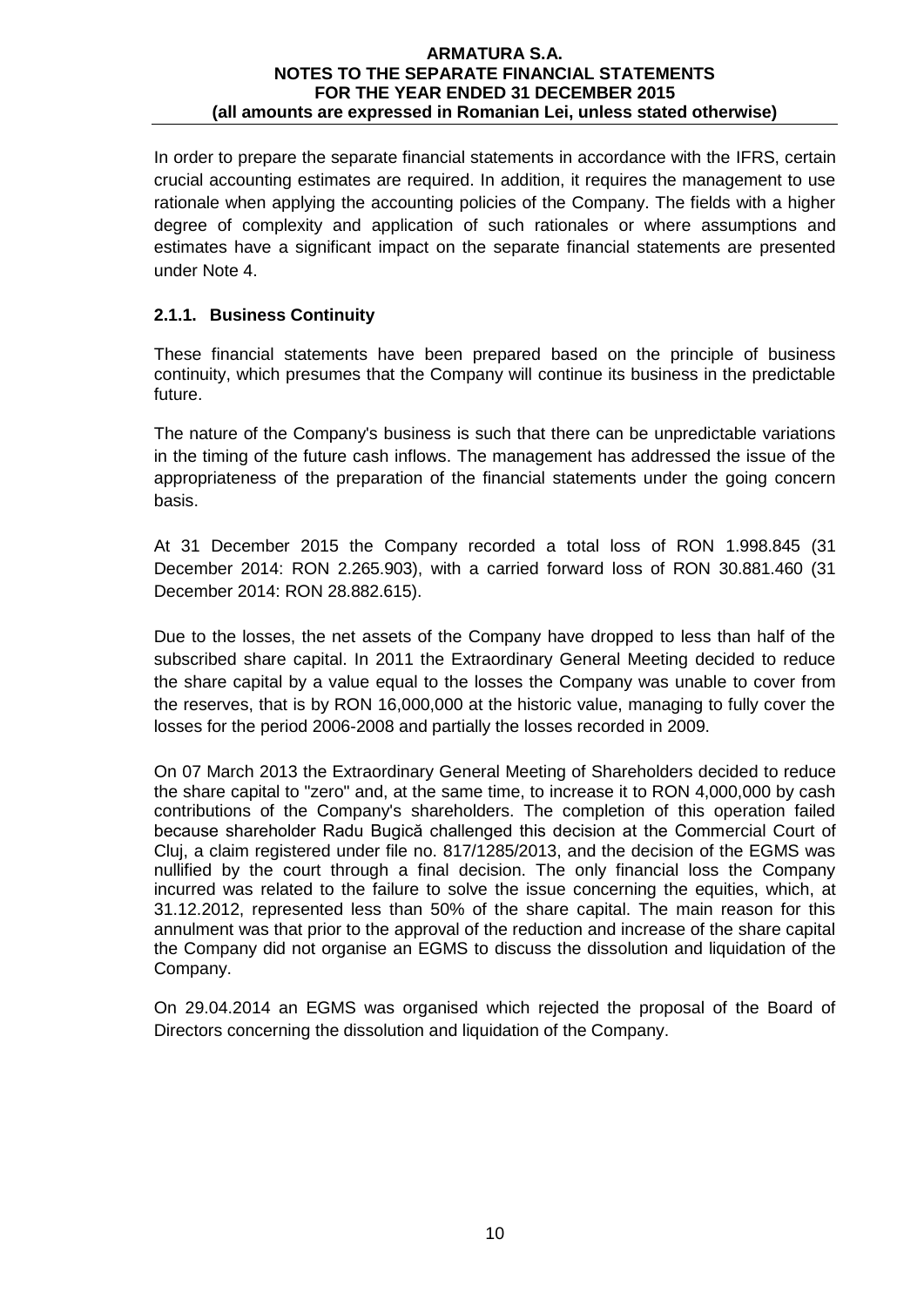On 12.02.2015, the Shareholders' General Meeting decided to reduce the Company's share capital from RON 4.000.000 to 400.000 by reducing the number of shares from 40.000.000 to 4.000.000 registered shares and simultaneously increase the shared capital from RON 400.000 to RON 4.000.000 by a cash influx. Completion of this operation was not possible until 31.12.2015 because there was no response from ASF to the recorded action of share capital reduction, until the coclusion of the reference year. This response was communicated to the Company after the date of 12.02.2016. Consequently, the EGMS of April 2016 will decide the continuation of the operation that started in 2015 or the cancellation of the whole process.

In the same EGMS, the loan repayment of the 5 million Euros towards the shareholder HERZ ARMATUREN Ges.m.b.H was approved to be be extended by one year starting 15.04.2015.

During 2015, there was a partial division of majority Shareholder Herz Armaturen Ges.m.b.H Viena by which 26% of the shared capital of Armătura S.A was transfered to HRIC Beteiligungs GmbH. The recording of this share transfer action în the Shareholders' Registry took place in on 16.03.2016.

The Company's management offers measures to the Shareholders to reorganize production activity in order to eliminate cosltly steps in the production process.

During this time, the Company primarily depends on the continous support of the main shareholder, Herz Armaturen Ges.m.b.H.

The managemet considers that the support given by Herz Armaturen Ges.m.b.H and the process of reorganization that will begin following the decision of EGMS at the end of April 2016, will be sufficient to continue the Company's activities.

# **2.1.2 The new accounting regulations**

*The new standads, amendments and interpretations issued, but have not entered into force for the financial year beginning 1 January 2016 and which have not yet been adopted, but which are relevant to individual financial statements of the Company are presented as follows:*

**IFRS 9, "Financial instruments**" refers to the classification, assesment and recognition of financial assets and liabilities. The full version of IFRS 9 was issued in July 2014. It replaces parts of IAS 39 that refer to the classification and assesment of financial instruments. IFRS 9 keeps, but simplifies the model of mixed assessment and establishes three main cathegories of evaluation of financial assets: depreciated cost, the fair value by OCI (other elements of the financial position) and the fair value by P&P (statement of profit and loss account). The basis for the classification depends on the business model of the entity and the characteristics of the contractual cash flow of the financial asset. The investment in equity instruments must be assessed to their fair value by profit and loss, with the irrevocable option at start of presenting changes of fair value in IRM not recycled.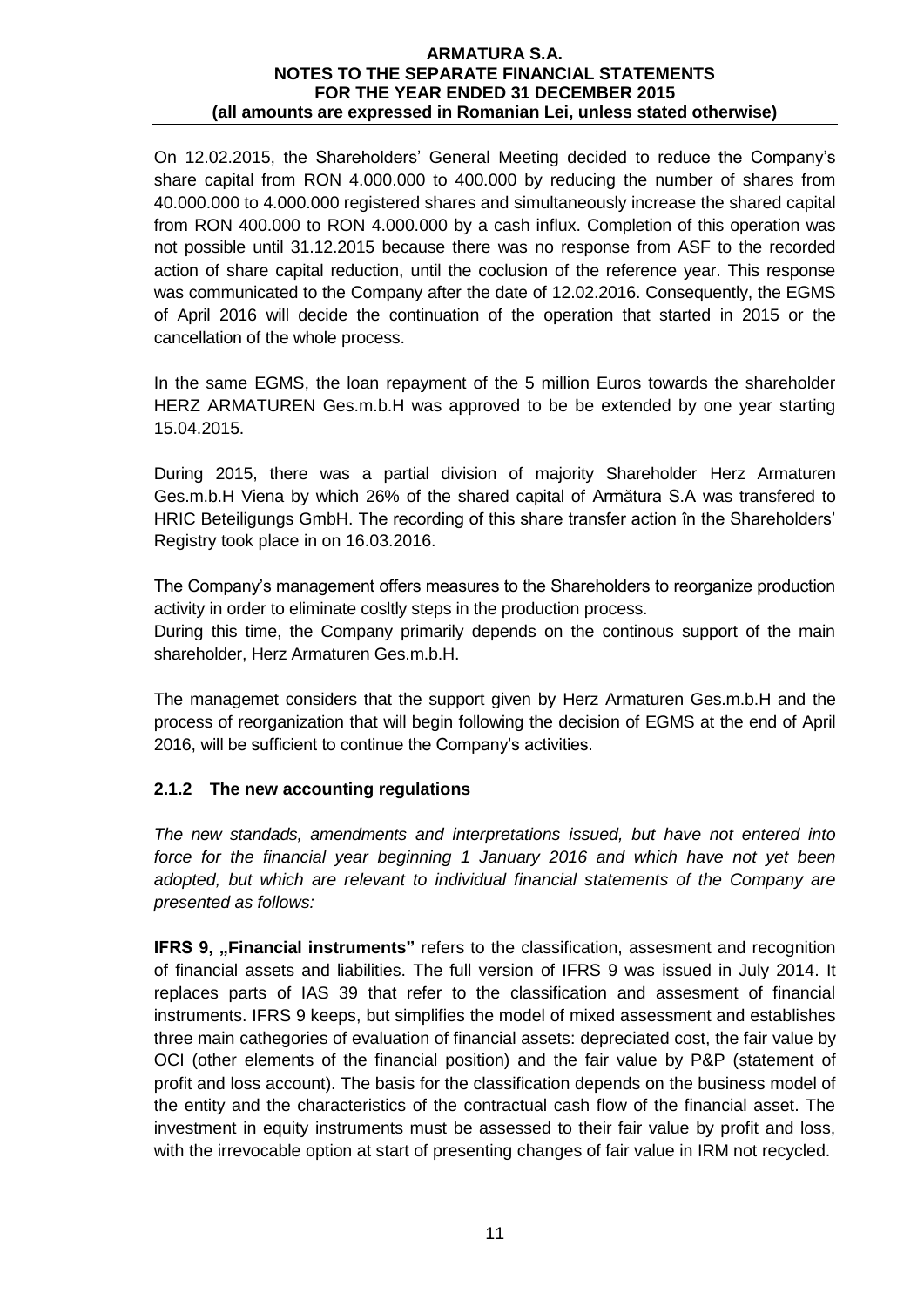There is now a new model of expected loss from credit that replaces the depreciation model of loss used in IAS 39. For financial liabilities there were no changes in classification and assessment, with the exception of recognizing the risk of self-credit in other elements of the financial statement, for liabilities at fair value by the profit and loss account statement. IFRS 9 relaxes the requirements for efficiency of protection by replacing the objective evaluation criteria of protection efficiency. This requires an economical relationship between the covered article and the covering instrument and that the "covering index" is the same that the management effectively uses to manage risk.

The present documentation is stil requested, but it is different from the one done in the present according to IAS 39. The standard is effective for annual periods beginning on or after 1 January 2018. Early adoption is permitted. The Company has not yet assessed the full impact of IFRS 9. The standard has not been approved yet by the EU.

**IFRS 15, "Profit from customer contracts"** considers revenue recognition and sets out principles for reporting useful information to users of financial statements regarding the type, amount, distribution and uncertainty of revenue and cash flows arising from the Company's customer contracts. Revenue is recognized when a customer obtains control of a product or service and thus has the ability to direct the use and benefit of that product or service. The standard replaces IAS 18 'Revenue' and IAS 11 'Construction Contracts' and related interpretations. The Standard is effective for annual periods beginning on or after 1 January 2017, and earlier application is permitted. The Company assesses the impact of IFRS 15. The standard has not been approved yet by the EU.

**IFRS 16, "Leasing contracts"** It provides the principles for the recognition, assessment and presentation of leasing contracts. All contracts that result in the tenant having the right to use an asset at the beginning of the contract, and payments are made in time, using financing, are considered. Therefore, IFRS 16 eliminates classification of leasing contracts as either operating leases or finance leases as required by IAS 17 and instead introduces a single accounting model for the tenant. The tenant will be obliged to recognize: (a) assets and liabilities for all leasing contracts with a term longer than 12 months, unless the underlying asset is of little value; and (b) the registration of leasing assets depreciation charge separately from interest on the outstanding liability in the profit and loss account. IFRS 16 keeps the accounting requirements of IAS 17. Therefore the tenant continues to classify its leasing contracts as operating leases or finance leases, accounting these two types of contracts differently. The Standard is effective for annual periods beginning on or after January 1, 2019 and earlier application is permitted. The Company assesses the impact of IFRS 16. The standard has not been approved yet by the EU.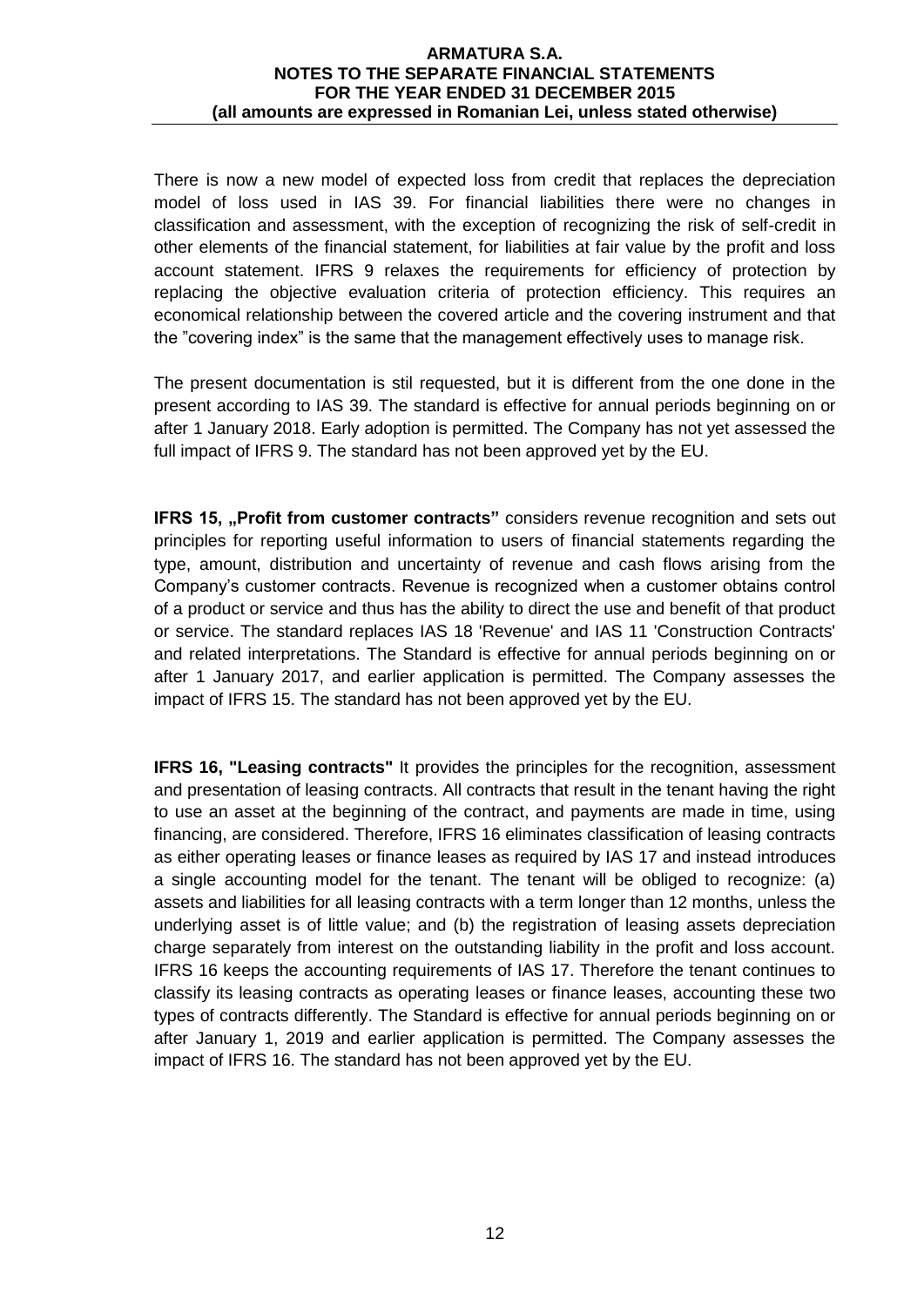**Changes on the presentation of financial information IAS 1** (issued in December 2014 and is effective for periods beginning on or after January 2016). The standard was amended to clarify the concept of materiality and explains that an entity shall not

provide a specific information required by an IFRS if the information resulting from this presentation is not significant, even if IFRS contains a list of specific requirements or describes them as minimum requirements. The standard also provides guidance to subtotals in the financial statements, in particular, these subtotals (a) must be made from the line elements made out of amounts recognized and assessed in accordance to IFRS; (B) must be presented and labeled in a way that makes items of the subtotal line clear and understandable; (C) must be consistent from one period to another; and (d) must not be displayed with more importance than subtotals and totals required by IFRS. The Company is currently assessing the impact of the changes on the financial statements. The standard was approved by the EU with effect from 1 January 2016.

**Clarification on the acceptable methods of depreciation and impairment – Amendments on IAS 16 and IAS 38** (issued on 12 May 2014 and effective for periods beginning on or after January 2016). In this amendment, the IASB clarified that the use of methods based on income to calculate the impairment of an asset is not appropriate because the income generated by an activity that includes the use of an asset generally reflects factors other than the consumption of the economic benefits embodied in the asset . The Company is currently assessing the impact of changes on the financial statements. The standard was approved by the EU with effect from 1 January 2016.

There are no other IFRS or IFRIC interpretations that have not yet entered into force and which could have a significant impact on the individual financial statements of the Company.

# **2.2 Reporting on Sections**

A section is a specific part of the Company that provides certain products or services (section of activity) or provides products and services in a certain geographical area (geographical section), and is subject to risks and benefits different from the other sections. As far as the sections of activity are concerned, the Company does not recognise different sections in terms of risks and benefits.

# **2.3 Conversion of Foreign Currency**

# (a) Functional Currency and Disclosure Currency

The financial statements are prepared in Romanian Lei (RON), the domestic currency of Romania. The *Company* keeps its records in RON, and prepares and discloses its financial statements according to the relevant legislation and the accounting and financial and accounting reporting regulations issued by the Ministry of Public Finance.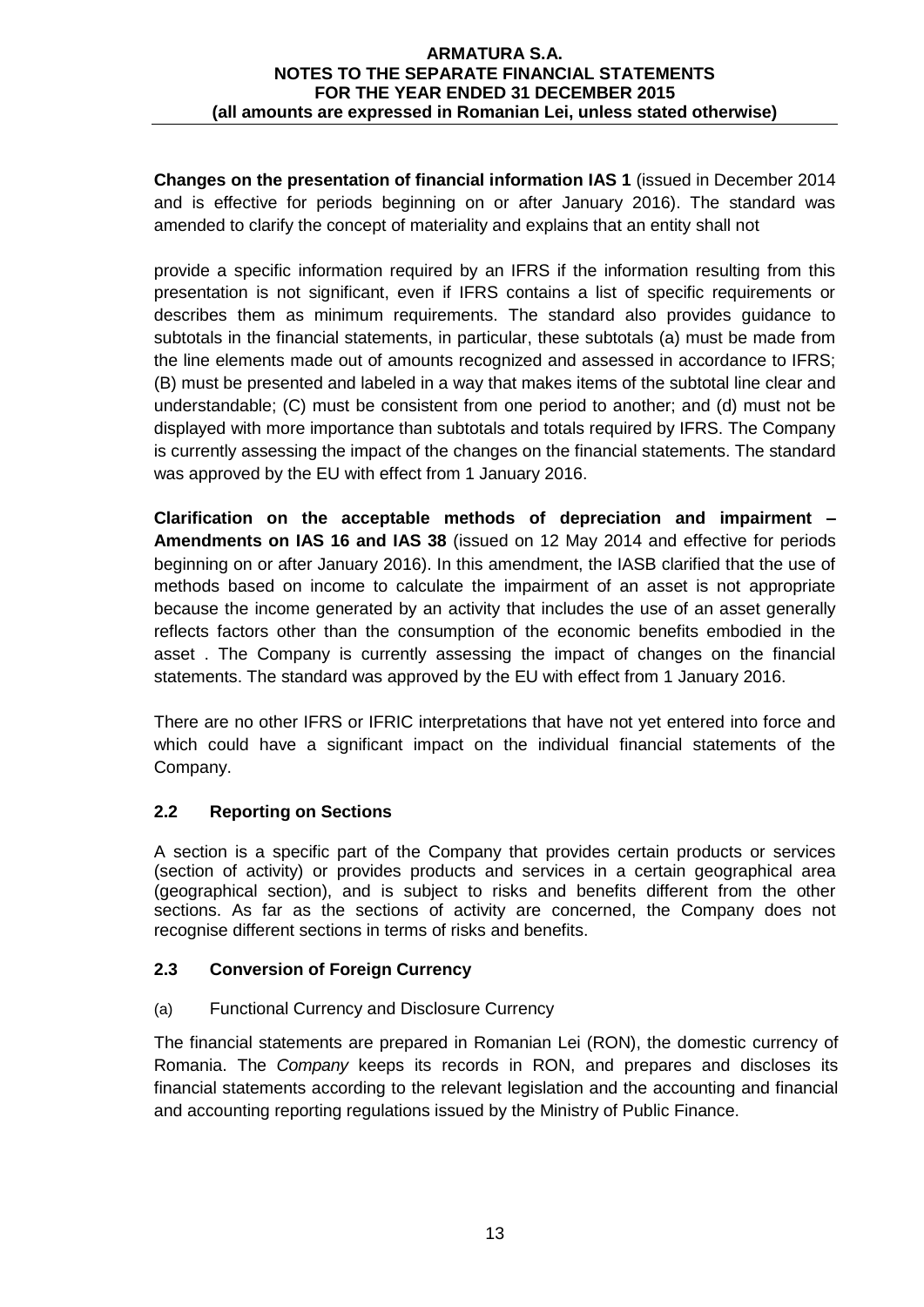## (b) Transactions and Balances

Transactions in foreign currency are converted in the functional currency based on the exchange rate effective on the date of the transaction. The gains and losses due to exchange rate fluctuations resulting from the conclusion of such transactions and due to the end of year conversion of monetary assets and foreign currency liabilities at the end of year exchange rate are reflected in the profit and loss account.

Exchange rate gains and losses for loans, cash and cash equivalents are included in the profit and loss account under "financial revenues and expenses". All the other exchange rate gains and losses are included in the profit and loss account under "other (losses)/gains – net".

Foreign currency monetary assets and liabilities are expressed in RON on the balance sheet date. At 31 December 2015 the exchange rate used to convert foreign currency balances were EUR =  $4.5245$  RON (1 January 2014: 1 EUR =  $4.4821$  RON). The gains and losses resulting from the conversion of monetary assets and liabilities are reflected in the profit and loss account during the year.

# **2.4 Accounting for the Effects of Hyper-Inflation**

The Romanian economy has gone through periods of relatively high inflation and was considered hyper-inflationary according to IAS 29 "Financial Reporting in Hyperinflationary Economies" ("IAS 29").

IAS 29 requires the financial statements prepared in the domestic currency of a hyperinflationary economy to be drawn up again in terms of the purchasing power at the balance sheet date. The amounts expressed in terms of the purchasing power at 31 December 2004 (the date the hyperinflation ceased) are used as basis for the carrying amounts in these financial statements.

The Company has decided to reflect the impact of the application of IAS 29 for the financial statements prepared on 31 December 2012. The impact of these adjustments affected the value of the land, share capital and the retained earnings.

## **2.5 Tangible Assets**

Buildings and land are included at their fair value, based on the periodic valuations carried out at least once every three years by independent assessors, less the subsequent depreciation and impairment. Any cumulative depreciation at the revaluation date is deducted from the gross carrying amount of the asset, and the net value is recorded as the revaluation value of the asset. All the other tangible assets are recorded at their historic cost less the depreciation. The historic cost includes expenses that may be attributed directly to the acquisition of those items.

Subsequent expenses are included in the carrying amount of the asset or stated as a separate asset, as applicable, only if future financial gains related to the item are probable, and the cost of the item can be reliably valued.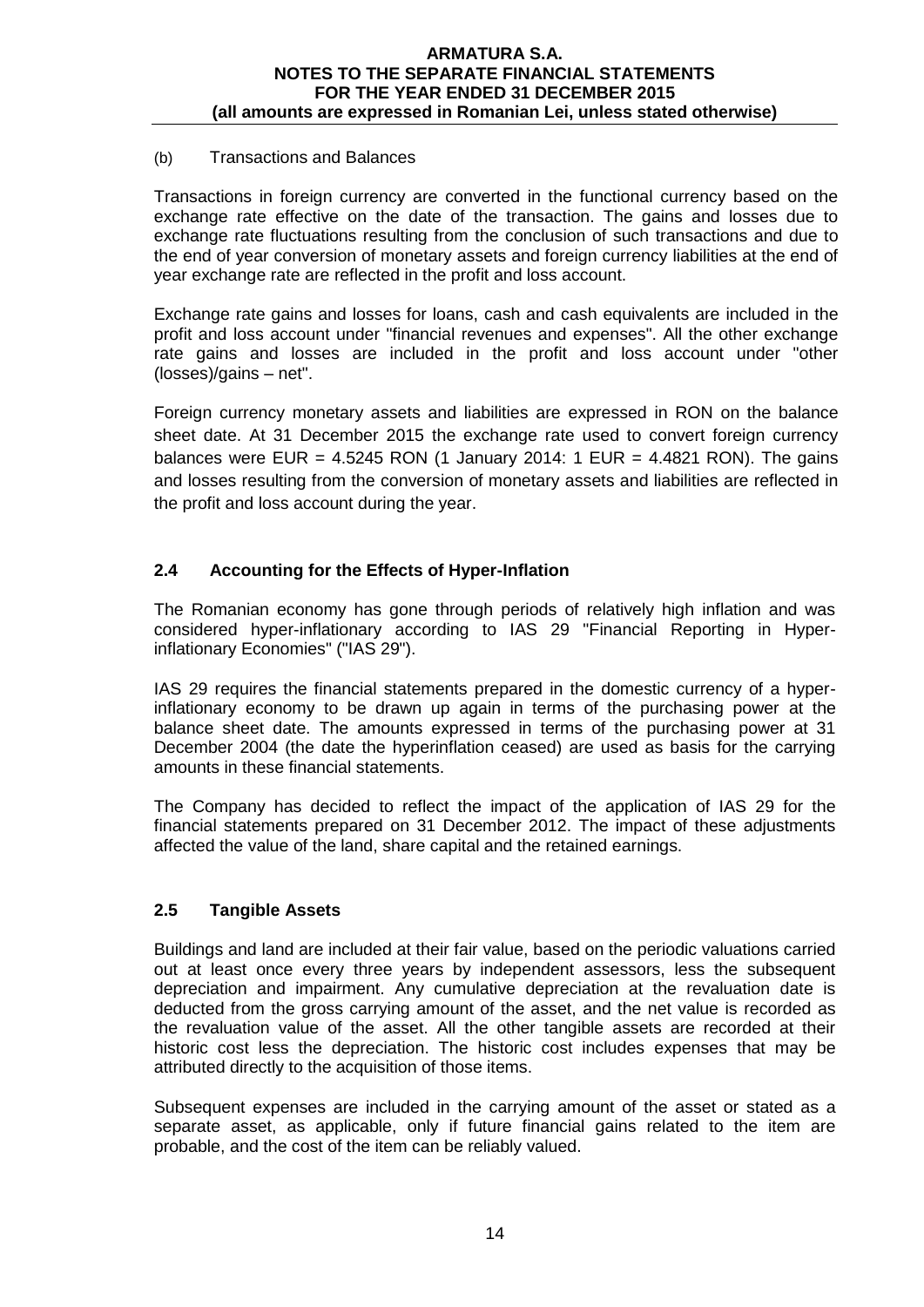Any increases of the carrying amount resulting from the revaluation of buildings are credited under "revaluation reserves" from the equities.

The reductions offsetting the related increases for the same asset are recorded together with other reserves directly under the equities; all other reductions are recorded in the profit and loss account. The amounts recorded under revaluation reserves are transferred to the retained earnings carried forward at the end of the service life of the asset or when the asset is unrecognisable.

The cost of repairs and maintenance are recorded in the revenue and expense statement for the financial period they were carried out. The cost of replacement for essential parts of the tangible assets and equipment are capitalised, and the replaced parts are scrapped.

The gains and losses resulted from the deductions following the comparison of the income with the carrying amounts are recognised as profit or loss.

# **2.6 Tangible Assets (Continued)**

Land is not depreciated. Depreciation of other tangible assets is calculated on a straightline basis in order to apportion the revaluation value of each asset up to its residual value during its service life, as follows:

| Type             | Years    |
|------------------|----------|
| <b>Buildings</b> | 7 - 45   |
| <b>Machines</b>  | $2 - 12$ |
| Vehicles         | $3 - 15$ |

The residual value of an asset is the estimated value that can be obtained by the Company from the sale of that asset less the estimated cost of the sale, if the asset has the age and fulfils the requirements related to the end of its service life. The residual value of an asset is zero if the Company intends to use the asset until the end of its life cycle. The residual values of the assets and their service life are reviewed and properly adjusted at every balance sheet date.

## **2.7 Intangible Assets**

## *Computer Programmes*

Licenses purchased for computer programmes are capitalised based on the cost of the acquisition and commissioning of these computer programmes. Such costs are written off during their service life (three years). The costs related to the development or maintenance of computer programmes are recognised as expenses in the period they occurred.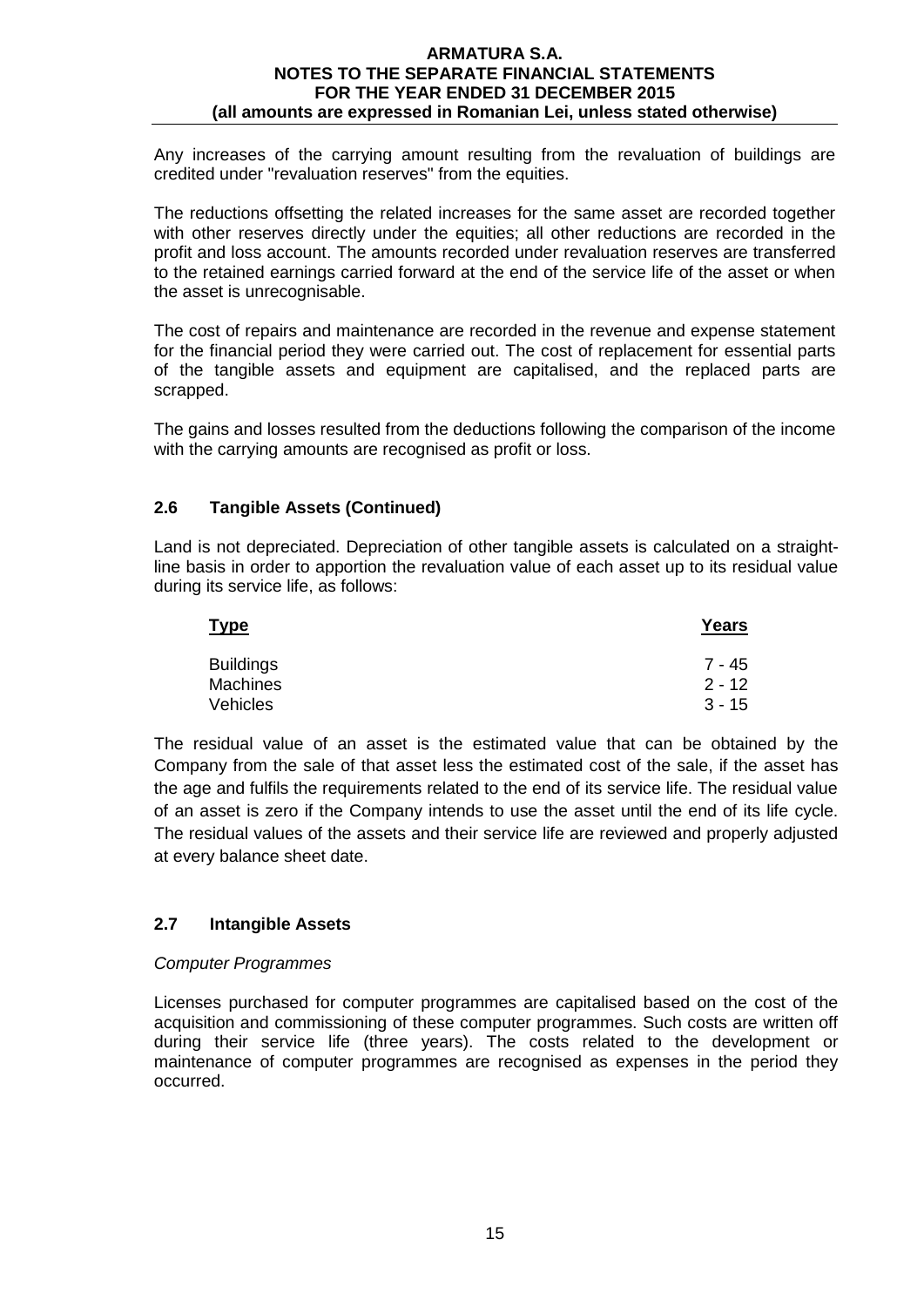# *Other Intangible Assets*

Under other intangible assets are included computer programmes developed by the entity or purchased from third parties for its own needs, as well as other intangible assets owned by the Company.

Expenses enabling intangible assets to generate future financial revenues above the performance initially estimated are added to their original cost. These expenses are capitalised as intangible assets, unless they are an integral part of tangible assets.

# **2.8 Impairment of Non-Financial Assets**

Assets not subject to depreciation are adjusted in order to identify the impairment losses every time certain events or changes to circumstances suggest that the carrying amount cannot be recovered anymore. The impairment loss is the difference between the carrying amount and the recoverable value of the asset. The recoverable value is the highest value of the fair value of the asset less the sales costs and the usage value.

# **2.9 Financial Assets**

# *Loans and Receivables*

# **Classification**

Loans and receivables are non-derivative financial assets with fixed or determinable payments that are not quoted in an active market. Assets in this category are included in the current assets except for maturities greater than 12 months after the balance sheet date, which are classified as non-current assets.

# *Recognition and Valuation*

Regular purchases and sales of financial assets are recognised on the transaction date, i.e. the date the Company commits itself to buy or sell the asset. Financial assets are no longer recognised from the time the right to collect cash flows from investment expires or is transferred, while the Company transfers all risks and benefits related to the ownership. Loans and receivables are recorded at amortised cost based on the effective interest rate method. The loans and receivables of the Company are presented in the balance sheet as "cash and cash equivalents", and as "trade and other receivables", respectively (notes 2.12 and 2.13).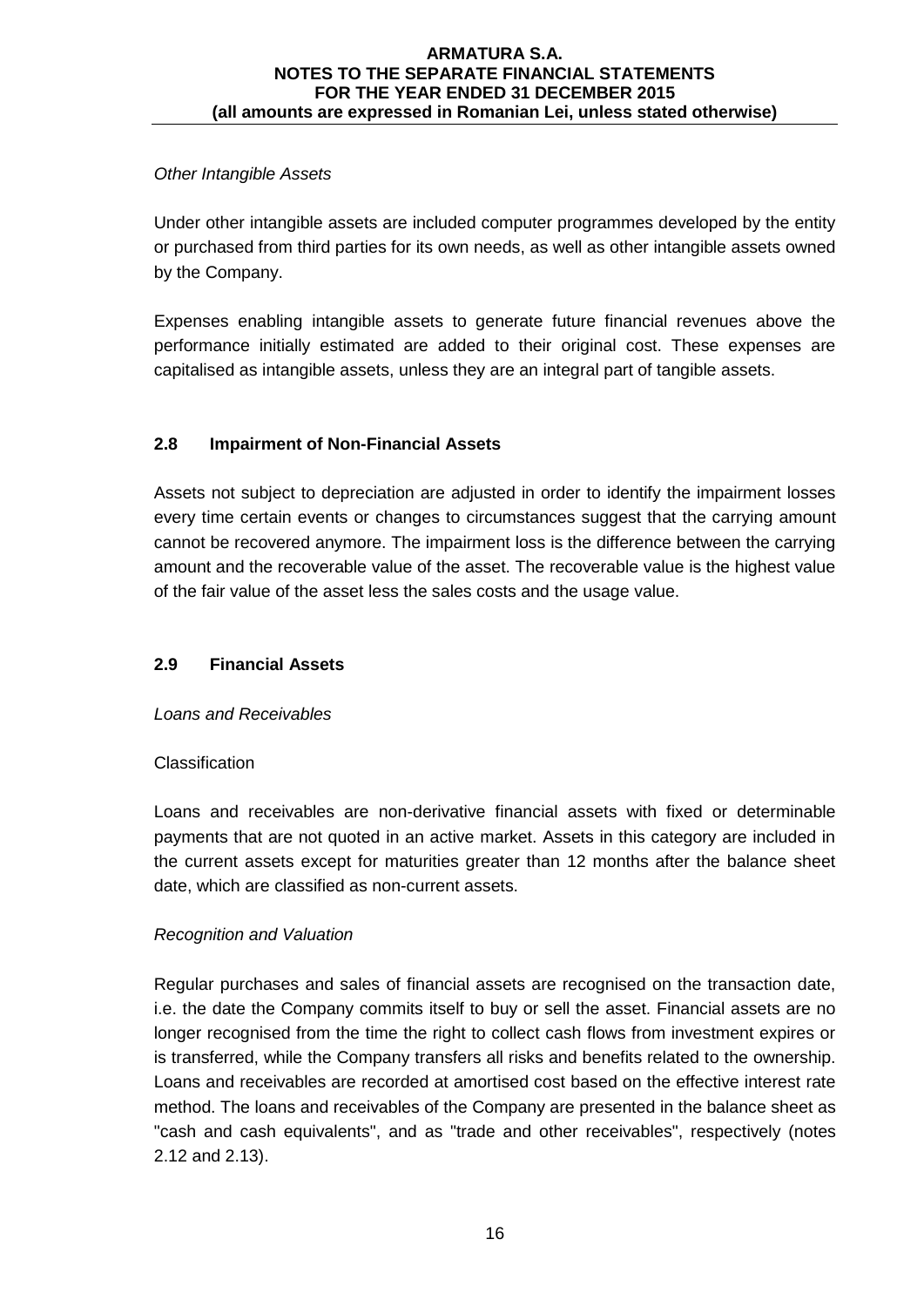# **2.10 Offsetting of Financial Instruments**

Financial assets and liabilities are offset, and the net value is presented in the balance sheet only if an applicable legal right to offset the recognised amounts exists and there is an intent to offset on a net basis or to capitalise the asset and to offset the debt at the same time.

# **2.11 Inventories**

Inventories are recorded at the purchase or manufacturing cost. The ending inventories shall be prepared using the weighted average cost method.

Finished products and work in progress are recorded at the actual manufacturing cost. Where necessary, allowance is made for slow moving, physically or morally obsolete inventories. The net realisable value is the sales price estimated to be obtained less the finishing costs and the sales costs.

# **2.12 Trade Receivables**

Trade receivables are recorded at their nominal value less an allowance for their impairment.

Trade receivables are the amounts owed to customers for the products and goods sold, or for the services rendered during the ordinary course of business.

The allowance for the impairment of trade receivables is made when there is objective evidence that the Company will not be able to collect all the debts within the initially agreed term. The significant difficulties the debtor faces, the probability to have the debtor enter into bankruptcy proceedings or financial reorganisation, non-payment or failure to meet the payment conditions are considered indications of the impairment of the trade receivables.

The carrying amount of the asset is reduced by using a provision account, and the value of the loss is recognised in the statement of revenue and expenditure under "Other income / (loss), net" in the profit and loss account. When a trade receivable is uncollectible, it must be presented as expense, and the provision for trade receivables must be properly reversed. The subsequent collections of amortised amounts will be credited in the profit and loss account.

# **2.13 Cash and Cash Equivalents**

In the cash flow statement the cash and cash equivalents include cash in hand, bank accounts, short-term deposits, other short-term financial investments, overdraft accounts and the short-term part of restricted bank accounts.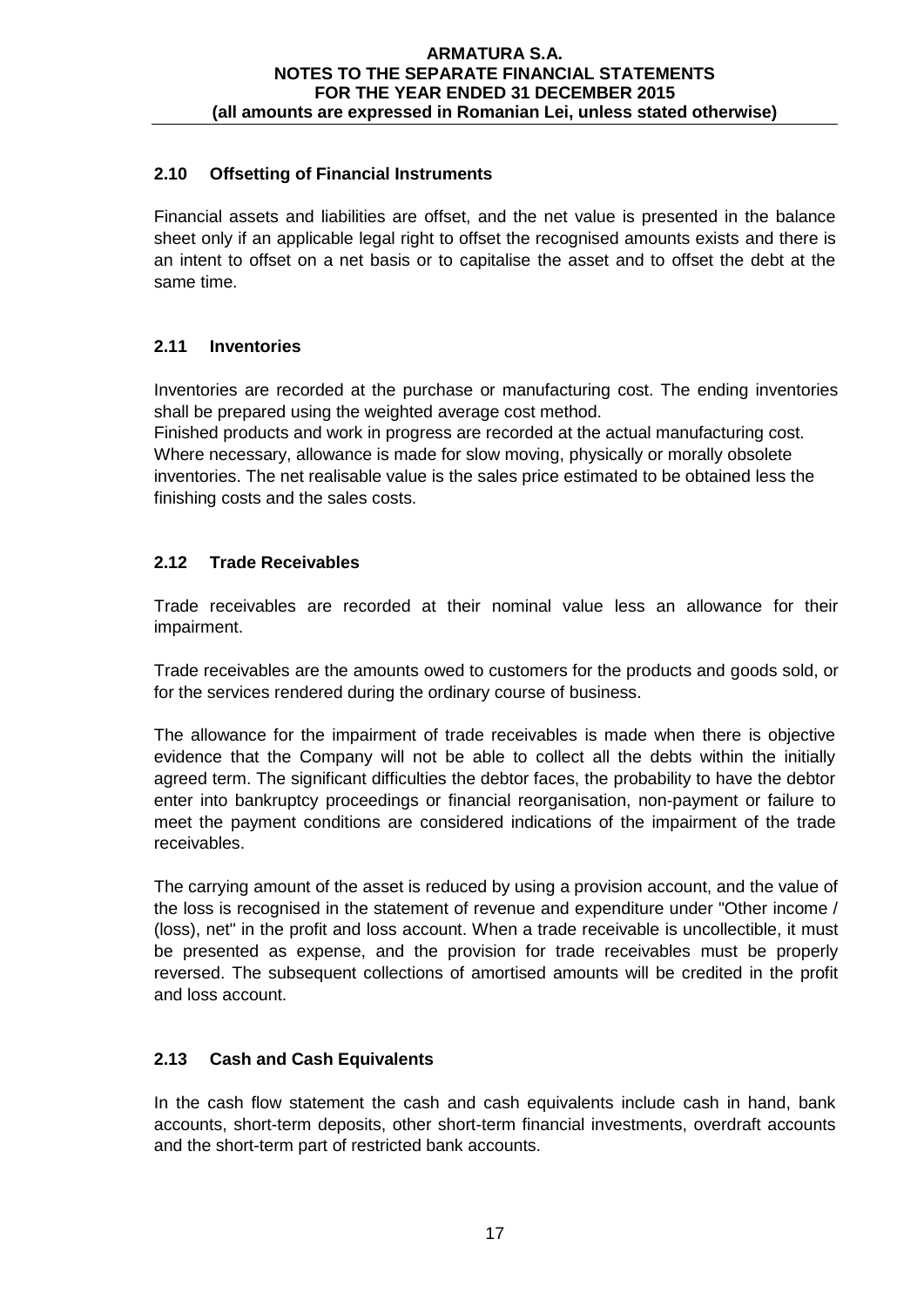# **2.14 Share Capital and Reserves**

Share capital consisting of common shares is recorded at the value established based on the set-up agreement and the addenda, as applicable, as well as supporting documentation regarding the payments made for the share capital.

Own shares that were redeemed according to the law are recorded in the balance sheet as an adjustment to equity.

The gains or losses related to the issuance, redemption, sale, transfer free of charge or annulment of the entity's equity instruments are recognised directly in equity under the lines "Gains / Losses related to own shares instruments".

# **2.15 Trade Payables**

Trade payables are recognised at their fair value.

Trade payables are payment obligations for goods or services purchased during the ordinary course of business from suppliers. Supplier accounts are classified as current payables if the payment must be made within one year or less (or later, during the ordinary course of business). Otherwise they will be presented as long-term liabilities.

# **2.16 Loans**

Short-term and long-term loans are recorded initially at the amount received, net of the costs related to obtaining the loans. In the subsequent periods loans are recorded at the amortised cost using the actual performance method, and the differences between the amounts received (net of the cost of obtainment) and the normal redemption value are recognised in the profit and loss account during the credit agreement.

The short-term portion of the long-term loans is classified in "Liabilities: Amounts to be paid within a period of up to one year" and included together with the cumulative interest at the balance sheet date in "Payables to credit institutions" under current liabilities.

## **2.17 Current and Deferred Income Tax**

The Company records a current income tax at a rate of 16% from the net fiscal income resulting from the statutory financial statements by adjusting the non-deductible expenses and nontaxable income, in accordance with the Fiscal Code of Romania and the related regulations.

The tax expense for the period includes the current tax and the deferred tax. The tax is recognised in the profit and loss account, except when it refers to items recognised under different items of the comprehensive income or directly in the equities. In this case the related tax is also recognised in different items of the comprehensive income or directly in the equities.

The current tax expense is calculated in accordance with the Romanian tax legislation in force at the balance sheet date. The management periodically reviews the positions in the financial statements for situations when the applicable tax regulations are interpretable. The management makes provisions, where applicable, based on the estimated amounts payable to the tax authorities.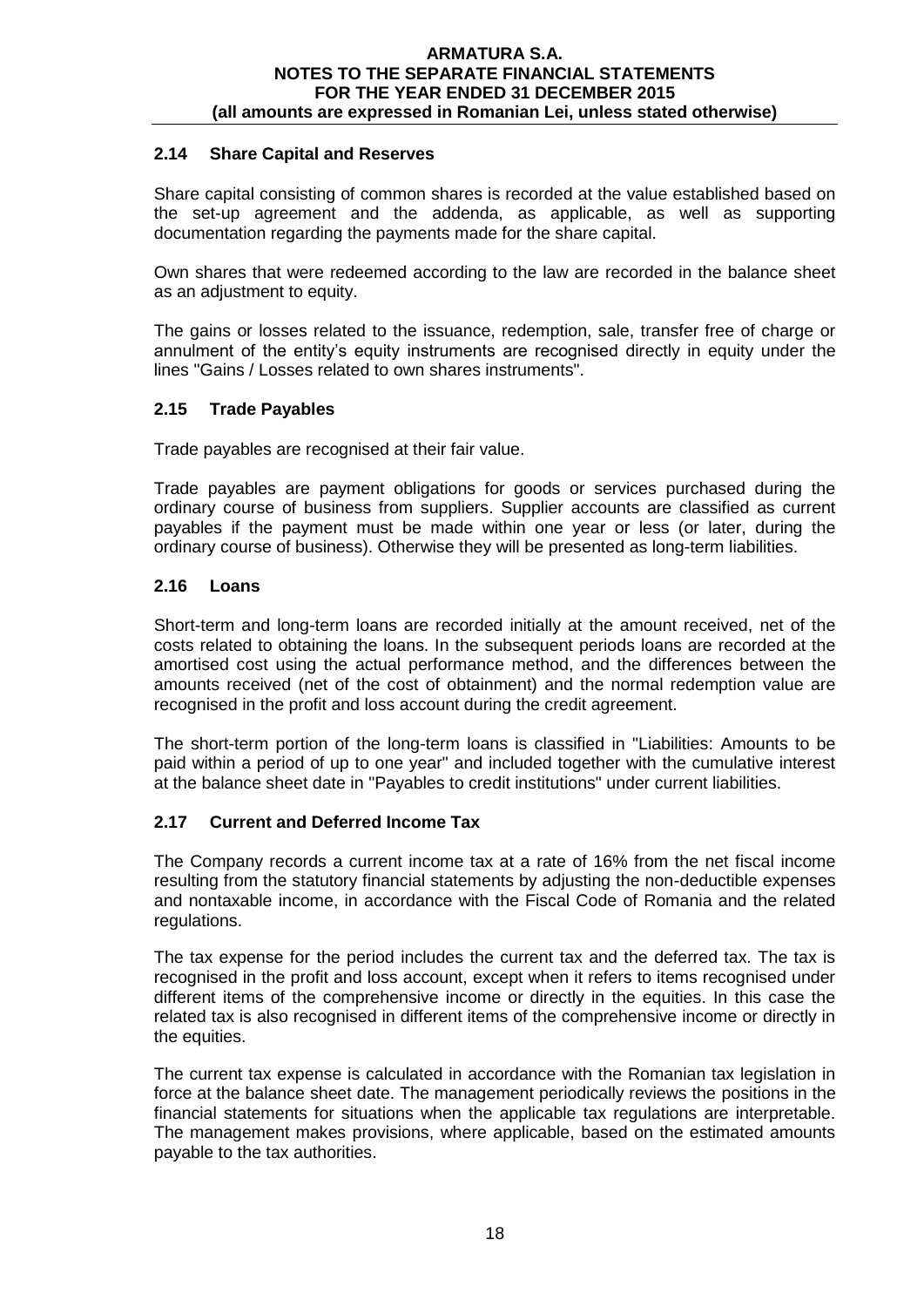The deferred income tax is recognised using the balance sheet liability method for the temporary differences between the tax bases of the assets and liabilities and their carrying amounts in the separate financial statements. However, the deferred income tax resulting from the initial recognition of an asset or liability in a transaction different from a combination of enterprises and which, at the time of the transaction, does not affect the accounting profit or the taxable profit, is not recognised. The deferred income tax is calculated based on the tax rates (and legislation) in force at the balance sheet date and which will be applied during the period when the deferred tax will be collected will be capitalised or the deferred income will be paid.

The payable deferred tax is recognised only if in the future it is likely to obtain a taxable profit from which the temporary differences are deducted.

Receivables and payables related to the deferred tax are offset if an applicable legal right to offset current tax receivables with current tax liabilities, and when the receivables and payables related to the deferred tax imposed by the same tax authority either on the same taxable entity, or to different taxable entities, if there is an intent to offset the balances on a net basis.

# **2.18 Uncertain Tax Positions**

The uncertain tax positions of the Company are reviewed by the management at each balance sheet date. For the tax positions for which the management considers that it is likely to have additional taxes applied liabilities will be recorded, if these tax positions would be audited by the tax authorities. The review is based on the interpretation of the tax legislation in force at the balance sheet date. Liabilities related to penalties, interests and taxes other than the income tax are recognised based on the management's best estimates required to pay the liabilities at the balance sheet date.

# **2.19 Employee Benefits**

The *Company*, in the ordinary course of business, makes payments to the Romanian social security budget on behalf of its employees. All employees of the Company are members of the Romanian State pension plan.

The *Company* does not pay any contribution to any other retirement plan or postretirement benefits plan and has no other liabilities similar to the above for its employees.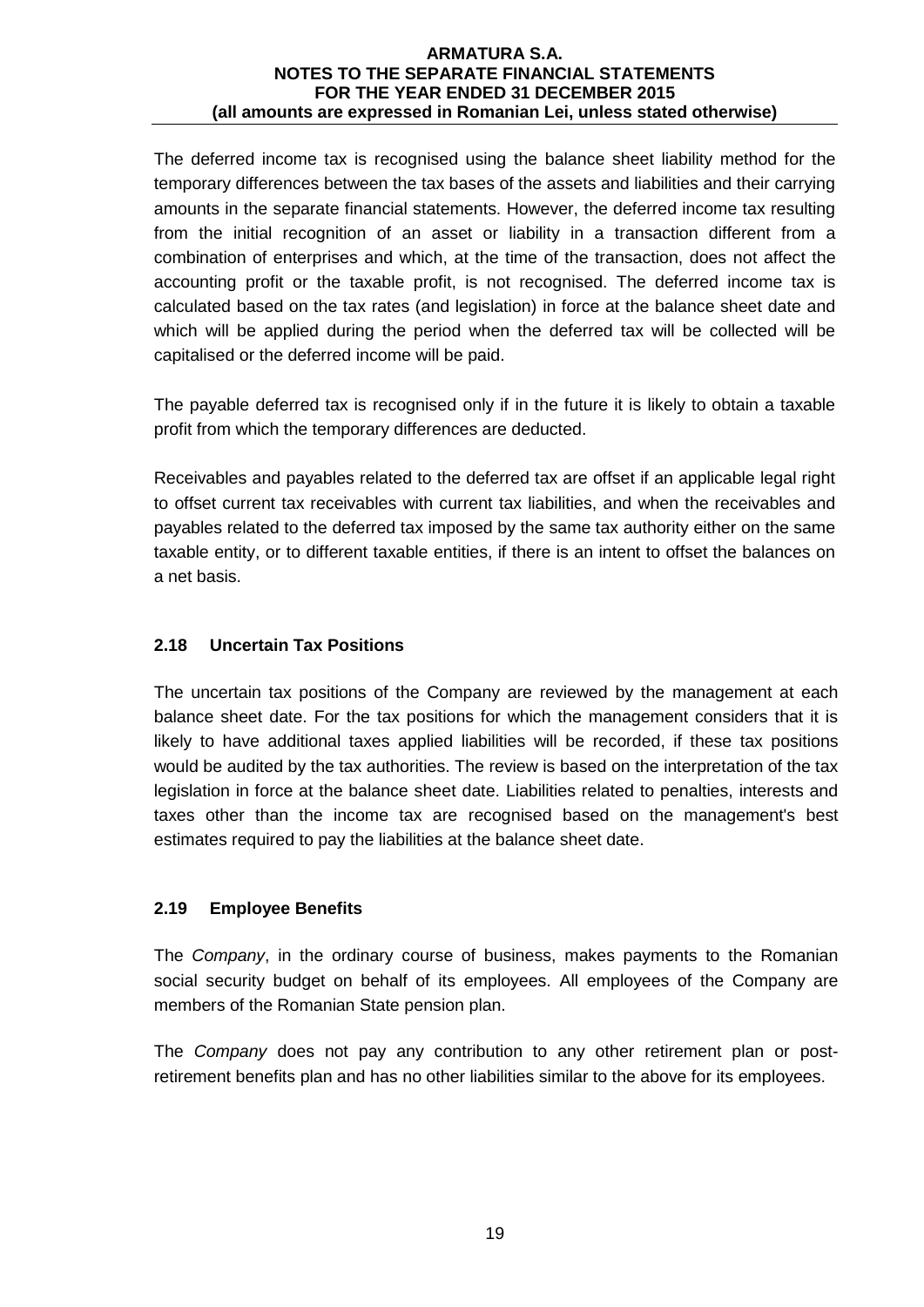## *Retirement Benefits*

The collective labour agreement binds the *Company* to pay to its employees, at their retirement, a premium equivalent to a single base salary for the month prior to the retirement date. The Company has estimated the updated value of this promised benefit in order to make the required provision, but it was not put in practice, since these are considered not to have a significant impact on the financial statements.

## **2.20 Provisions**

Provisions are recognised when the Company has a legal or implied current liability determined by a previous event, and is likely that an outflow of resources is needed in to meet this obligation, and the liability can be reliably estimated.

Tax provisions are set up for the amounts payable to the state budget, if these amounts are not presented as liabilities to the state budget.

Provisions are reviewed at the balance sheet date and adjusted in order to reflect the management's best current estimate in this matter. If for the payment of a liability it is not likely to need an outflow of resources, the provision must be cancelled by reincluding it as income.

# **2.21 Revenue Recognition**

Revenue is recorded when the significant risks and rewards related to ownership of goods are transferred to the customer. The amounts accounted as revenue do not include selling taxes (VAT), but they do include trade discounts awarded. The financial discounts awarded to customers (discounts) decrease the value of the Company's revenues.

The Company recognises revenue when its value can be reliably estimated, when it s likely that it generates future economic benefits for the entity and when specific criteria are met for all activities of the Company as described below. The value of the revenue is not considered reliably assessable unless all the contingencies related to sales have been resolved. The Company prepares its estimates based on the historic results, considering the customer type, transaction type and the specific elements of each contract.

Revenue from services rendered is recognised in the period they were rendered and with reference to the stage of completion.

Interest revenues are recognised proportionally as the revenue is earned on an accrual basis, based on the contractual provisions.

Revenues from rents and/or rights of use of assets are recognised based on the contractual provisions.

Dividends distributed to shareholders, as proposed or stated after the balance sheet date, are recognised as revenues from dividends when the right of the shareholders to collect them is established.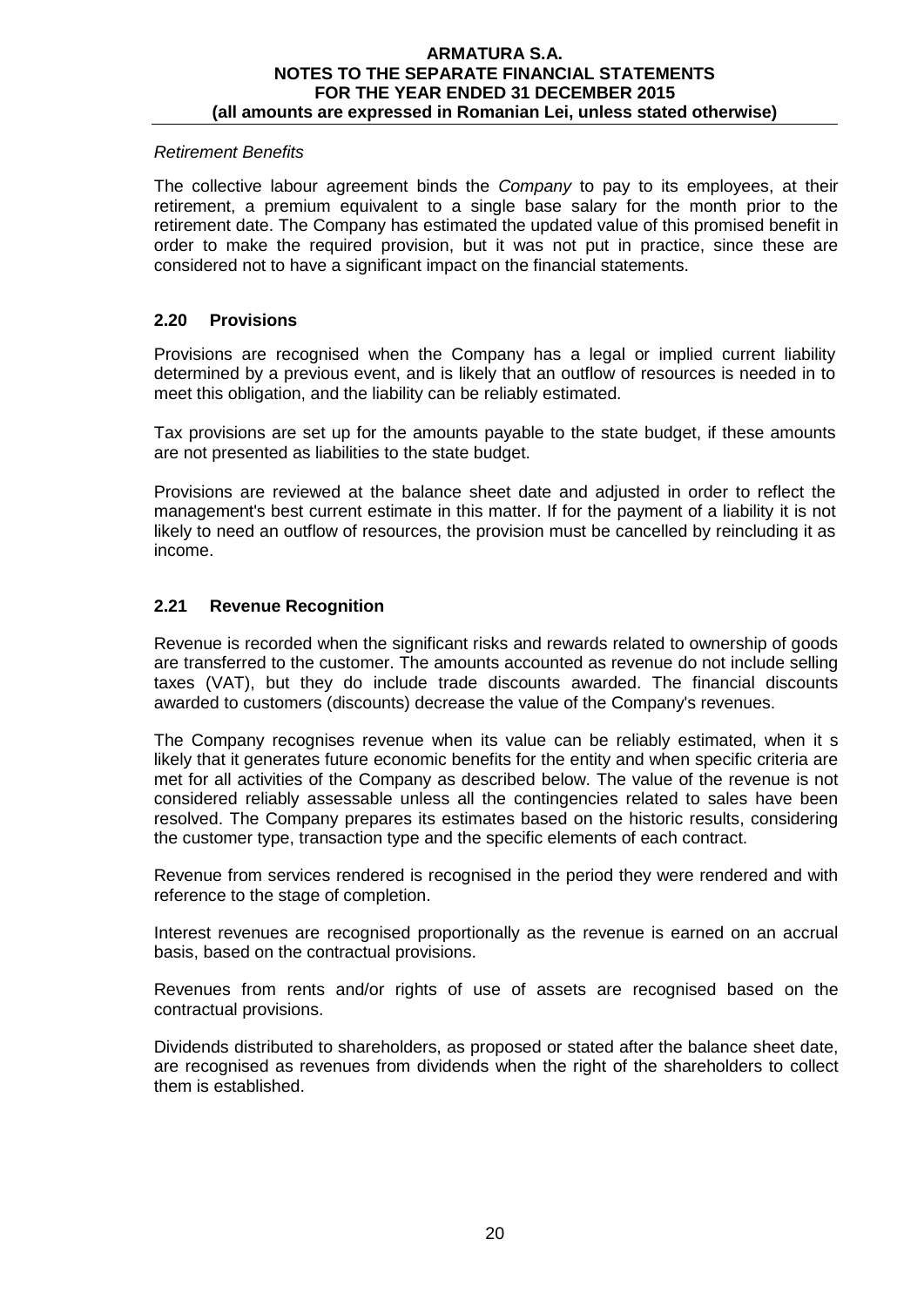# **2.22 Leasing Agreements**

Leasing agreements for tangible assets where the Company assumes all risks and benefits related to the property are classified as financial leasing agreements. Financial leasing is capitalised at the beginning of the lease at the lowest value between the fair value of the least property and the current value of the minimum lease payments. Each payment is apportioned between the principal and the interest in order to obtain a constant interest throughout the duration of the leasing agreement. The liabilities related to the rent, net of the financing costs, are included under other long-term liabilities. The interest part of the financing cost is charged in the profit and loss account for the duration of the agreement. The tangible assets obtained under financial leasing agreements are depreciated over the shorter period between the service life of the asset and the duration of the leasing agreement.

Leasing agreements under which a significant part of the risks and benefits related to the property is withheld by the lessor are classified as operational leasing agreements. during the period of the lease, payments made under such an agreement (net of any discounts granted by the lessor) are recorded in the profit and loss account using a straight-line method.

# **2.23 Dividend Distribution**

In the financial statements of the Company dividend distribution is recognised as liability for the period the dividends are approved by the Company shareholders.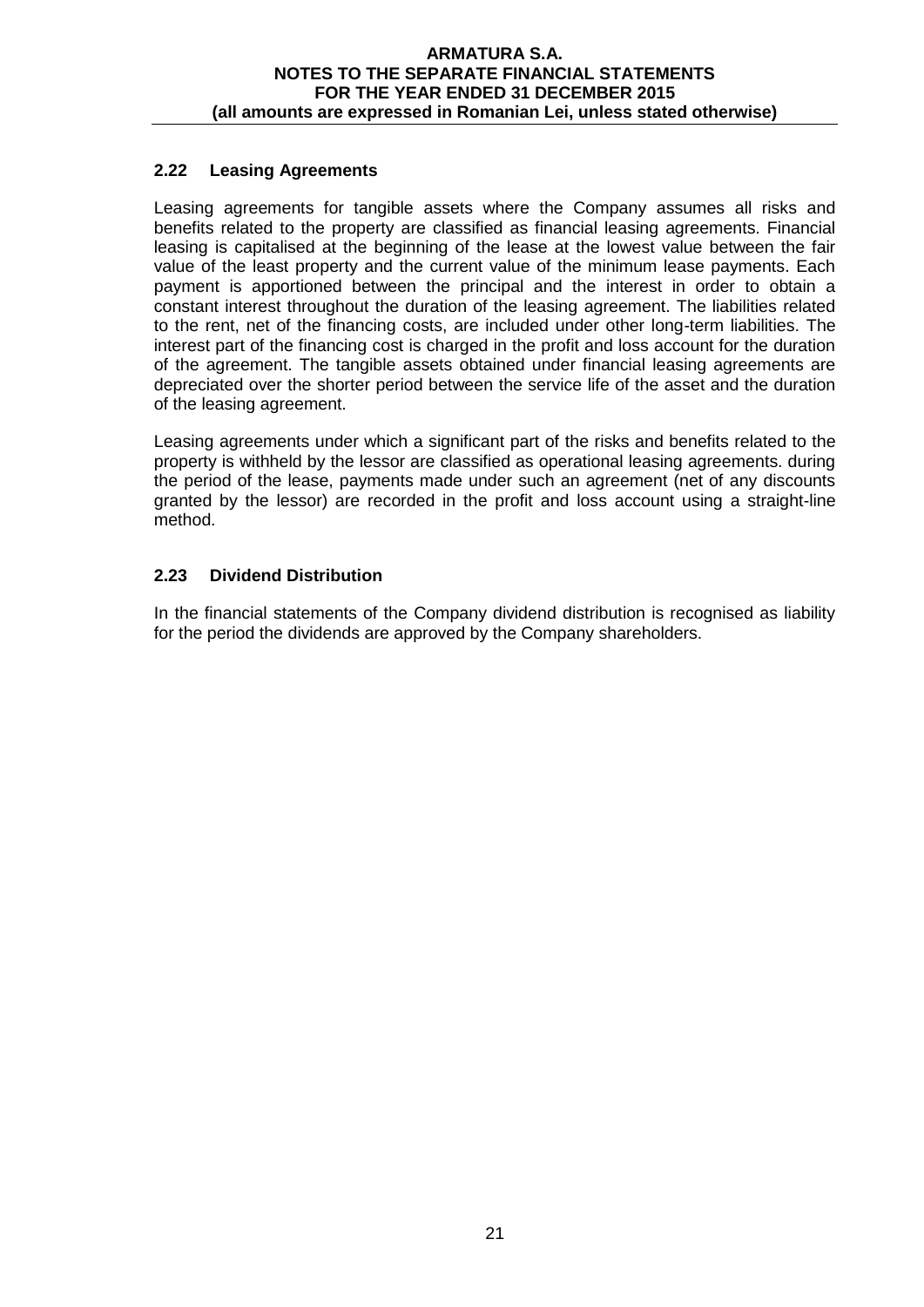# **3 FINANCIAL RISK MANAGEMENT**

# **3.1 Financial Risk Factors**

Due to the nature of its activities, the Company is exposed to various risks such as: market risk (including currency risk, interest rate risk related to the fair value, interest rate risk related to the cash flow and price risk), credit risk and liquidity risk. The Company's risk management system focuses on the unpredictability of the financial markets and looks to minimize the potential adverse effects on the financial performance of the Company. The Company does not use derivative financial instruments to protect itself from certain risk exposures.

The management of ARMATURA SA is responsible for risk management based on the policies approved by the board of directors. The management of ARMATURA SA identifies and assesses the financial in close co-operation with the operational units of the Company. The board of directors provides the basic principles for risk management, as well as recommendations for specific fields such as foreign currency risk, interest rate risk, credit risk and excessive liquidity investment.

- (a) *Market Risk*
- (i) Foreign currency risk

The Company operates mainly in Romania and as such it is exposed to foreign currency risk related to various currencies, especially the Euro. Foreign currency risks are associated mainly with the loans, credits and trade payables of the Company.

The Company is not covered against the foreign currency risks. Since the Company operates mostly on the domestic market, the revenue is generated in a currency different from the loans. However, the management receives on a regular basis forecasts regarding the evolution of the RON / EUR exchange rate and uses the information for its pricing policy. The management intends to prepare policies to protect the Company against the foreign currency risk.

If the domestic currency depreciated with 10% relative to the currency the assets and liabilities of the entity are denominated, the net profit of the Company would decrease as follows: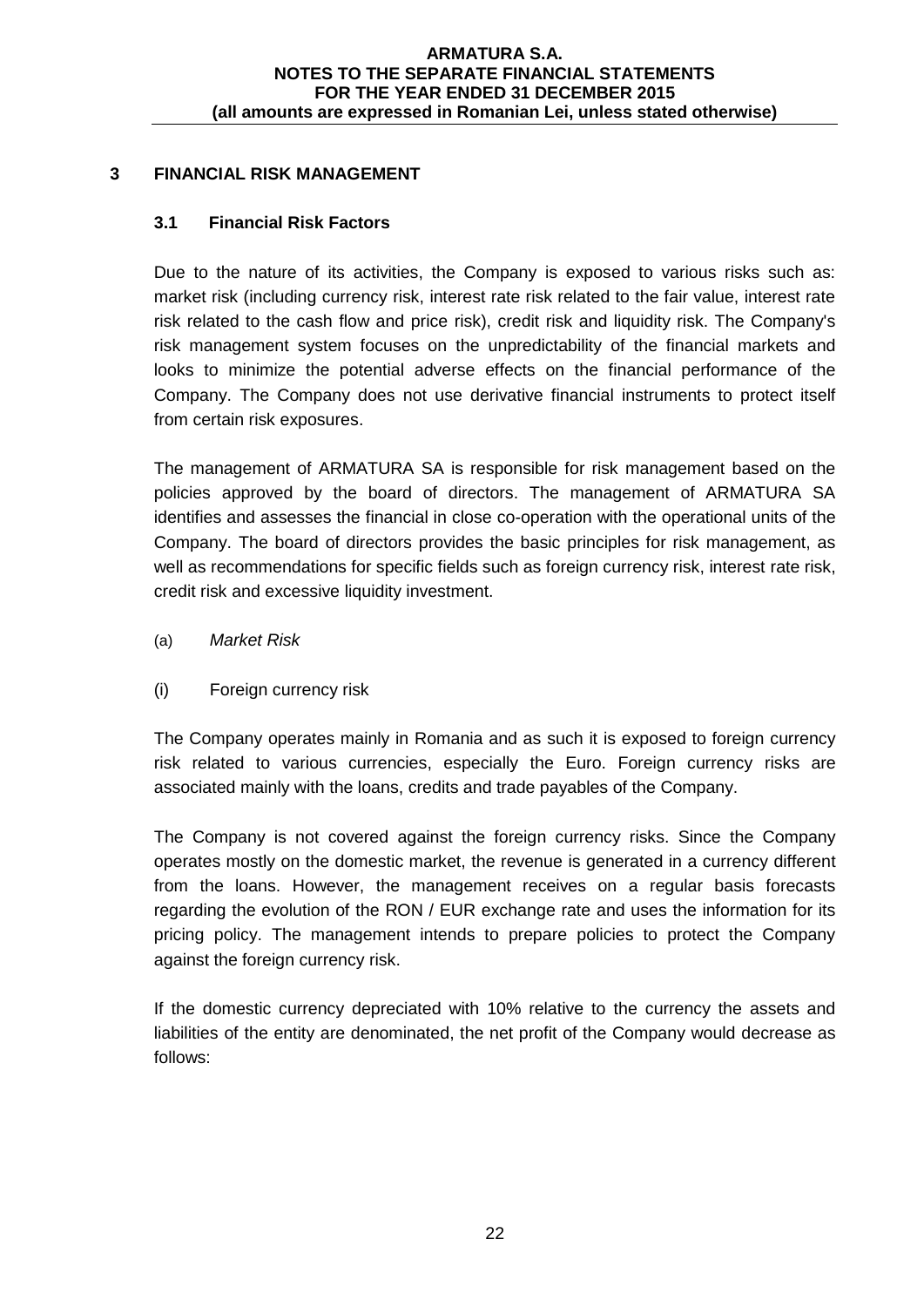|                                 | 31 December 31 December<br>2015 | 2014       |
|---------------------------------|---------------------------------|------------|
| Payables and receivables in EUR | -2.093.258                      | -2.070.119 |

(ii) Interest rate risk related to cash flow and fair value

The Company does not have significant interest bearing assets. The interest rate risk the company is exposed to is determined by the long-term loan. The credit obtained has a variable interest rate and exposes the Company to the interest rate risk related to cash flow, which is partially offset by the cash held at variable rates. In 2015 and 2014 the credit obtained by the Company at a variable rate was denominated in EUR.

The Company analyses its interest rate exposure on a dynamic basis. Various scenarios are simulated taking into consideration refinancing, renewal of existing positions, alternative financing and hedging. Based on these scenarios, the group calculates the impact on profit and loss of a defined interest rate shift. For each simulation, the same interest rate shift is used for all currencies. The scenarios are run only for liabilities that represent the major interest-bearing positions.

Based on simulations performed, in the case of a 2% increase in interest rates, the Company's net profit for the 12 months ended 31 December 2015 would decrease by RON 380 053 (31 December 2014: RON 376 496). The relatively constant impact in the two years of analysis is due to the contracted loan is fully paid upon maturity, so its value was constant and the interest had large variations.

(b) *Credit Risk*

Credit risk arises from cash and cash equivalents, derivative financial instruments and deposits with banks and financial institutions, as well as credit exposures to customers, including outstanding receivables and committed transactions. For banks and financial institutions, only independently rated parties with a minimum rating of "BB" are accepted. There is no independent rating of the customers, therefore the management assesses the credit quality of the customer, taking into account its financial position, past experience and other factors. Individual risk limits are set based on internal or external ratings in accordance with limits set by the board of directors. The utilisation of credit limits is regularly monitored. Please see note 9 for additional presentations referring to credit risk.

(c) *Liquidity Risk*

Cash flow forecasting is performed in the operating entities of the Company and aggregated by the management of the Company. The management of the Company monitors forecasts of the Company's liquidity requirements to ensure it has sufficient cash to meet operational needs. These forecasts consider the Company's debt financing plans, compliance with agreements, and compliance with the internal objectives related to the balance sheet indicators.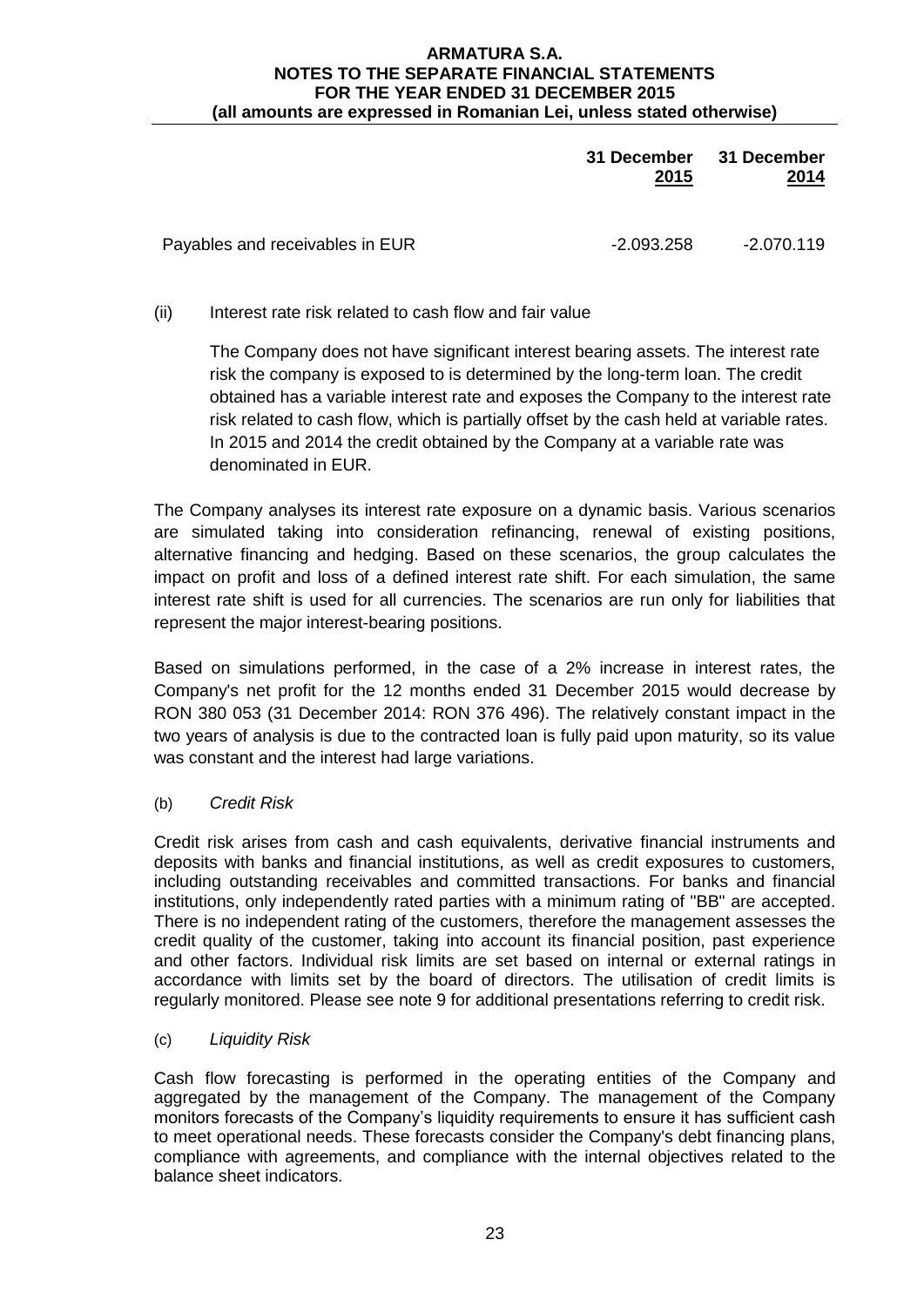The management of the Company invests surplus cash in interest bearing current accounts, time deposits, choosing instruments with appropriate maturities or sufficient liquidity to provide sufficient head-room as determined by the above-mentioned forecasts.

The table below analyses the Company's non-derivative financial liabilities and net-settled derivative financial liabilities into relevant maturity groupings based on the remaining period at the balance sheet date to the contractual maturity date. The values presented in the table are gross values at the balance sheet date.

|                          | $<$ 1 year | $1 - 5$ years | > 5 years | Total        |
|--------------------------|------------|---------------|-----------|--------------|
| Loans                    | 22.622.500 |               |           | 22.622.500   |
| Trade and other payables | 5.387.068  |               |           | 5.387.068    |
| <b>Total</b>             | 28.009.568 |               |           | 28.009.568   |
|                          |            |               |           |              |
| At 31 December 2014      | $<$ 1 year | $1 - 5$ years | > 5 years | <b>Total</b> |
| Loans                    | 22.410.500 |               |           | 22.410.500   |
| Trade and other payables | 3.863.496  |               |           | 3.863.496    |

**Total 26.273.996 - - 26.273.996**

# **At 31 December 2015**

## **3.2 Capital Risk Management**

The objectives of the Company when managing capital are to safeguard the Company's ability to continue as a going concern in order to provide returns for shareholders and benefits for other stakeholders and to maintain an optimal capital structure to reduce the cost of capital.

In order to maintain or adjust the capital structure, the Company may adjust the amount of dividends paid to shareholders, return capital to shareholders, issue new shares or sell assets to reduce debt.

The Company monitors capital on the basis of the gearing ratio. This ratio is calculated as net debt divided by total capital. Net debt is calculated as total loans (including "short-term and long-term loans" as shown in the balance sheet) less cash and cash equivalents. Total capital is calculated as "equity" as shown in the balance sheet plus net debt.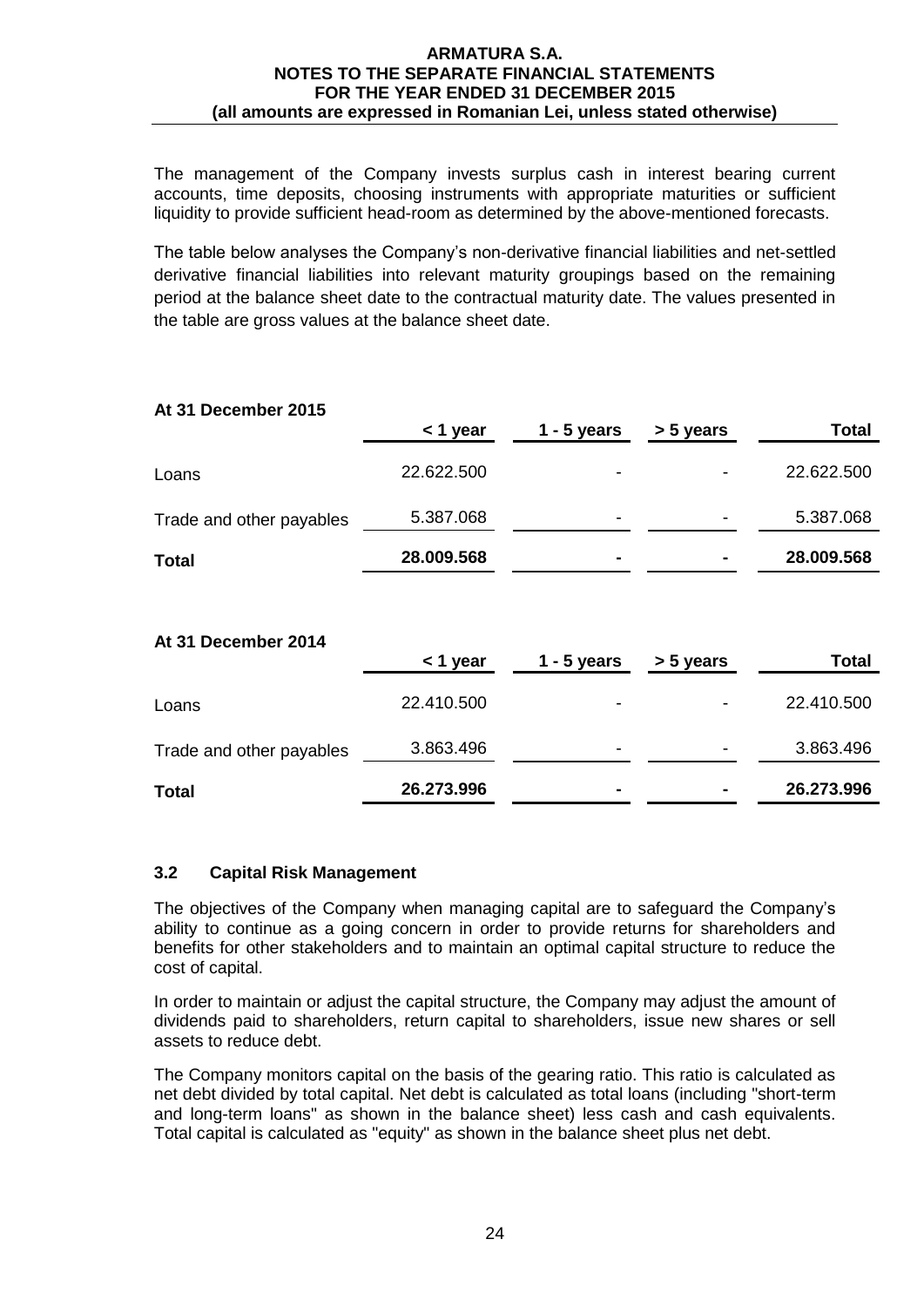|                                                  | 31 December<br>2015 | 31 December<br>2014 |
|--------------------------------------------------|---------------------|---------------------|
|                                                  |                     |                     |
| Total loans (note 15)                            | 22.622.500          | 22.410.500          |
| Less: cash and cash equivalents available to the |                     |                     |
| Company (note 12)                                | $-261.191$          | -550.796            |
| Net debt                                         | 22.361.309          | 21.859.704          |
| Total equity                                     | $-3.031.595$        | $-1.342.758$        |
| <b>Total capital</b>                             | 19.329.713          | 20.516.946          |
| <b>Gearing ratio</b>                             | $-7.38$             | $-16.28$            |

# **3.3** *Fair Value Estimation*

The Company does not hold financial instruments estimated in the balance sheet at fair values and consequently the disclosures of information related to the estimations at fair value are not applicable.

Estimates and judgements are continually evaluated and are based on historical experience and other factors, including expectations of future events that are believed to be reasonable under the circumstances.

# **4 CRITICAL ACCOUNTING ESTIMATES AND JUDGEMENTS**

# **Critical Accounting Estimates and Assumptions**

The Company makes estimates and assumptions concerning the future. The resulting accounting estimates will, by definition, seldom equal the related actual results. The estimates and assumptions that have a significant risk of causing a material adjustment to the carrying amount of assets and liabilities within the next financial year are addressed below.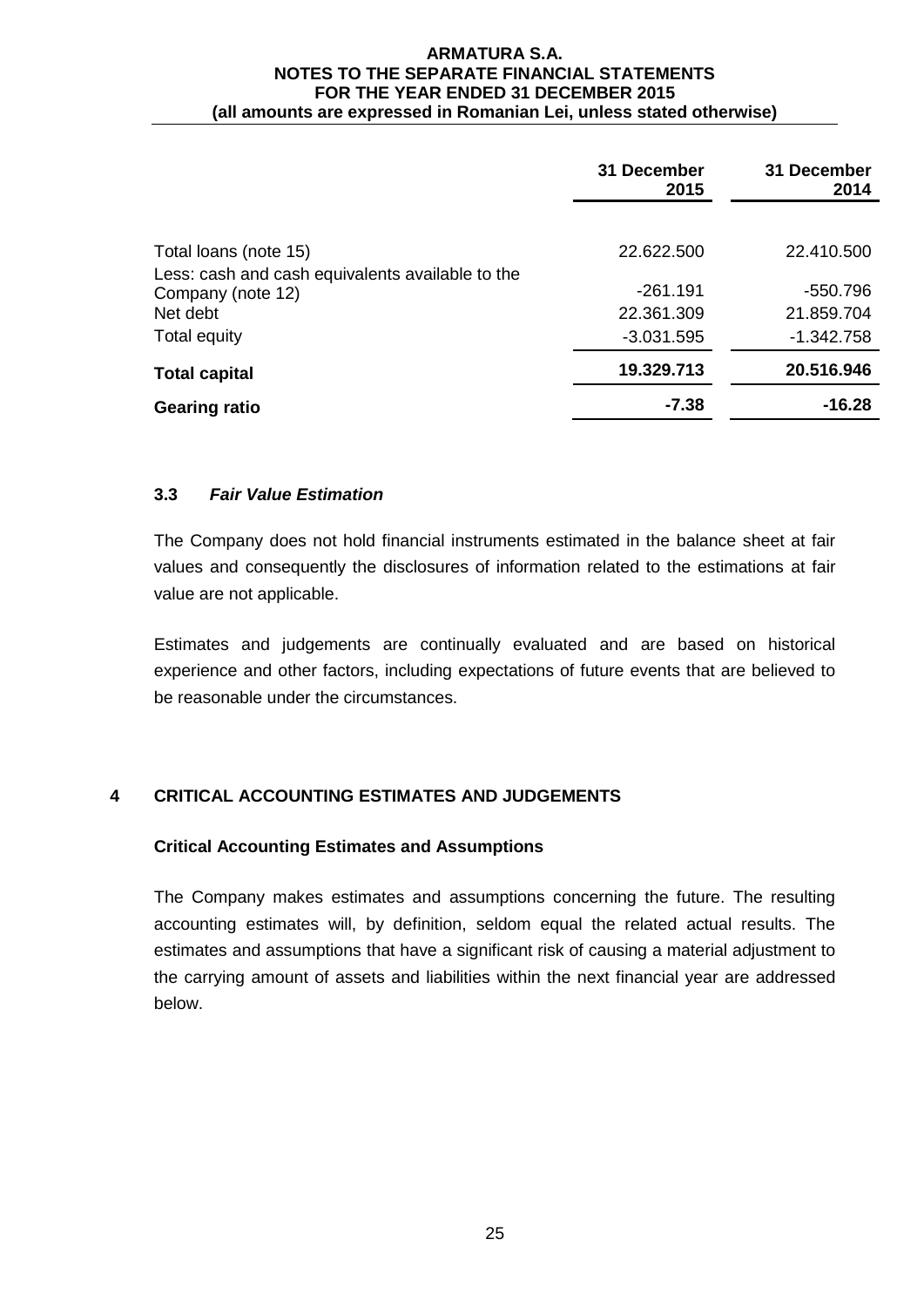## (a) *Income Tax*

Significant judgement is required in determining the provision for income taxes. There are several transactions and calculations for which the ultimate tax determination is uncertain. The Company recognises liabilities for anticipated tax audit issues based on estimates of whether additional taxes will be due. Where the final tax outcome of these matters is different from the amounts that were initially recorded, such differences will impact the current and deferred income tax assets and liabilities in the period in which such determination is made. Recognition of an asset in terms of the deferred income tax considers a detailed analysis of the possibility to realise it.

#### (b) *Estimated impairment of non-current assets*

In order to determine the loss resulting from the depreciation of equipment, significant rationales are required, as described under note 2.8. When the Company makes this estimation, it compares the net carrying value of this equipment with the highest value among the estimated selling price and the net updated value of the cash flows to be generated by the equipment throughout their remaining service life.

## **5 RETAINED EARNINGS**

At 31 December 2015 the Company included in the retained earnings the amount of RON 446,872, representing the statutory reserves that are not distributed to the shareholders (31 December 2014: RON 446,872).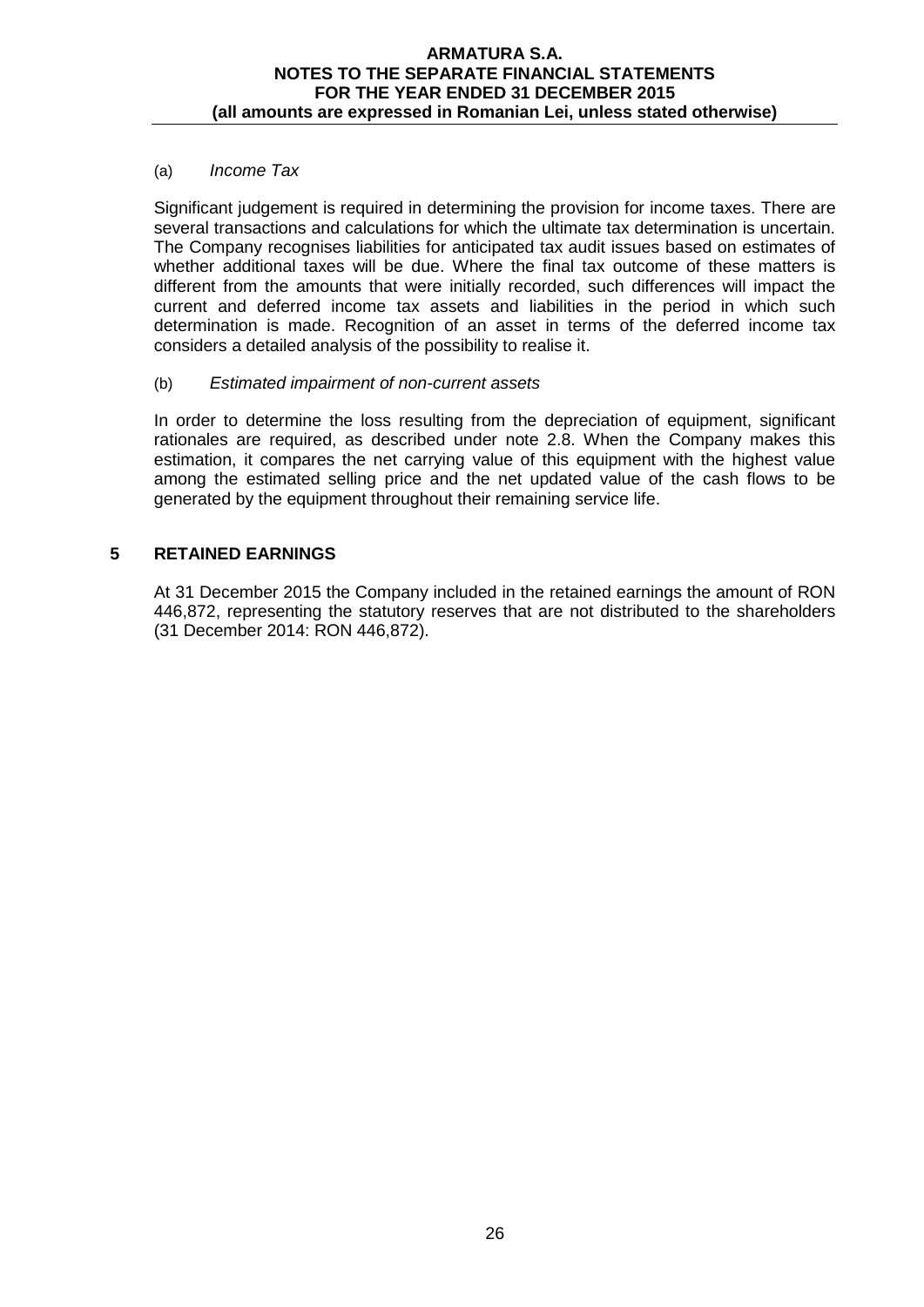## **6 TANGIBLE ASSETS**

|                                  | <b>Land and</b><br>buildings | <b>Vehicles</b><br>and machines | <b>Furniture</b> | Work in<br>progress | <b>Total</b> |
|----------------------------------|------------------------------|---------------------------------|------------------|---------------------|--------------|
| <b>Financial year ended</b>      |                              |                                 |                  |                     |              |
| 31 December 2014                 |                              |                                 |                  |                     |              |
| Beginning net carrying value     | 13.728.035                   | 2.367.413                       | 12.645           | 137.360             | 16.245.453   |
| <b>Transfers</b>                 | 3.361.708                    |                                 |                  |                     | 3.361.708    |
| Inflow                           |                              |                                 |                  | 20.161              | 20.161       |
| Outflow                          |                              |                                 |                  |                     |              |
| Depreciation expenses            | -404.386                     | -589.994                        | $-2.798$         |                     | $-997.178$   |
| <b>Ending net carrying value</b> | 16.685.357                   | 1.777.419                       | 9.847            | 157.521             | 18.630.144   |
| At 31 December 2014              |                              |                                 |                  |                     |              |
| Cost or evaluation               | 17.550.028                   | 8.469.719                       | 61.051           | 157.521             | 26.238.319   |
| Cumulative depreciation          | 864.671                      | 6.692.300                       | 51.204           |                     | 7.608.175    |
| Net carrying value               | 16.685.357                   | 1.777.419                       | 9.847            | 157.521             | 18.630.144   |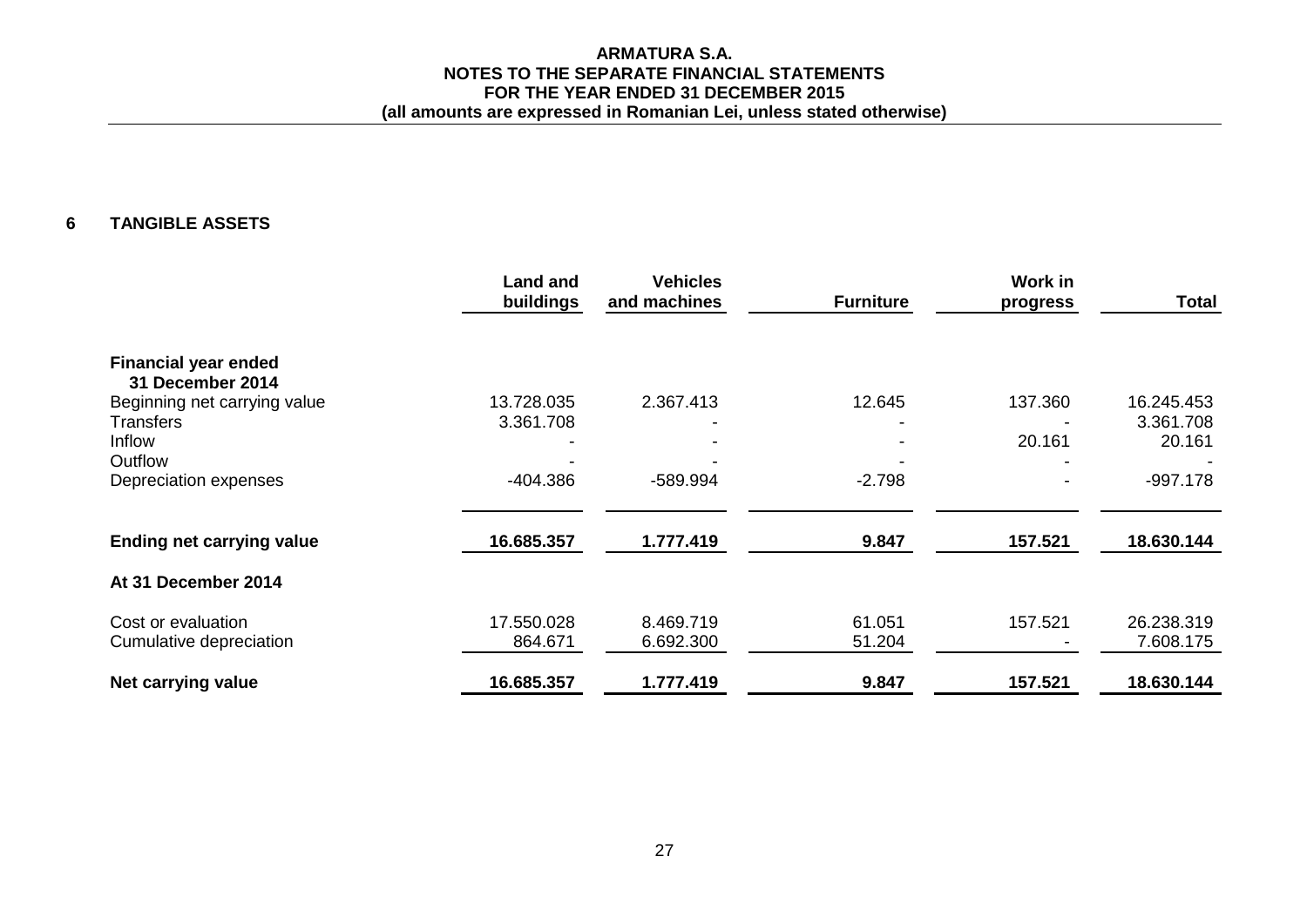# **ARMATURA S.A. NOTES TO THE SEPARATE FINANCIAL STATEMENTS FOR THE YEAR ENDED 31 DECEMBER 2015**

# **(all amounts are expressed in Romanian Lei, unless stated otherwise)**

# **6. TANGIBLE ASSETS**

|                                          | <b>Land and</b><br>buildings | <b>Vehicles</b><br>and machines | <b>Furniture</b> | <b>Work in</b><br>progress | <b>Total</b> |
|------------------------------------------|------------------------------|---------------------------------|------------------|----------------------------|--------------|
| <b>Financial year ended</b>              |                              |                                 |                  |                            |              |
| <b>31 December 2015</b>                  |                              |                                 |                  |                            |              |
| Beginning net carrying value             | 16.685.357                   | 1.777.419                       | 9.847            | 157.521                    | 18.630.144   |
| Increases from revaluation in equity     | 369.058                      |                                 |                  |                            | 369.058      |
| <b>Transfers</b>                         | 289.468                      | 43.979                          |                  | $-333.447$                 |              |
| Inflow                                   |                              | 18.492                          | 34.776           | 201.338                    | 254.606      |
| Outflow                                  |                              |                                 |                  |                            |              |
| Depreciation expenses                    | -407.566                     | $-421.997$                      | $-4.247$         |                            | $-833.810$   |
| Increases from reassessment of financial |                              |                                 |                  |                            |              |
| position                                 | 619.920                      |                                 |                  |                            | 619.920      |
| <b>Ending net carrying value</b>         | 17.556.237                   | 1.417.893                       | 40.375           | 25.413                     | 19.039.918   |
| At 31 December 2015                      |                              |                                 |                  |                            |              |
| Cost or evaluation                       | 17.610.674                   | 8.532.191                       | 95.827           | 25.413                     | 26.264.104   |
| Cumulative depreciation                  | 54.436                       | 7.114.298                       | 55.452           |                            | 7.224.186    |
| Net carrying value                       | 17.556.237                   | 1.417.893                       | 40.375           | 25.413                     | 19.039.918   |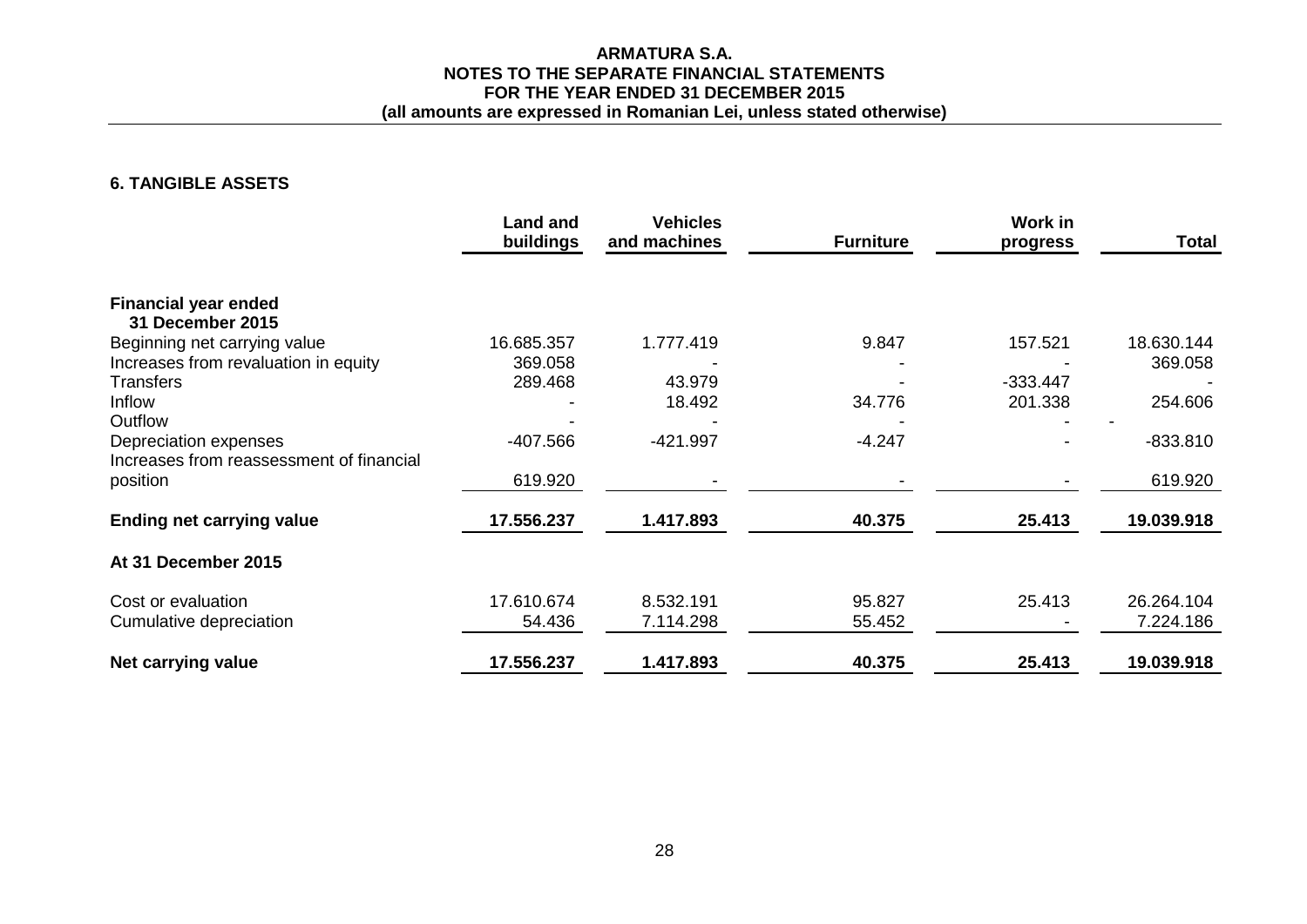# **6. TANGIBLE ASSETS**

The buildings of the Company have been revalued on 31 December 2015 by an independent assesor, member of ANEVAR. The last revaluation was done on 31 December 2012. The revaluation surplus was in "Revaluation reserves" less the deferred tax calculated for this surplus, while the impairment losses which cannot be covered from the revaluation difference were recorded in the expenses for the period.

In 2014 it was decided to change the accounting policy related to the land owned by the company, by using the fair value model. Thus, on 31 December 2014 a revaluation of the land owned by the Company was carried out. The revaluation surplus was credited in the revaluation reserves account under equities. The land of the Company was revalued on 31 December 2014 by an independent assessor, member of ANEVAR.

The revaluation reserve changed as follows:

|                                                                                                                                                                                | 2015<br>(lei)        | 2014<br>(lei)          |
|--------------------------------------------------------------------------------------------------------------------------------------------------------------------------------|----------------------|------------------------|
| Revaluation reserve at the beginning of the financial year<br>Revaluation differences during the financial year<br>Amounts transferred from the revaluation reserve during the | 8.477.952<br>310.009 | 5.654.117<br>2.823.835 |
| financial year<br>Revaluation reserve at the end of the financial year                                                                                                         | 787.961              |                        |

The land and buildings are used as security for the credit obtained by the Company from the significant shareholder, Herz Armaturen GmbH.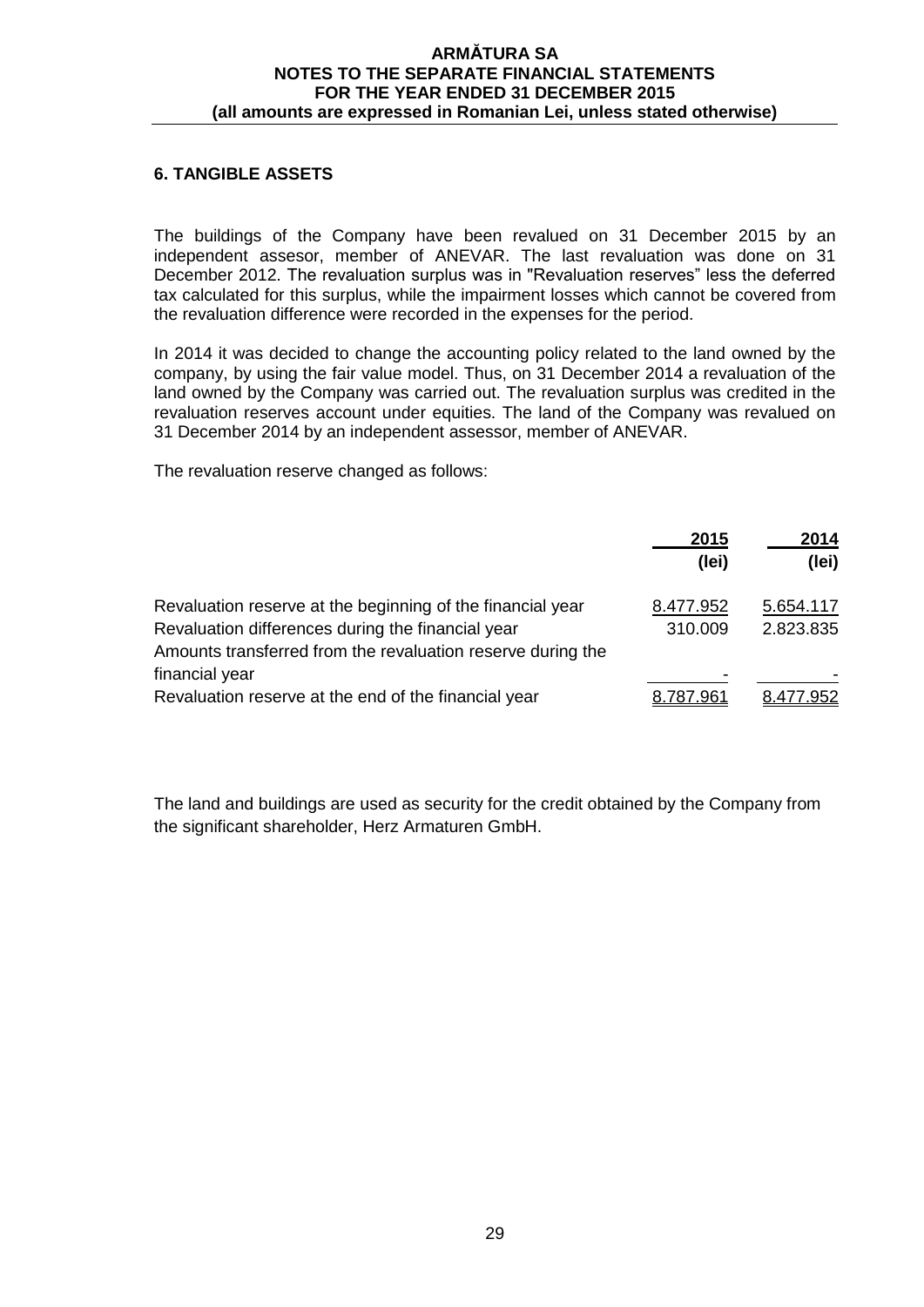# **7 INTANGIBLE ASSETS**

|                                                 | <b>Computer</b><br>programmes | <b>Advances</b><br>and<br>other<br>intangible<br>assets | Total     |
|-------------------------------------------------|-------------------------------|---------------------------------------------------------|-----------|
| <b>Financial year ended</b><br>31 December 2014 |                               |                                                         |           |
| Beginning balance                               | 124.031                       |                                                         | 124.031   |
| Inflow                                          | 1.901                         |                                                         | 1.901     |
| Depreciation expenses<br><b>Transfers</b>       | $-63.011$                     |                                                         | $-63.011$ |
| <b>Ending balance at</b>                        |                               |                                                         |           |
| 31 December 2014                                | 62.921                        |                                                         | 62.921    |
| Cost<br>Cumulative depreciation and             | 263.724                       |                                                         | 263.724   |
| impairment                                      | 200.803                       |                                                         | 200.803   |
| Net carrying value                              | 62.921                        |                                                         | 62.921    |

|                                                        | <b>Computer</b><br>programmes | <b>Advances</b><br>and<br>other<br>intangible<br>assets | <b>Total</b> |
|--------------------------------------------------------|-------------------------------|---------------------------------------------------------|--------------|
| <b>Financial year ended</b><br><b>31 December 2015</b> |                               |                                                         |              |
| Beginning balance                                      | 62.921                        |                                                         | 62.921       |
| Inflow                                                 | 2.245                         |                                                         | 2.245        |
| Depreciation expenses<br><b>Transfers</b>              | $-46.101$                     |                                                         | $-46.101$    |
| <b>Ending balance at</b>                               |                               |                                                         |              |
| 31 December 2015                                       | 19.065                        |                                                         | 19.065       |
| Cost<br>Cumulative depreciation and                    | 265.969                       |                                                         | 265.969      |
| impairment                                             | 246.904                       |                                                         | 246.904      |
| Net carrying value                                     | 19.065                        |                                                         | 19.065       |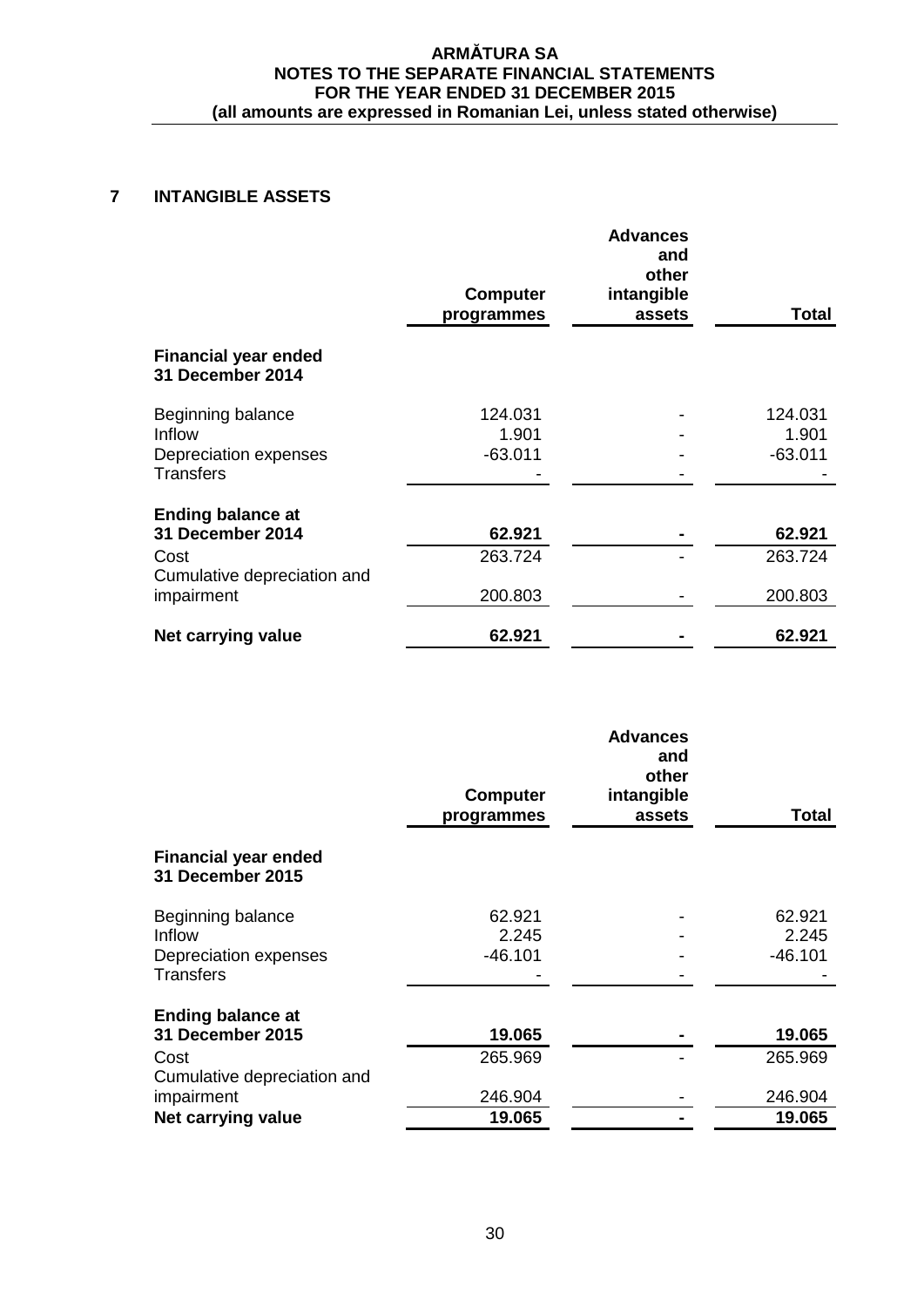# **8 FINANCIAL INSTRUMENTS BY CATEGORY**

All the financial assets of the company are classified as loans and receivables. Their carrying value is presented below:

|                                                                                          | 31 December<br>2015 | 31 December<br>2014 |
|------------------------------------------------------------------------------------------|---------------------|---------------------|
| Trade and other receivables (except advances,<br>trade advances and VAT to be collected) | 1.268.781           | 1.889.525           |
| Cash and cash equivalents (Note 12)                                                      | 261.291             | 550.896             |
| Total                                                                                    | 1.530.072           | 2.440.421           |

All the financial liabilities of the company are financial liabilities measured using the amortised cost method. Their carrying value is presented below:

|                                                          | 31 December<br>2015 | 31 December<br>2014 |
|----------------------------------------------------------|---------------------|---------------------|
| Loans<br>Trade payables and other payables (ex statutory | 22.622.500          | 22.410.500          |
| liabilities and prepayments)                             | 5.555.339           | 4.524.066           |
| Total                                                    | 28.177.839          | 26.934.566          |

## **9. CREDIT RISK FOR FINANCIAL ASSETS**

The credit risk for financial assets that are neither past due nor impaired can be assessed by reference to historical data about counterparty default rates, since there are no external independent ratings for the Company's customers:

|                                              | 2015      | 2014      |
|----------------------------------------------|-----------|-----------|
| Trade receivables that are neither past due, |           |           |
| nor impaired:                                |           |           |
| Group 1                                      | 999.648   | 1.404.311 |
| Out of which affiliates                      | 118.449   |           |
| Group 2                                      | 47.478    | 118.173   |
| Out of which affiliates                      | 47.478    | 118.173   |
| Group 3                                      |           |           |
| Out of which affiliates                      |           |           |
| Group 4                                      |           |           |
|                                              | 1.047.126 | 1.522.484 |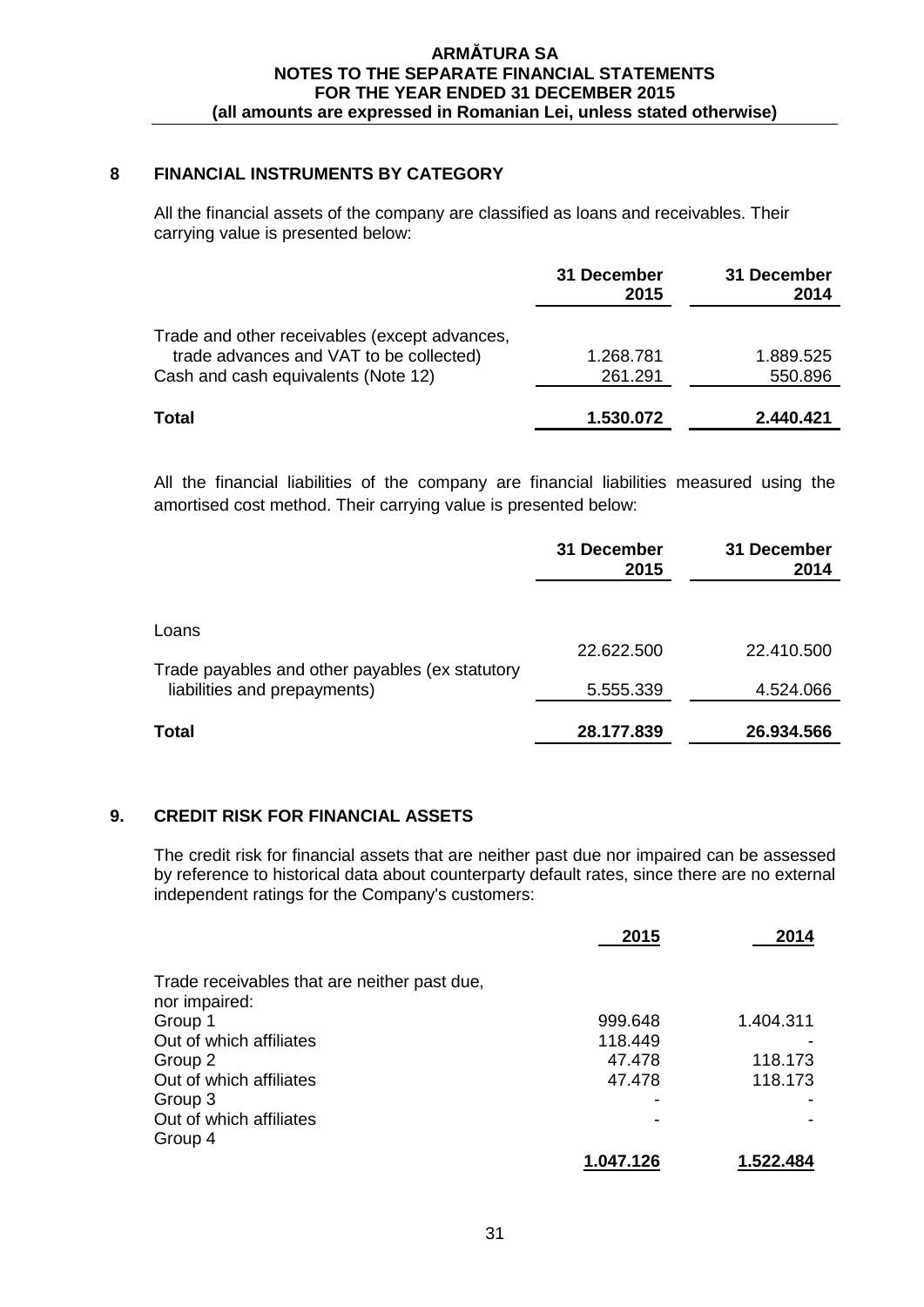# **9. CREDIT RISK FOR FINANCIAL ASSETS (CONTINUED)**

The details for the trade receivables depending on the credit risk were compiled based on the historical data for the financial year 2015 and, where possible, for the financial year 2014, using the following criteria:

- Group 1: debtors for whom the historical average collection period was between 1 and 60 days;
- Group 2: debtors for whom the historical average collection period was between 61 and 90 days;
- Group 3: debtors for whom the historical average collection period was between 91 and 180 days;
- Group 4: debtors for whom the historical average collection period was between 180 and 360 days.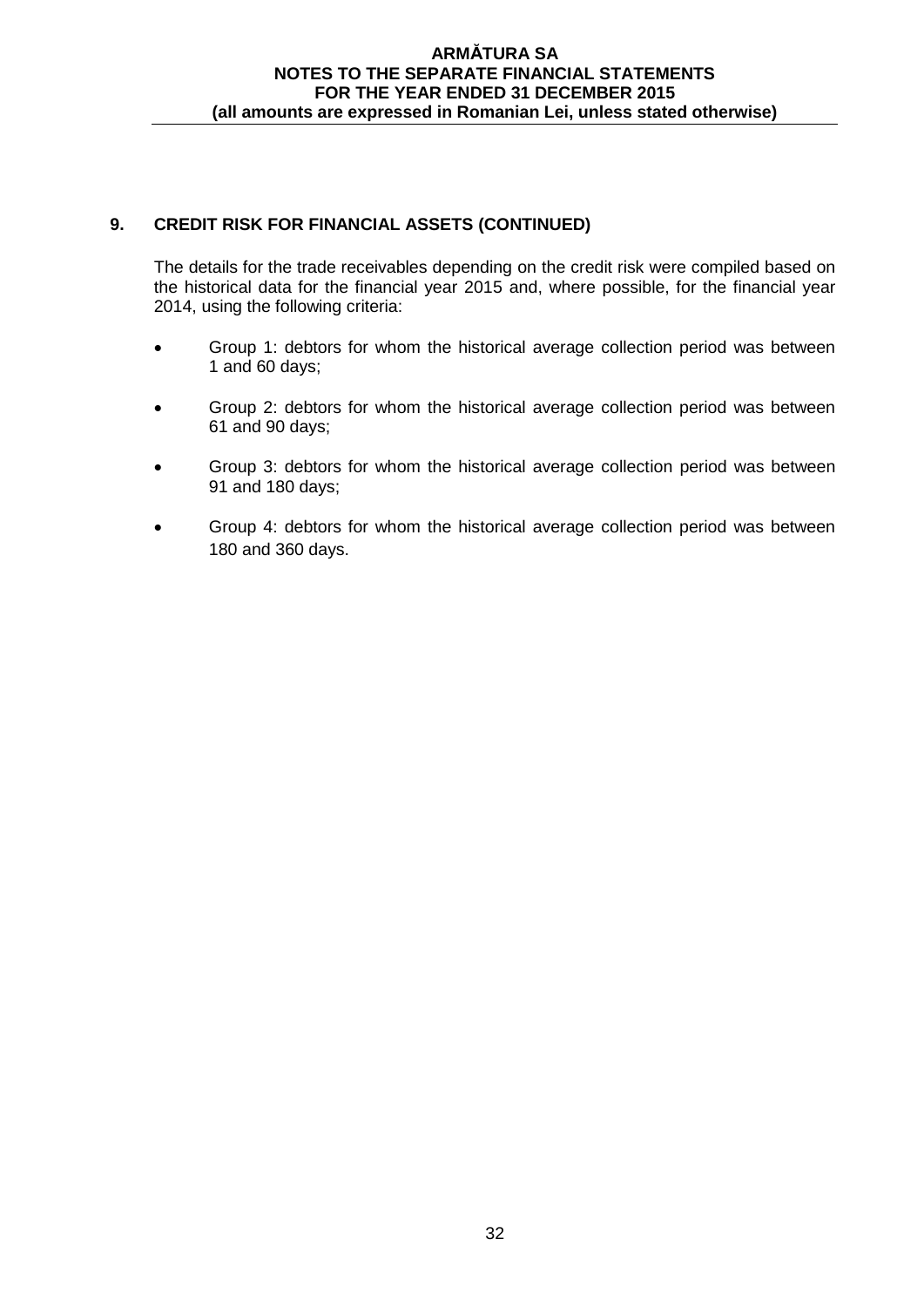## **10. TRADE AND OTHER RECEIVABLES**

|                                                | 31 December<br>2015 | 31 December<br>2014 |
|------------------------------------------------|---------------------|---------------------|
|                                                |                     |                     |
| Trade receivables                              | 1.864.413           | 2.451.042           |
| Less: provision for impairment of trade        |                     |                     |
| receivables                                    | -731.905            | -730.213            |
| Trade receivables – net                        | 1.132.508           | 1.720.829           |
| - out of which related to affiliates (note 26) | 165.926             | 118.173             |
| VAT receivable                                 |                     |                     |
| Accrued expenses                               | 133.368             | 65.632              |
| Advance payments to suppliers                  | 1.483               | 10.913              |
| Less: provision for impairment of advance      |                     |                     |
| payments                                       |                     |                     |
| Miscellaneous debtors                          | 16.676              | 296                 |
| Other receivables                              | 119.597             | 168.400             |
| <b>Current portion of trade</b>                |                     |                     |
| receivables and other receivables              | 1.403.632           | 1.966.070           |

The ageing analysis of trade receivables that are past due but not impaired is as follows:

|                                                | 31 December<br>2015  | 31 December<br>2014       |
|------------------------------------------------|----------------------|---------------------------|
| 1 to 3 months<br>3 to 6 months<br>$> 6$ months | 52.191<br>193<br>759 | 182.992<br>5.537<br>9.816 |
| <b>Total</b>                                   | 53.143               | 198.345                   |

The carrying amounts of the Company's trade and other receivables are denominated in the following currencies:

|                          | 31 December<br>2015 | 31 December<br>2014  |
|--------------------------|---------------------|----------------------|
|                          |                     |                      |
| <b>RON</b><br><b>EUR</b> | 807.842<br>292.427  | 1.490.192<br>230.637 |
|                          | 1.100.269           | 1.720.829            |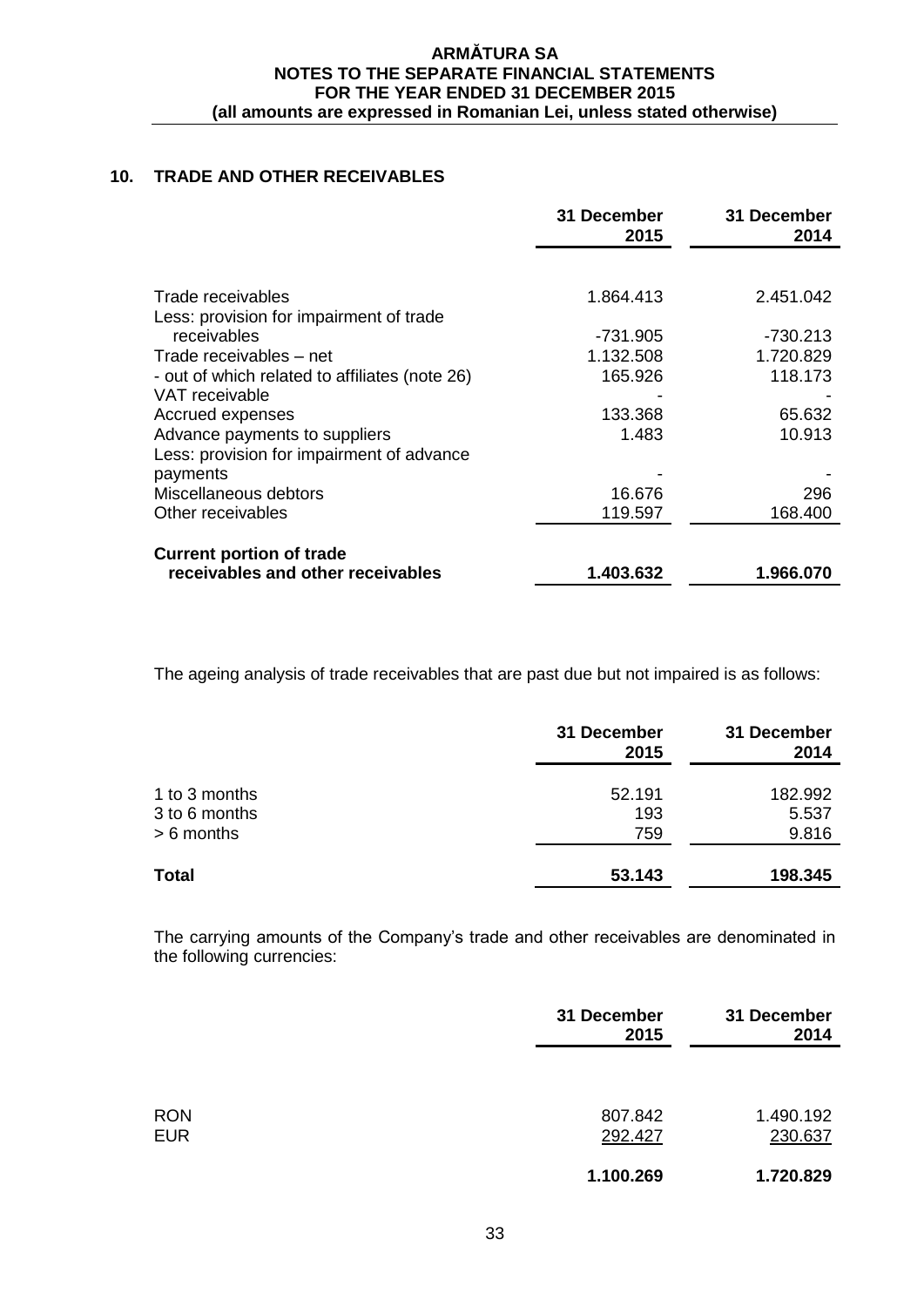# **10. TRADE AND OTHER RECEIVABLES (CONTINUED)**

Movements on the provisions of the company for impairment of trade receivables are as follows:

|                                      | 2015    | 2014     |
|--------------------------------------|---------|----------|
| At 1 January                         | 730.213 | 910.764  |
| Provision for receivables impairment | 1.692   |          |
| Amounts reversed during the period   |         | -180.551 |
| At the end of period                 | 731.905 | 730.213  |

# **11 INVENTORIES**

|                                  | 31 December<br>2015 | 31 December<br>2014 |
|----------------------------------|---------------------|---------------------|
| Raw materials                    | 2.893.694           | 2.357.100           |
| Provisions for raw materials     | $-139.665$          | $-98.898$           |
| Work in progress                 | 2.118.637           | 2.600.834           |
| Provisions for work in progress  | $-279.133$          | $-260.318$          |
| Commodities                      | 657.266             | 674.351             |
| Provisions for commodities       | $-4.071$            | $-4.406$            |
| Finished goods                   | 1.819.213           | 1.978.751           |
| Provisions for finished goods    | $-743.852$          | 985.697             |
| Other inventories                | 124.777             | 156.689             |
| Provisions for other inventories | $-55.240$           |                     |
| Total                            | 6.391.627           | 6.418.406           |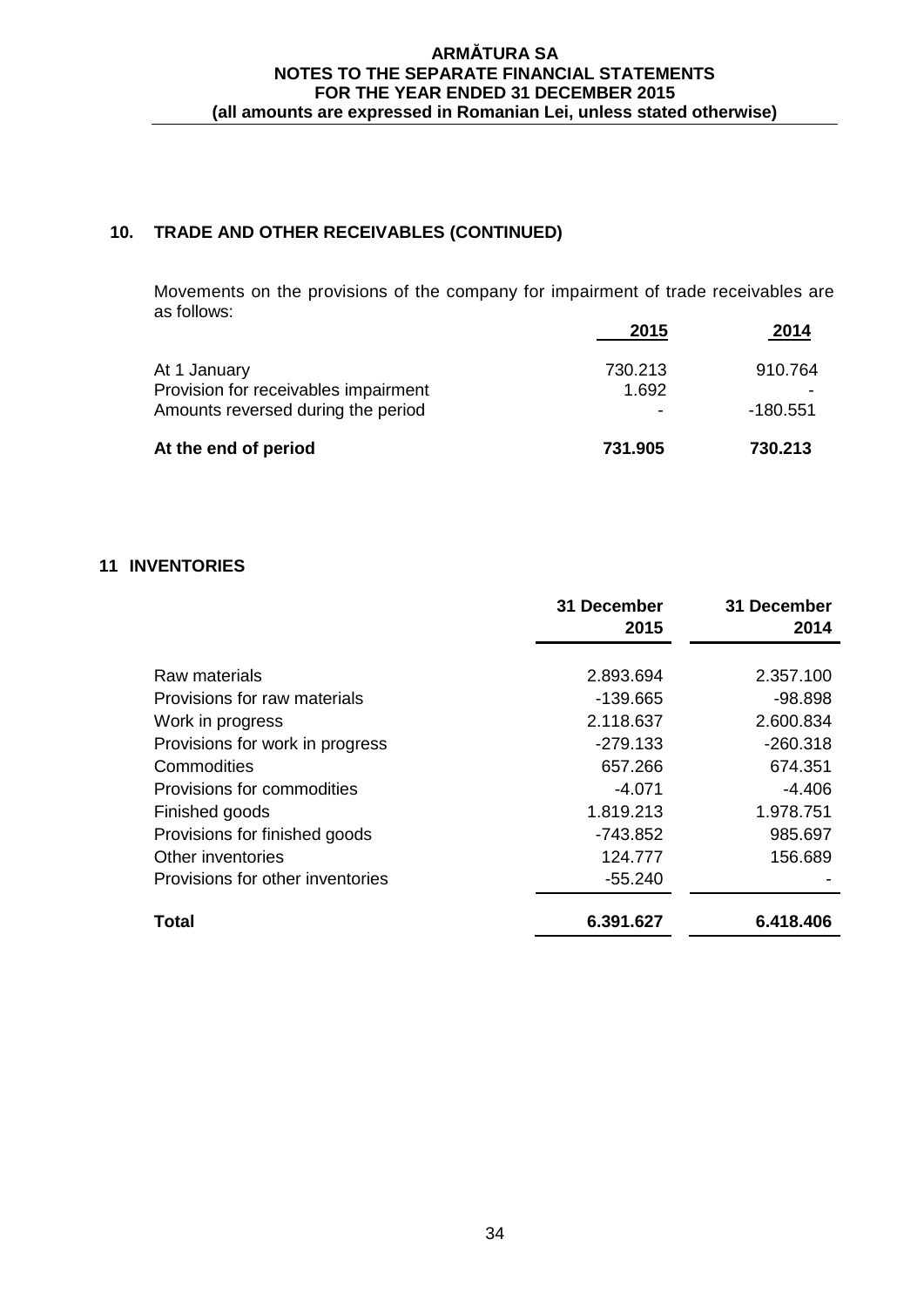# **12 CASH AND CASH EQUIVALENTS**

For the cash flow statement the cash and cash equivalents include the following:

|                                 | 31 December<br>2015 | 31 December<br>2014 |
|---------------------------------|---------------------|---------------------|
|                                 |                     |                     |
| Cash at bank                    | 121.663             | 147.859             |
| - amounts in RON                | 61.798              | 125.422             |
| - amounts in other currency     | 59.865              | 22.437              |
| <b>Restricted bank accounts</b> | 100                 | 100                 |
| - short-term<br>- RON           | 100                 | 100                 |
| - foreign currency              |                     |                     |
| Cash on hand                    | 1.554               | 1.157               |
| - amounts in RON                | 1.554               | 1.157               |
| - amounts in other currency     |                     |                     |
| <b>Bank deposits</b>            | 137.974             | 401.780             |
| - amounts in RON                | 137.974             | 401.780             |
| - amounts in other currency     |                     |                     |
|                                 | 261.291             | 550.896             |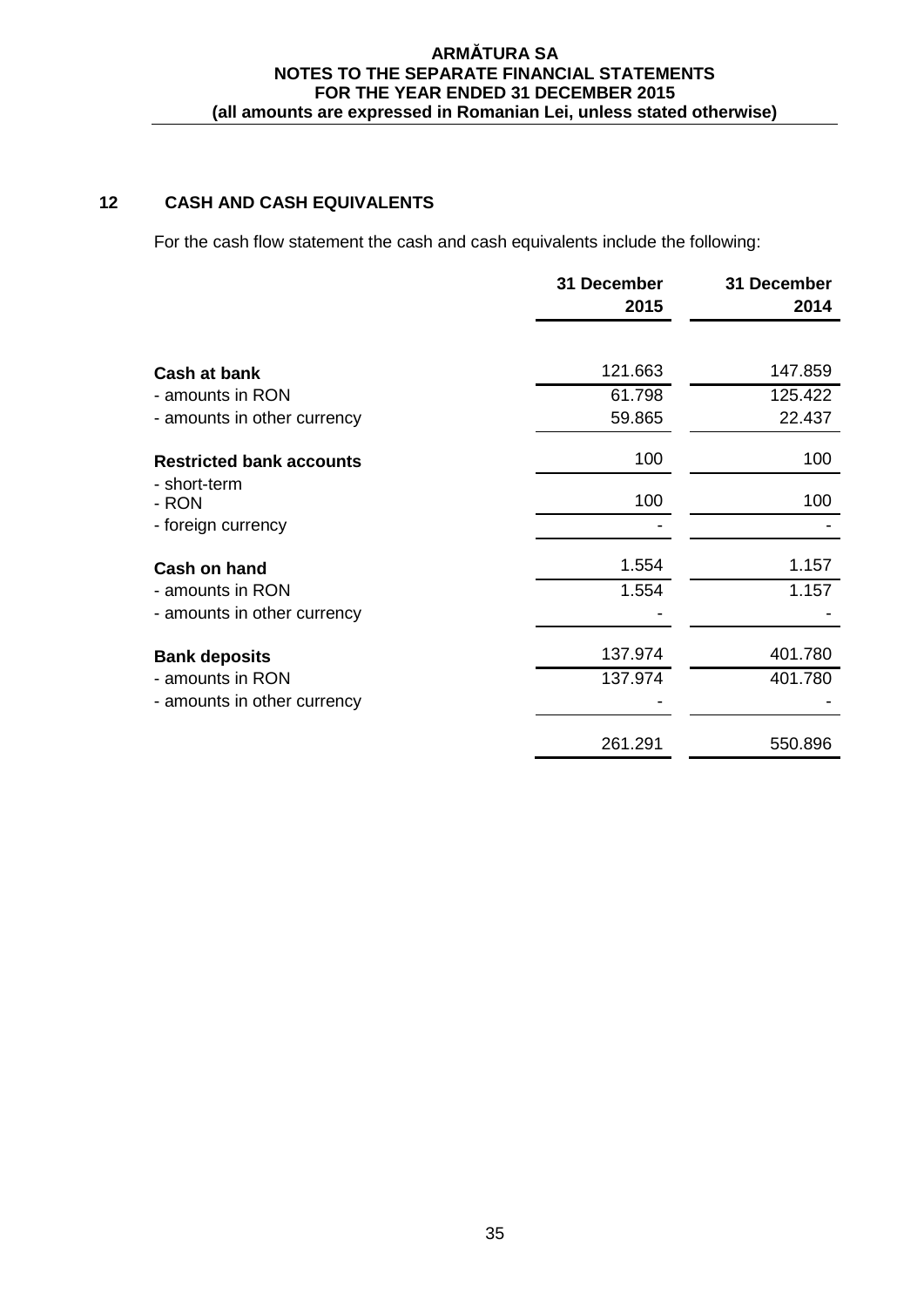# **13 SHARE CAPITAL**

## **Shares**

#### At 31 December 2015 the shareholding structure is as follows

|                                                       | <b>31 December 2015</b> | 31 December 2015                                                                             | 31 decembrie 2015                                                                         | 31 decembrie 2015      |
|-------------------------------------------------------|-------------------------|----------------------------------------------------------------------------------------------|-------------------------------------------------------------------------------------------|------------------------|
|                                                       | Number of<br>shares     | Value of the subscribed and<br>paid up capital (without the<br>influence of IAS 29)<br>(RON) | Value of the subscribed and<br>paid up capital (with the<br>influence of IAS 29)<br>(RON) | Percentage held<br>(%) |
| Herz Armaturen GmbH                                   | 13.197.352              | 1.319.735                                                                                    | 5.975.420                                                                                 | 32,9934                |
| <b>Tridelta Heal</b>                                  | 6.703.418               | 670.342                                                                                      | 3.035.125                                                                                 | 16,7585                |
| Beteiligungsgesellschaft                              |                         |                                                                                              |                                                                                           |                        |
| <b>Swiss Capital SA</b>                               | 2.915.000               | 281.500                                                                                      | 1.319.816                                                                                 | 7,2875                 |
| <b>Broadhurst Investments</b><br>Limited              | 2.730.881               | 273.088                                                                                      | 1.236.471                                                                                 | 6,8276                 |
| <b>FDI Active Dinamic/SAI</b><br><b>Swiss Capital</b> | 2.216.875               | 221.688                                                                                      | 1.003.745                                                                                 | 5,5422                 |
| Natural persons                                       | 8.926.275               | 892.628                                                                                      | 4.041.587                                                                                 | 22,3157                |
| Legal entities                                        | 3.310.199               | 331.020                                                                                      | 1.498.773                                                                                 | 8,2755                 |
| <b>Total</b>                                          | 40.000.000              | 4.000.000                                                                                    | 18.110.957                                                                                | 100,0000               |

The total authorised number of shares is 40,000,000 with a net value of RON 0.1 per share.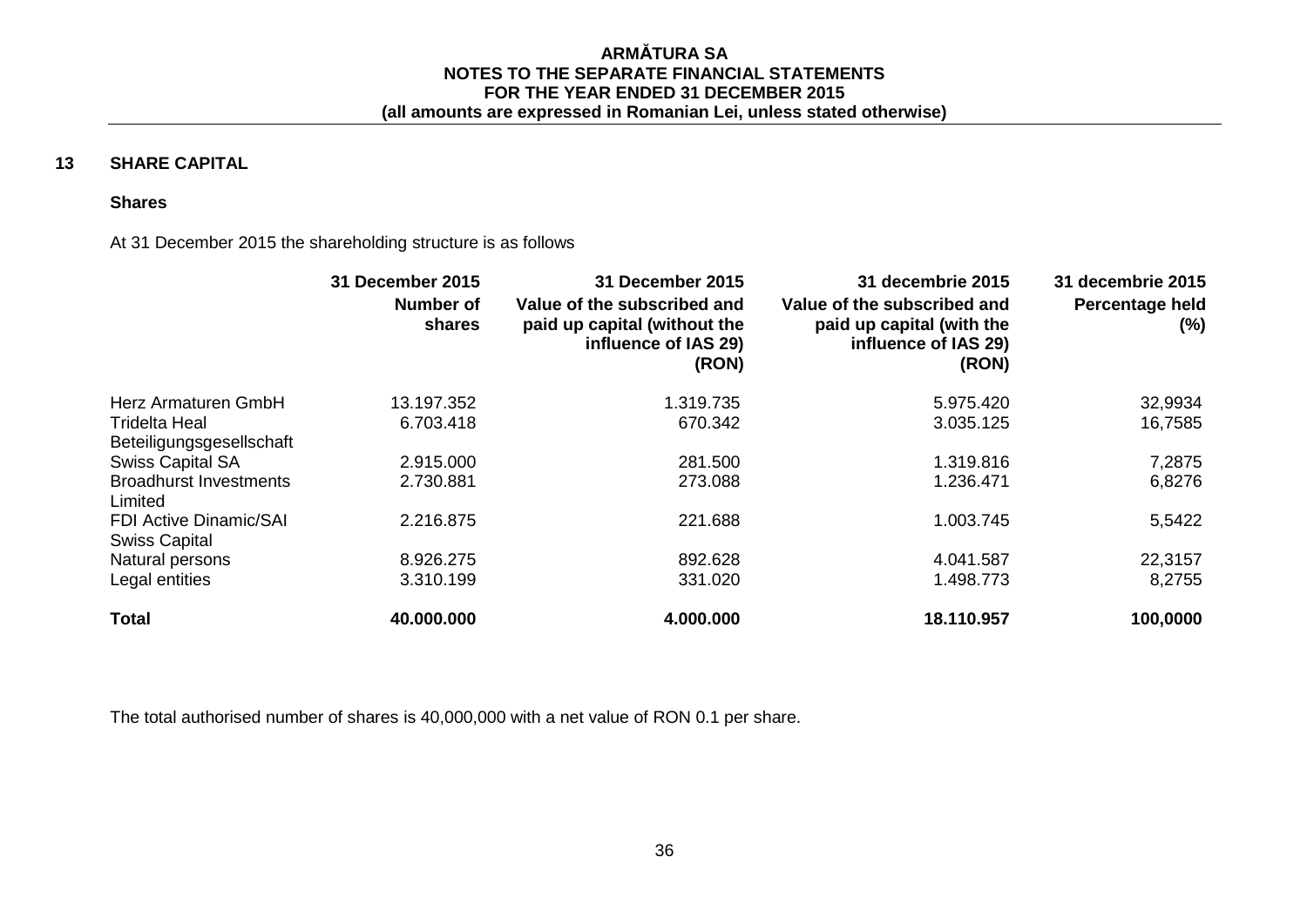## **SHARE CAPITAL**

At 31 December 2014 the shareholding structure is as follows:

|                                                       | 31 December 2014    | 31 December 2014                                                                             | 31 decembrie 2014                                                                         | 31 decembrie 2014      |
|-------------------------------------------------------|---------------------|----------------------------------------------------------------------------------------------|-------------------------------------------------------------------------------------------|------------------------|
|                                                       | Number of<br>shares | Value of the subscribed and<br>paid up capital (without the<br>influence of IAS 29)<br>(RON) | Value of the subscribed and<br>paid up capital (with the<br>influence of IAS 29)<br>(RON) | Percentage held<br>(%) |
| Herz Armaturen GmbH                                   | 13.197.352          | 1.319.735                                                                                    | 5.975.420                                                                                 | 32,9934                |
| Tridelta Heal<br>Beteiligungsgesellschaft             | 6.703.418           | 670.342                                                                                      | 3.035.125                                                                                 | 16,7585                |
| Swiss Capital SA                                      | 2.915.000           | 281.500                                                                                      | 1.319.816                                                                                 | 7,2875                 |
| <b>Broadhurst Investments</b><br>Limited              | 2.730.881           | 273.088                                                                                      | 1.236.471                                                                                 | 6,8276                 |
| <b>FDI Active Dinamic/SAI</b><br><b>Swiss Capital</b> | 2.216.875           | 221.688                                                                                      | 1.003.745                                                                                 | 5,5422                 |
| Natural persons                                       | 8.926.275           | 892.628                                                                                      | 4.041.587                                                                                 | 22,3157                |
| Legal entities                                        | 3.310.199           | 331.020                                                                                      | 1.498.773                                                                                 | 8,2755                 |
| <b>Total</b>                                          | 40.000.000          | 4.000.000                                                                                    | 18.110.957                                                                                | 100,0000               |

The total authorised number of shares is 40,000,000 with a net value of RON 0.1 per share.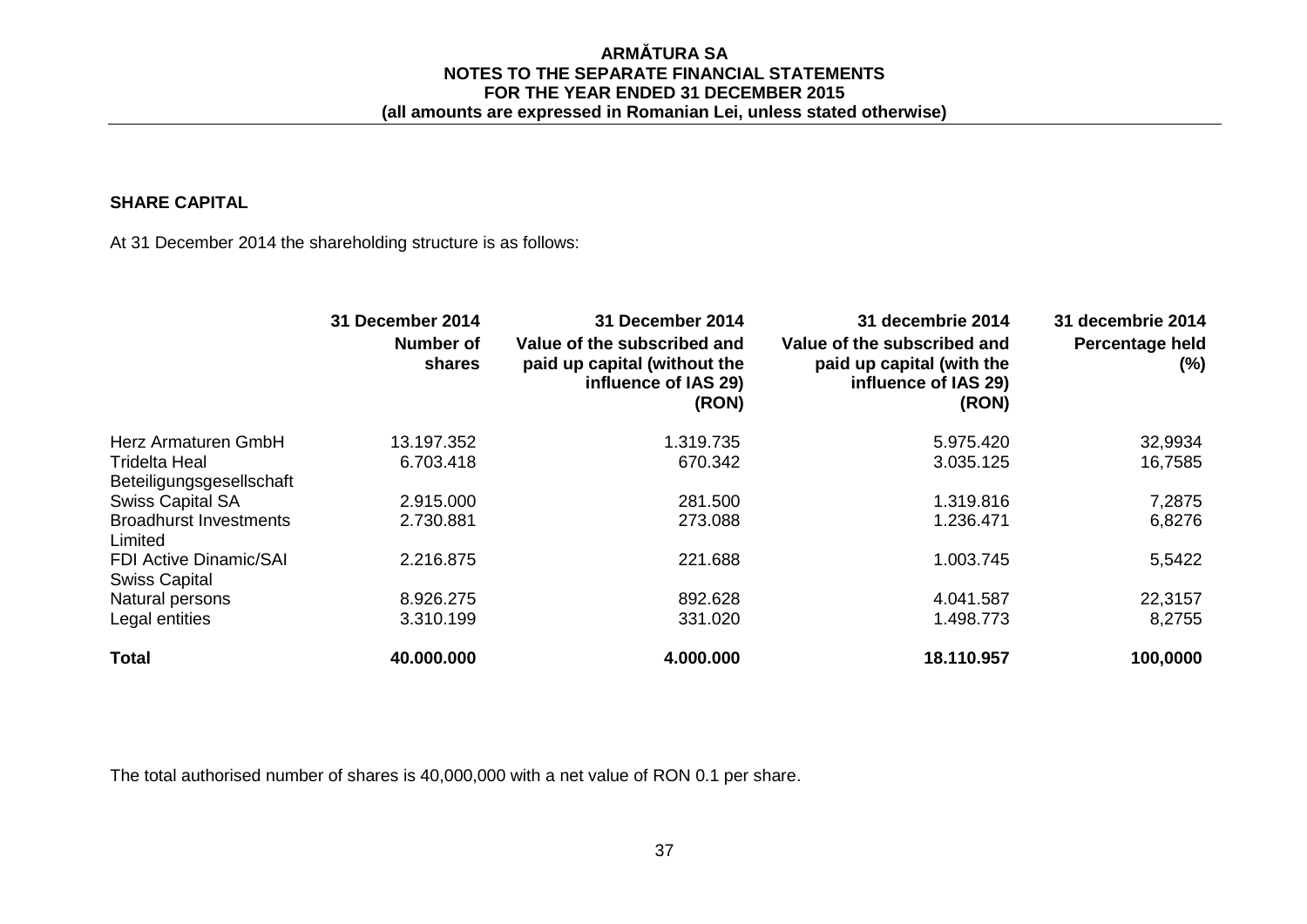# **14 TRADE AND OTHER PAYABLES**

|                                                                                                       | 31 December<br>2015         | 31 December<br>2014           |
|-------------------------------------------------------------------------------------------------------|-----------------------------|-------------------------------|
| <b>Trade Payables</b>                                                                                 | 5.555.339                   | 4.524.066                     |
| - out of which related to affiliates (note 26)                                                        | 2.580.201                   | 2.472.055                     |
| Payables related to personnel, contributions,<br>social security<br>Value added tax<br>Other payables | 515.807<br>81.457<br>92.788 | 454.857<br>136.457<br>131.051 |
|                                                                                                       | 6.245.390                   | 5.246.431                     |
| Less: long-term portion: subsidies                                                                    | $-75.814$                   | $-113.721$                    |
| Current portion of trade and other payables                                                           | 6.169.576                   | 5.132.710                     |

### **15 LOANS**

|                                       | 31 December<br>2015 | 31 December<br>2014 |
|---------------------------------------|---------------------|---------------------|
| <b>Short-term</b><br>Short-term loans | 22.622.500          | 22.410.500          |
| Long-term<br>Long-term loans          | ۰                   | ۰                   |

In April 2010 the Company obtained a loan for a period of 5 years from the majority shareholder, Herz Armaturen Ges.m.b.H, in an amount of 5 million Euros, that is RON 22,410,500, at the variable Euribor interest rate +2%, to be paid in full at maturity. Following a EGMS decision of 2015 the maturity of the loan was extended for 1 year, that is up to 15.04.2016.

The loans are guaranteed as follows:

|                 | 31 December<br>2015 | 31 December<br>2014 |
|-----------------|---------------------|---------------------|
| Tangible Assets | 17.556.237          | 16.685.357          |

The accounting values of the loans approximate their fair values.

At 31 December 2015 and 31 December 2014 the Company does not have any undrawn borrowing facilities.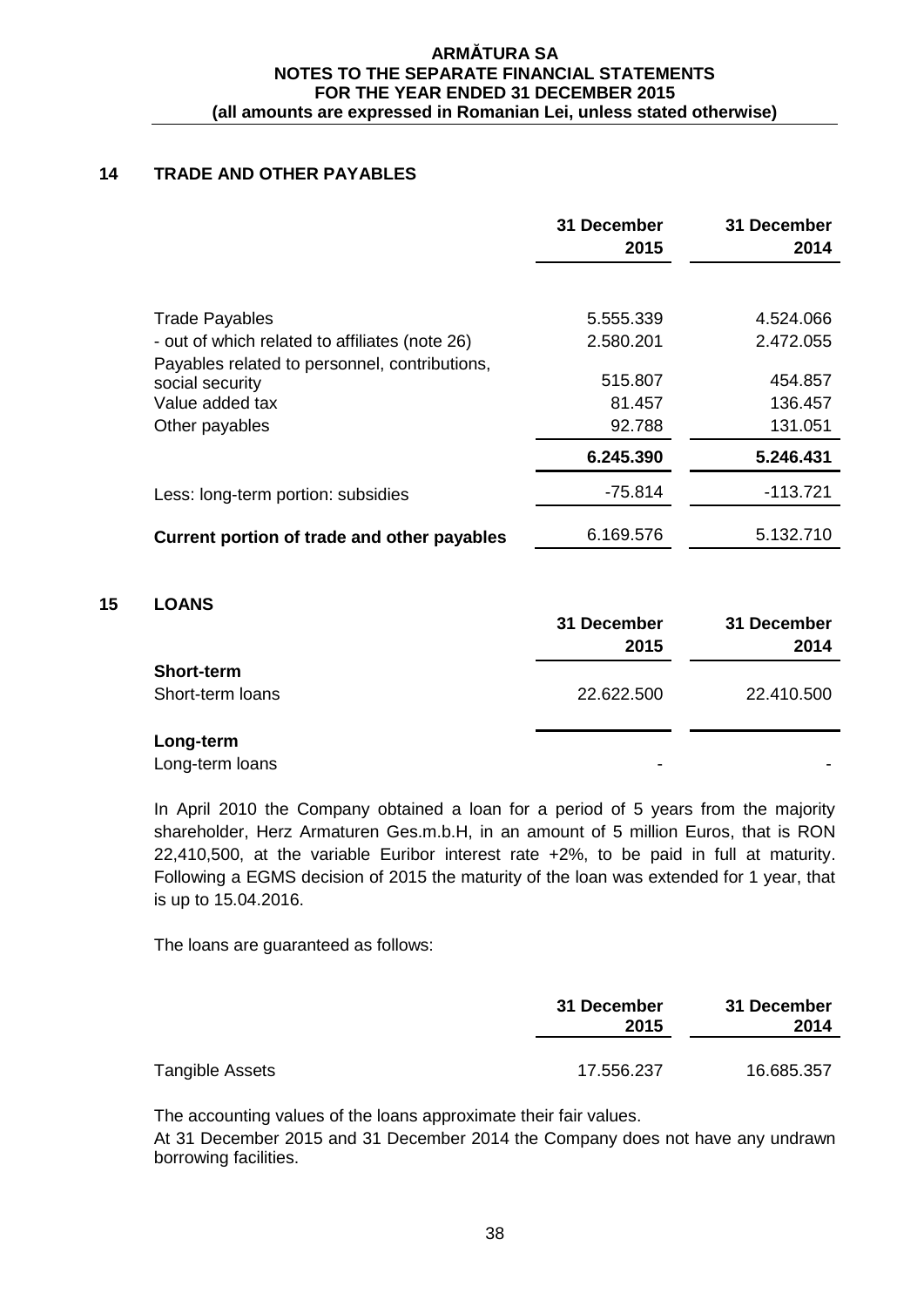# **16 DEFERRED INCOME TAX**

The analysis of deferred tax assets and deferred tax liabilities is as follows:

|                                                                                                                                        | 31 December<br>2015 | 31 December<br>2014 |
|----------------------------------------------------------------------------------------------------------------------------------------|---------------------|---------------------|
| Deferred tax assets:                                                                                                                   |                     |                     |
| - Deferred tax assets<br>to be recovered within 12 months                                                                              | 333.405             | 364.770             |
| Deferred tax liabilities:<br>- Deferred tax liability<br>to be recovered after more than 12 months<br>to be recovered within 12 months | 1.418.297           | 1.399.776           |
|                                                                                                                                        | -1.084.892          | -1.035.006          |

The gross movement on the deferred income tax account is as follows:

|                                                                                                    | 2015       | 2014       |
|----------------------------------------------------------------------------------------------------|------------|------------|
| At 1 January                                                                                       | -1.035.006 | -469.256   |
| (Expense) / Reversal in the profit and loss<br>account<br>(Expense) / Reversal in the statement of | 9.163      | $-27.877$  |
| comprehensive income                                                                               | -59.049    | -537.873   |
| At 31 December: assets/ (liabilities)                                                              | -1.084.892 | -1.035.006 |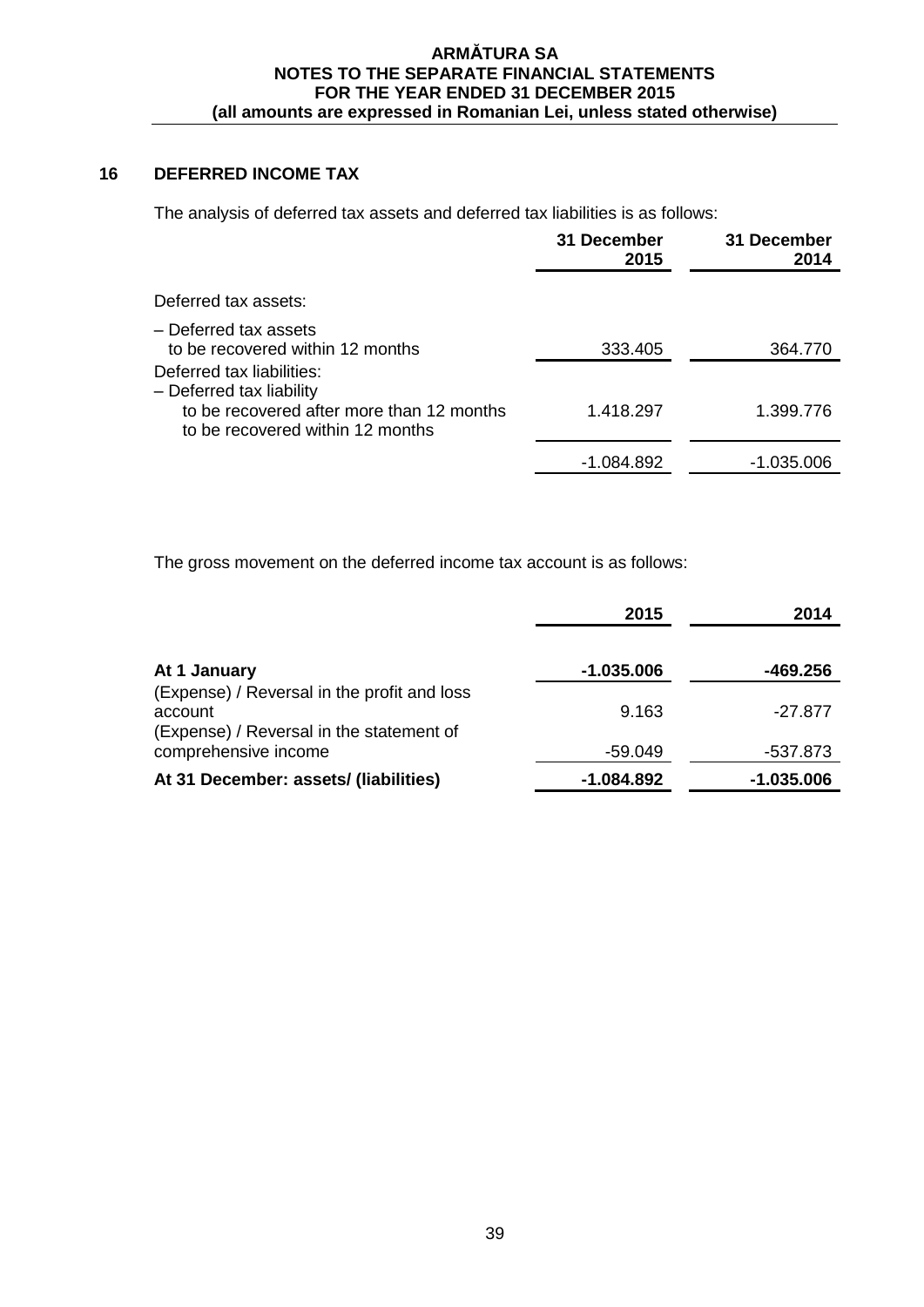# **16 DEFERRED INCOME TAX (CONTINUED)**

The movement in deferred income tax assets and liabilities during the year, without taking into consideration the offsetting of balances within the same tax authority, is as follows

|                                              |                         | (Charged)/<br>credited        |                                                  |                                  | (Charged)/<br>credited to            |                                               |                                  |
|----------------------------------------------|-------------------------|-------------------------------|--------------------------------------------------|----------------------------------|--------------------------------------|-----------------------------------------------|----------------------------------|
|                                              | At 1<br>January<br>2014 | profit and<br>loss<br>account | to the Charged to<br>the<br>retained<br>earnings | At 31<br><b>December</b><br>2014 | the<br>profit and<br>loss<br>account | <b>Charged to</b><br>the retained<br>earnings | At 31<br><b>December</b><br>2015 |
| Revaluation of                               |                         |                               |                                                  |                                  |                                      |                                               |                                  |
| tangible assets                              | 902.430                 | $-40.527$                     | 537.873                                          | 1.399.776                        | $-40.527$                            | 59.049                                        | 1.418.297                        |
| <b>Deferred tax liabilities</b>              | 902.430                 | -40.527                       | 537.873                                          | 1.399.776                        | $-40.527$                            | 59.049                                        | 1.418.297                        |
| Provision for trade receivables              | 145.722                 | 28.887                        |                                                  | 116.835                          | $-271$                               |                                               | 117.105                          |
| Provision for supplier penalties             | 29.561                  | 2.195                         |                                                  | 27.366                           | 6.580                                |                                               | 20.787                           |
| Provision for inventories                    | 220.450                 | 20.383                        |                                                  | 200.067                          | 4.554                                |                                               | 195.514                          |
| Litigations<br>Provision for annual holidays | 1.387                   | 1.387                         |                                                  |                                  |                                      |                                               |                                  |
| not taken                                    | 36.054                  | 15.552                        |                                                  | 20.502                           | 20.502                               |                                               |                                  |
| Deferred tax assets                          | 433.174                 | 68.404                        |                                                  | 364.770                          | 31.364                               |                                               | 333.405                          |
| Effect of the net deferred tax               | $-469.256$              | 27.877                        | 537.873                                          | $-1.035.006$                     | $-9.163$                             | 59.049                                        | $-1.084.892$                     |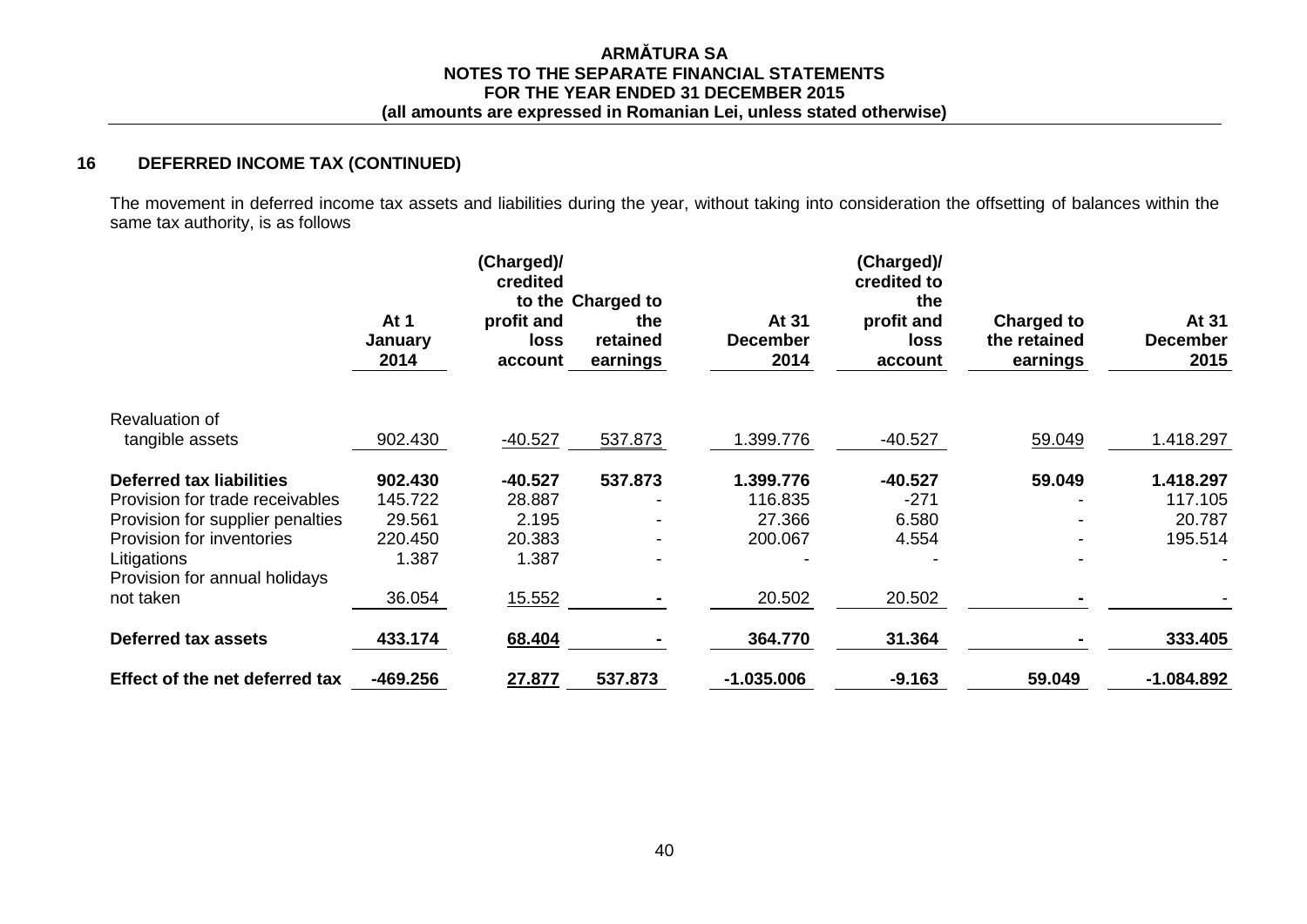# **17 PROVISIONS FOR RISKS AND EXPENDITURES**

|                                                | <b>Guarantees</b><br>given to<br>customers | Litigations | <b>Other provisions</b> | Total     |
|------------------------------------------------|--------------------------------------------|-------------|-------------------------|-----------|
| At 01 January 2015                             | 99.449                                     | 8.668       | 171.042                 | 279.159   |
| Recorded in the profit and<br>loss account     | $-35.117$                                  | $-8.668$    | $-41.125$               | $-84.910$ |
| Unused reversed amounts<br>At 31 December 2015 | 64.332                                     | ٠<br>٠      | 129.916                 | 194.249   |

## *(a) Guarantees given to customers*

The Company offers guarantee to its customers for the products delivered. Based on historical information a provision for 10% of the value of the products returned by the customers was calculated and recorded.

## *(b) Annual holidays not taken*

At the end of each period the Company sets up provisions for the value of the annual holidays not taken by its employees.

# *(c) Other provisions*

The Company made provisions for supplier penalties

# **18 OTHER (LOSSES) / INCOME - NET**

|                                                                                                                                    | 2015           | 2014                        |
|------------------------------------------------------------------------------------------------------------------------------------|----------------|-----------------------------|
| (Loss)/income from the transfer of tangible<br>assets                                                                              |                |                             |
| (Expense) / Reversal of provision for inventories<br>(Expense) / Reversal of provision for receivables<br>Other net expense/income | 125.666<br>-80 | 32.883<br>$-149.988$<br>550 |
| <b>Total</b>                                                                                                                       | 125.586        | -116.555                    |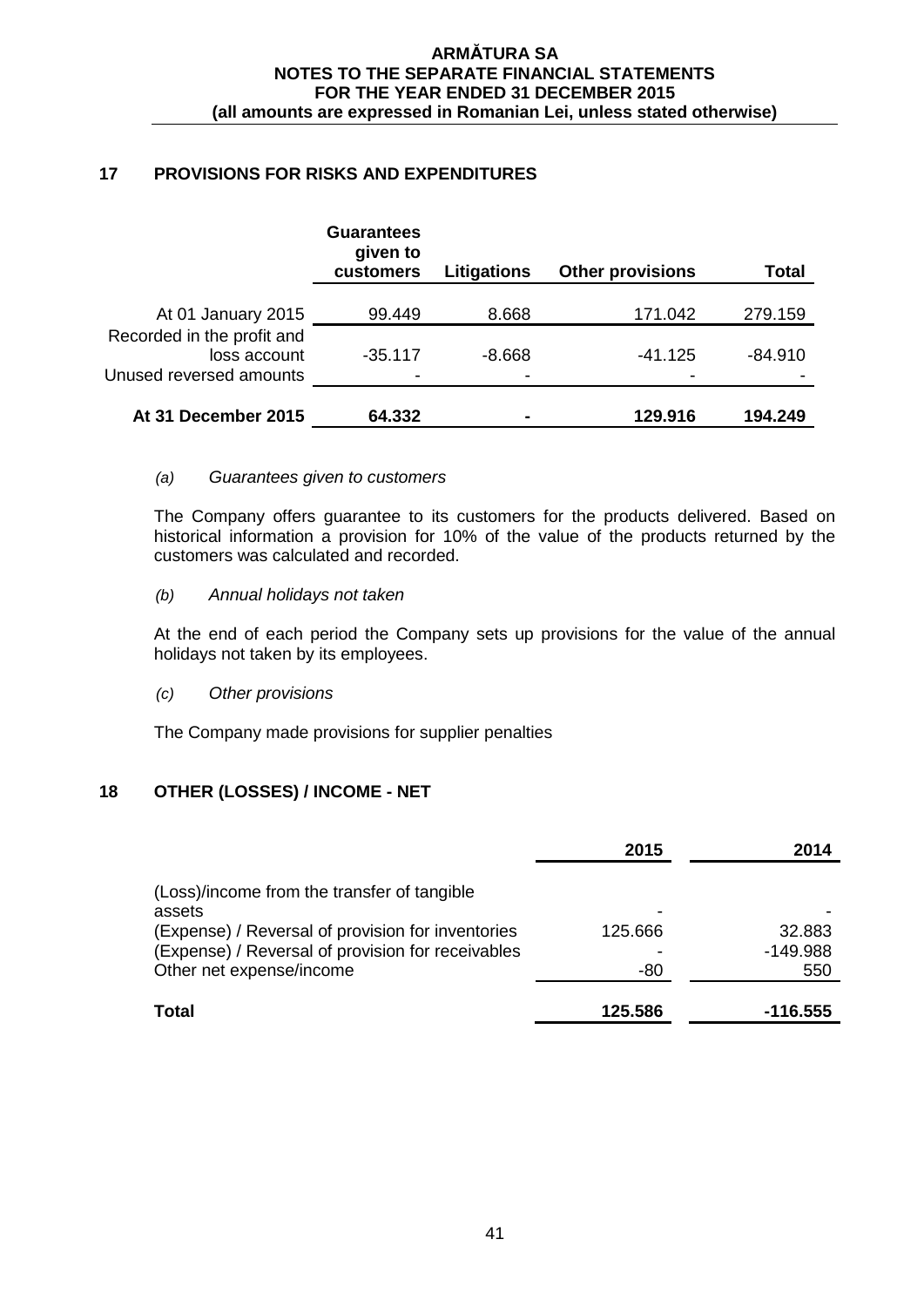## **19 OTHER OPERATING EXPENSES**

|                                 | 2015      | 2014      |
|---------------------------------|-----------|-----------|
|                                 |           |           |
| Travel expenses and per diem    | 15.728    | 10.824    |
| Rents                           | 203.266   | 192.043   |
| Insurance                       | 15.521    | 23.136    |
| Repairs and maintenance         | 443.384   | 230.331   |
| Transportation                  | 90.752    | 89.294    |
| Taxes and similar expenses      | 230.631   | 207.876   |
| Advertisement and entertainment | 18.923    | 2.975     |
| <b>Miscellaneous</b>            | 319.346   | 288.126   |
|                                 |           |           |
| Total                           | 1.337.551 | 1.044.605 |

# **20 STAFF COSTS**

|                                                   | 2015                   | 2014                   |
|---------------------------------------------------|------------------------|------------------------|
| Salaries and benefits<br>Social security expenses | 4.738.269<br>1.187.196 | 4.546.823<br>1.318.340 |
|                                                   | 5.925.465              | 5.865.163              |

Although the expenditures with wages and benefits were up in 2015 compared to 2014, related social security costs were down. This decrease is due the 5 percentage points reduction of the social security contribution payable by the employer, effective starting from 10.01.2014.

## **Number of employees**

|                            | 2015        | 2014 |
|----------------------------|-------------|------|
| <b>Number of employees</b> | <u> 178</u> | 176  |
| Management staff           |             |      |
| Administrative staff       | 27          | -33  |
| Manufacturing staff        | 149         | 141  |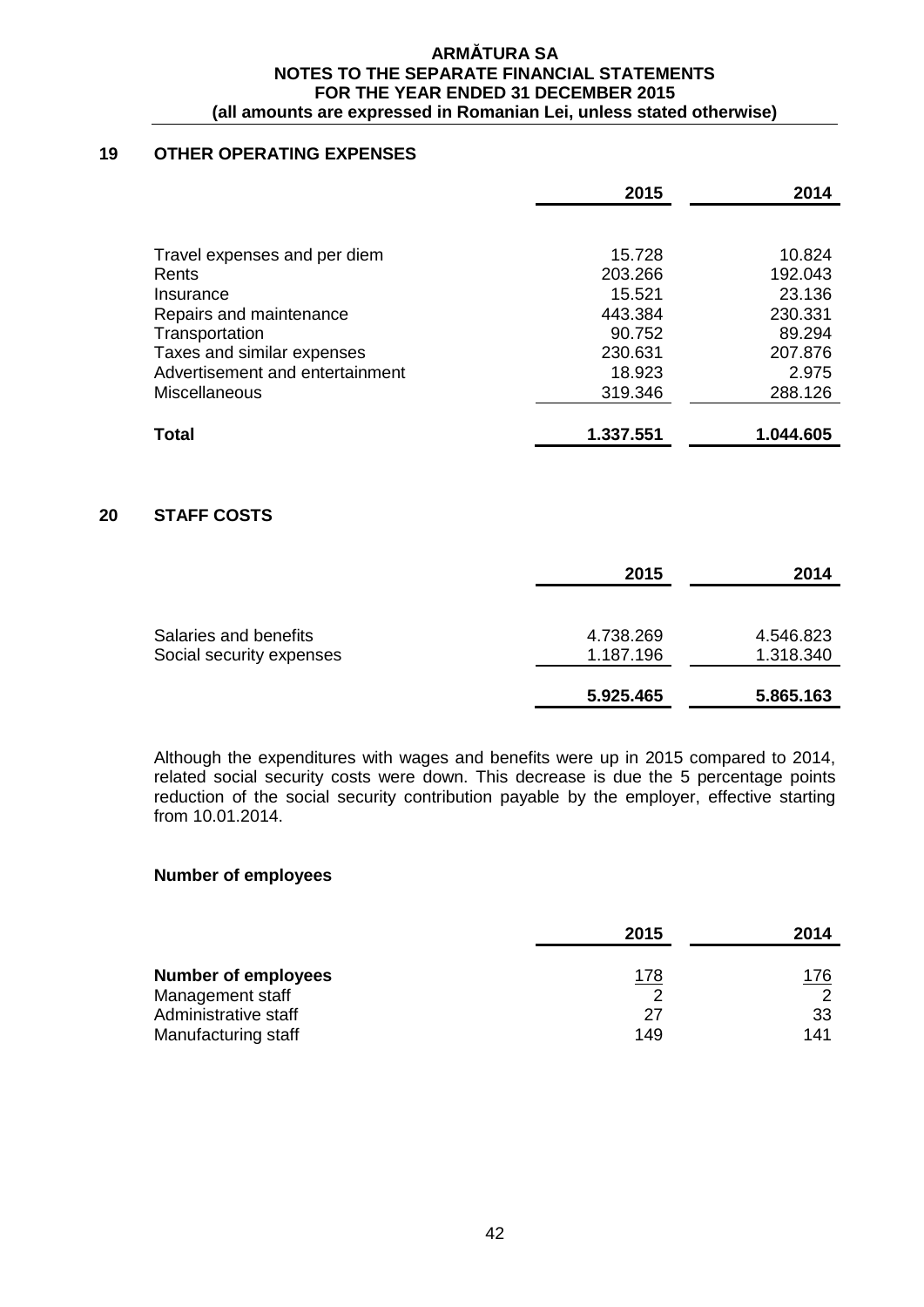# **21 FINANCIAL REVENUES AND EXPENSES**

|                                                                                                                 | 2015                               | 2014                             |
|-----------------------------------------------------------------------------------------------------------------|------------------------------------|----------------------------------|
| Interest expenses:<br>- Borrowings<br>Foreign exchange difference expenses<br>Foreign exchange difference gains | 457.567<br>1.166.316<br>$-933.219$ | 499.556<br>748.253<br>$-739.410$ |
| <b>Net financial expenses</b>                                                                                   | 690.664                            | 508.399                          |
| Short-term bank deposit interest revenue                                                                        | $-97$                              | $-13.799$                        |
| <b>Financial revenues</b>                                                                                       | -97                                | -13.799                          |
| <b>Financial cost, net</b>                                                                                      | 690.567                            | 494.600                          |

Business transactions expressed in foreign currency carried out by the Company during the financial years ended 31 December 2015 and 31 December 2014 are not significant for the Company's financial statements, and, as such, for these transactions the foreign exchange differences were not classified as financial or operational.

# **22 INCOME TAX EXPENSE**

|                                                                 | 2015  | 2014      |
|-----------------------------------------------------------------|-------|-----------|
| Current tax:<br>Current tax for the annual profit               |       |           |
| <b>Current tax total</b>                                        |       |           |
| Deferred tax (note 16):<br>Occurrence and reversal of temporary |       |           |
| differences                                                     | 9.163 | -27.877   |
| Deferred tax total                                              | 9.163 | $-27.877$ |
| Tax expense                                                     | 9.163 | -27.877   |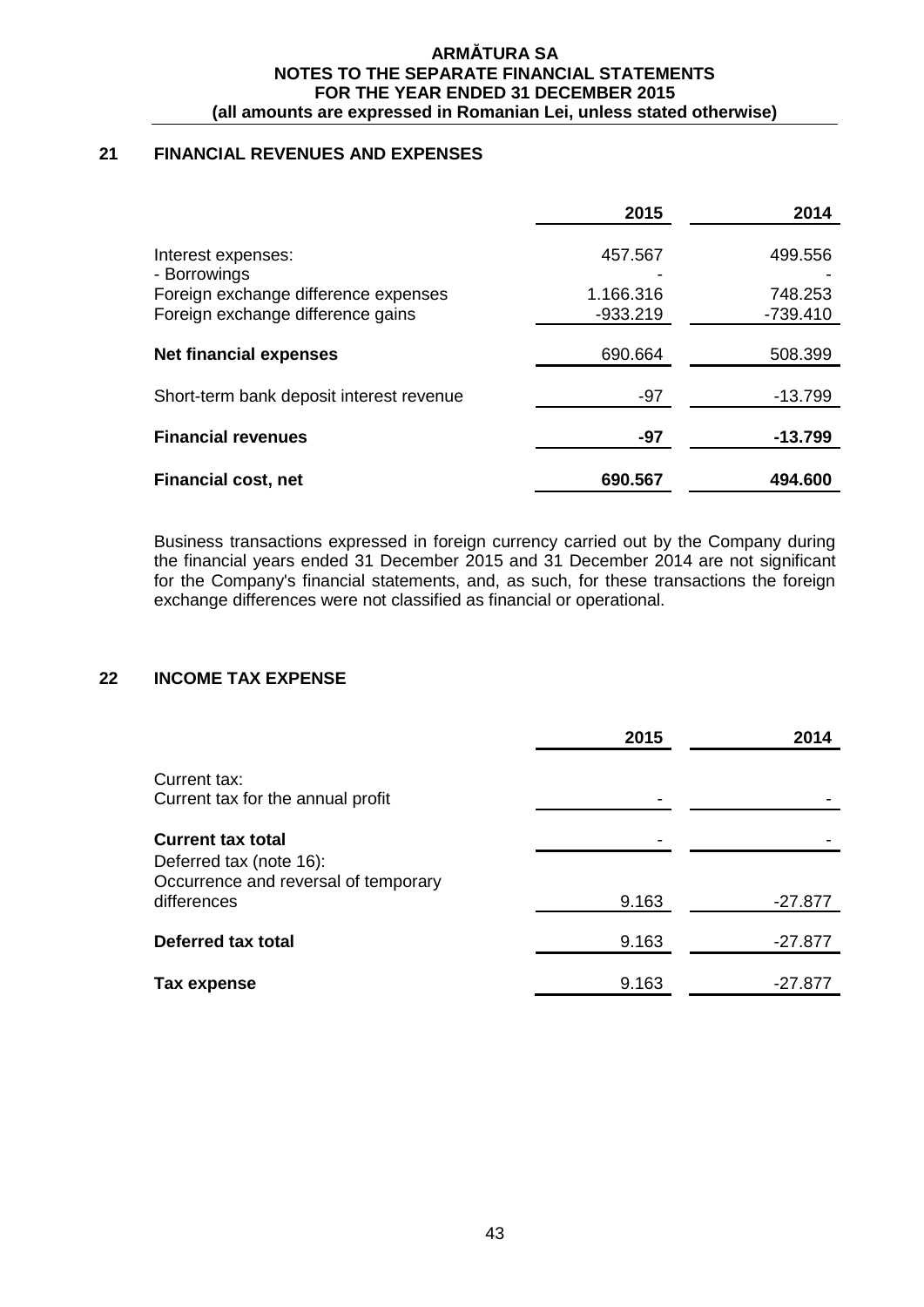# **22 INCOME TAX EXPENSE (CONTINUED)**

|                                                          | 2015         | 2014       |
|----------------------------------------------------------|--------------|------------|
| Profit / (loss) before tax -IFRS                         | $-2.008.008$ | -2.238.027 |
| Tax calculated at the tax rate of 16%<br>Tax effects of: | $-321.281$   | $-358.084$ |
| - Income not subject to tax                              | $-303.471$   | -308.367   |
| - Expenses not deductible for tax purpose                | 412.237      | 355.303    |
| Unused tax credit                                        | 203.352      | 339.026    |
| Income tax expense / (revenue)                           | -9.163       | 27.878     |
|                                                          |              |            |

# **23 CASH GENERATED FROM OPERATIONS**

|                                                                            | 2015       | 2014         |
|----------------------------------------------------------------------------|------------|--------------|
|                                                                            |            |              |
| Net profit<br>Adjustments for:                                             | -1.998.945 | $-2.265.903$ |
| - Depreciation expense (note 6)<br>$-$ (Profit) / loss from tangible asset | 259.991    | 1.060.189    |
| sales (note 18)                                                            |            |              |
| - Interest revenue (note 21)                                               | -97        | $-13.799$    |
| - Interest expense (note 21)                                               | 457.567    | 499.556      |
| $-$ Income tax (note 22)                                                   | $-9.163$   | 27.877       |
| - Provisions for inventories and trade receivables                         |            |              |
| (note 18)                                                                  | -125.666   | 117.105      |
| - Provisions for risks and expenditures (note 17)                          | $-84.910$  | $-399.136$   |
| - Foreign exchange difference loss                                         | 212,000    | $-13.000$    |
| Changes in working capital:                                                |            |              |
| - Inventories                                                              | 152.443    | 582.085      |
| - Trade and other receivables                                              | 562.438    | 578.364      |
| - Trade and other payables                                                 | 541.391    | -421.822     |
|                                                                            |            |              |
| Cash generated from operations                                             | $-32.851$  | -248.484     |

#### *Non-monetary transactions*

The main non-monetary transactions are offsets of trade payables and receivables with various domestic and foreign customers.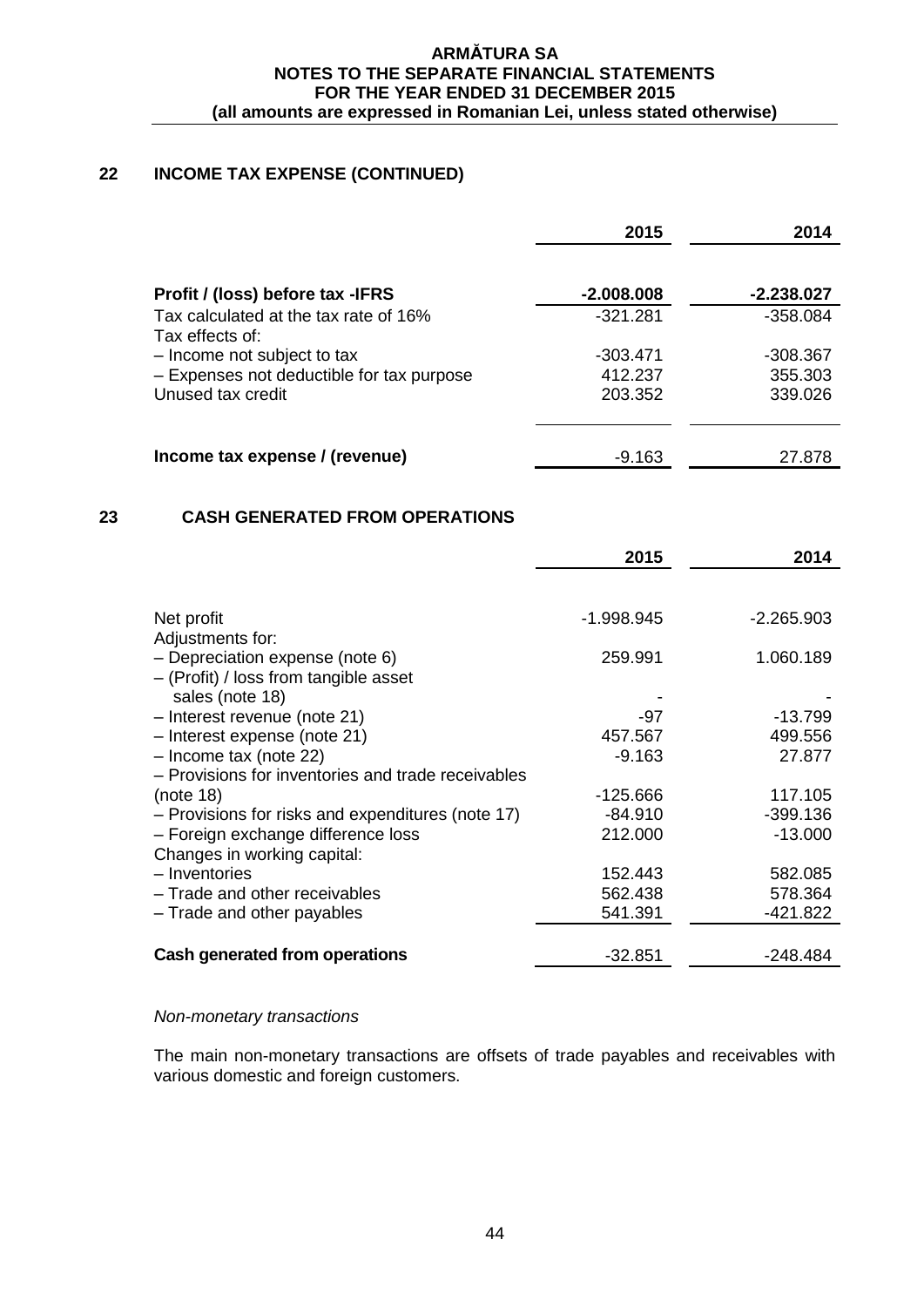# **24 REVENUE BY CATEGORY**

#### **Analysis of the revenues by category**

|                               | 31 December<br>2015 | 31 December<br>2014 |
|-------------------------------|---------------------|---------------------|
| Sales of goods                | 19.292.969          | 17.437.747          |
| Income from services rendered | 203.984             | 190.343             |
|                               | 19.496.953          | 17.628.090          |

#### **Analysis of the revenues by geographical area**

|                       | 31 December<br>2015 | 31 December<br>2014 |
|-----------------------|---------------------|---------------------|
| Export sales - Europe | 6.439.902           | 5.253.521           |
| Domestic revenues     | 13.057.051          | 12.374.569          |
|                       | 19.496.953          | 17.628.090          |

## **25 CONTINGENCIES**

#### (a) Litigations

The Company has litigations with its trade partners arising from the normal course of business, as well as with the shareholders and the Company's Union. The management of the Company considers that these actions will not have a significant negative effect on the Company's financial results and financial position.

Most of the litigations refer to the recovery of certain receivables from companies under insolvency procedure and for which the Company has already set up provisions in previous years.

On 31.12.2015 there are three disputes in court against the Shareholders:

- File no. 914/1285/2014 in contesting OGMS Decision No. 01 / 28.04.2014 where Commercial Court Cluj delivered a partial annulment decision of the OGMS decision and and Armǎtura appealed against the annulment decision;
- File no. 620/1285/2015 in contesting EGMS Decision no. 01 / 12.02.2015 where Commercial Court Cluj suspended the file from trial until the resolution of file no. 914/1285/2014;
- File no. 835/1285/2015 in contesting OGMS Decision No Hago. 02 / 29.04.2015 where Commercial Court Cluj suspended the file from trial until the resolution of file no. 914/1285/2014.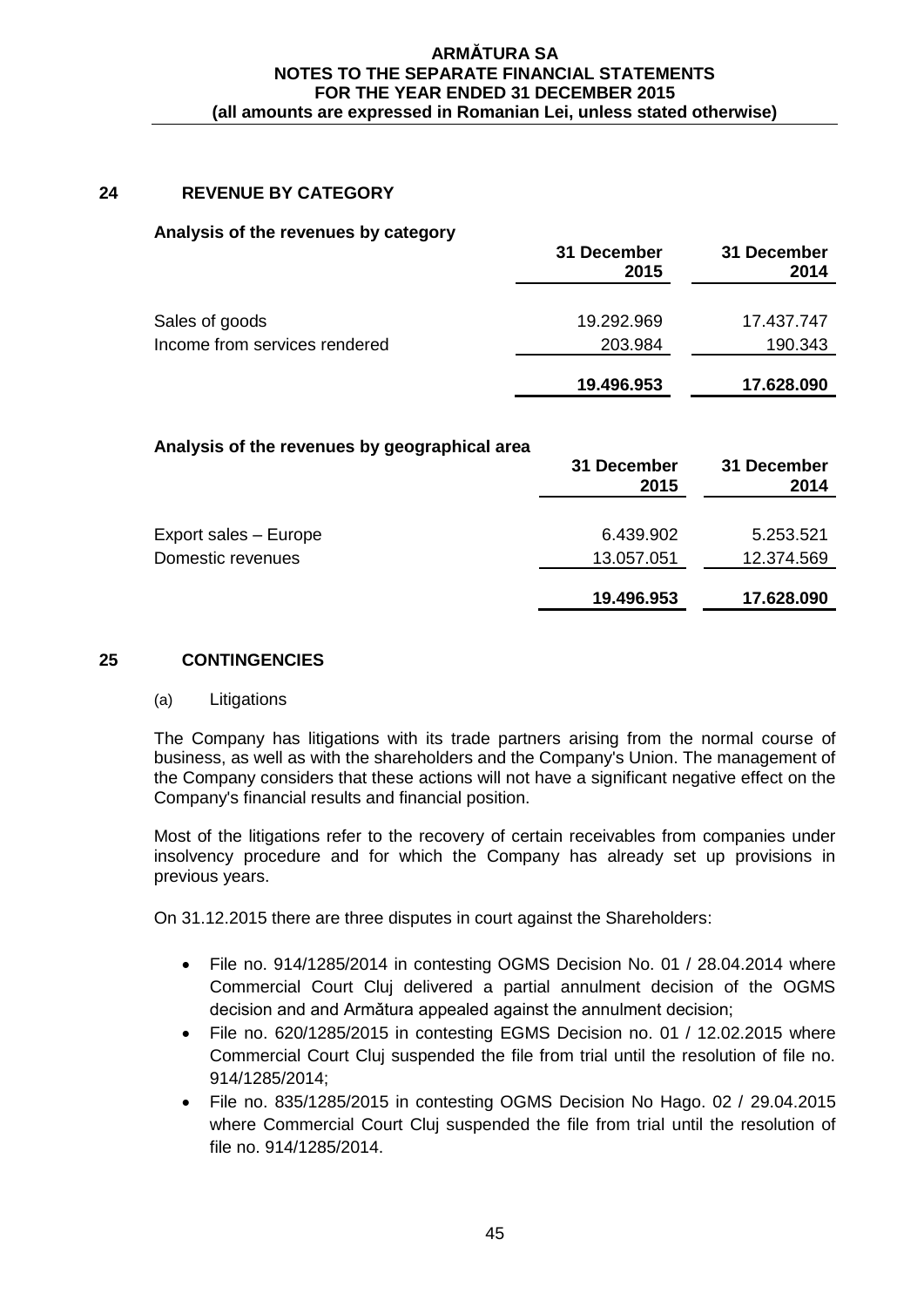At 31.12.2014 a legal action filed by the Armătura Free Union is under the proceedings of the Court of Cluj as case no. 5990/117/2014, by which the Union demands, on behalf of the employees, the following:

- beginning with November 2011 – November 2014 each employee listed in the attached tables shall receive food vouchers equivalent to the amount of RON 92 per month, as due under Art. 208 par. 3 of the CLC concluded at plant level and under addendum no. 5216/07.06.2007 - amounts indexed with the rate of inflation, applied from the due date of each payment until the final decision of the court, as well as the legal interest calculated and payable for the amounts owed to each employee - from the date a final decision is issued until the date of the actual payment.

the wage of each employee nominated in the tables attached to be updated using the inflation rate published by INS (National Institute of Statistics) for the last 3 years.

each employee listed to be paid for the last 3 years the amounts payable to them as wage difference between the wage paid and the due wage updated using the inflation rate until a final decision is issued, as well as the legal interest calculated and payable for the amount payable to each employee from the date of a final decision is issued until the date of the actual payment.

In this case Armătura has filed a counterclaim by which it requests the employees to be bound to pay compensations for the inventory shrinkages of the last three years and for the scraps produced by the employees which exceed the limits allowed by the technical standards. The Court Cluj dismissed the lawsuit filed by the Trade Union, and the union appealed against the Court decision. Currently the case is under Court of Appeal Cluj and the trial is suspended.

The counterclaim was severed in another case and adjourned the proceedings with the consent of both parties to finalize negotiations on the new CA.

On 31 December 2015 there dispute registered in Court, file no. 3828/117/2015 where a former employee claims compensation, without mentioning the amount. Armătura filed a counterclaim, in which claims cover of a damage worth 110,000 lei. The case is in the trial procedure at Court Cluj in the evidence management phase .

On 31 December 2015 there is a dispute registered in Court, file no. 22358/211/2015 subject in which a former employee filed a criminal complaint against Armatura, but without mentioning that the claims.

(b) Taxation

All amounts payable to the state budget as taxes and levies have been paid or recorded at the date of the financial statements. The Romanian tax system is in process of consolidation and harmonisation with the European legislation, therefore the authorities can give different interpretations of the tax legislation, which may lead to additional taxes, levies and penalties to be enforced. If the state authorities find breaches of the legal provisions in force in Romania, they may decide on a case by case basis to: seize these amounts, impose additional tax liabilities, assess fines, apply delay penalties for the outstanding payments). Consequently, the tax sanctions due to breaches of the legal provisions may add up to important amounts payable to the state budget. The Company considers that it has paid in due time and in full all its taxes, levies, penalties and moratory interests, if applicable.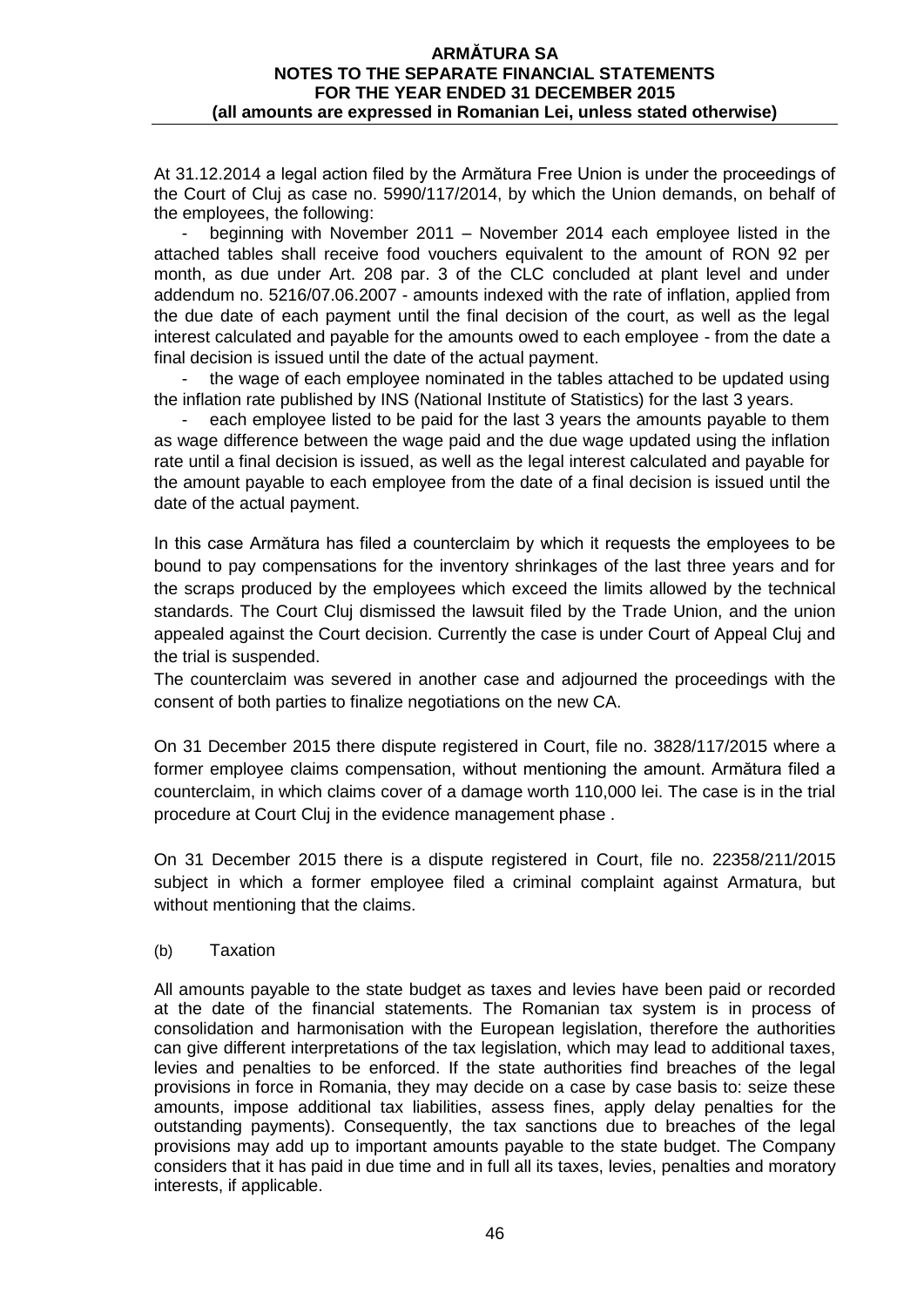The Romanian tax authorities have carried out audits regarding the calculation of the income tax until 31.12.2008.

In Romania the financial year remains open for audits for a period of 5 years.

## (c) Transfer pricing

According to the applicable relevant Romanian tax legislation, the tax assessment of related party transactions is based on the concept of market value for the respective transfers. Following this concept, the transfer prices should be adjusted so that they reflect the market prices that would have been set between unrelated companies acting independently (i.e. based on the "arm's length principle").

In September 2011 an audit of the business relationships between Armatura SA and the affiliate companies within the Herz group was carried out. The audited period was the financial years 2009 – 2010. Since at that time the Company did not have a transfer pricing file, the Company was allowed to prepare the documentation within the time frames stipulated by the legislation in force.

The Company prepared and submitted a transfer pricing file for the above-mentioned period within the legal deadline, that is on 17 February 2013. At the date of these financial statements the Tax Control Service under ANAF Cluj (National Agency for Fiscal Administration - NAFA) did not control and has not drawn any conclusions regarding the compliance with of the "arm's length principle" and that the taxpayer's taxable base is not skewed. The management of the Company is unable to estimate the outcome of this control, and up to this date no documentation on the transfer pricing applied for affiliates has been prepared for 2011 and 2013.

(d) Financial crisis

## **The recent volatility of the international and Romanian financial markets:**

The current global liquidity crisis that started in mid-2007 has caused, among others, a very low financing of the financial markets, low levels of liquidity in the banking sector and occasionally higher rates for inter-banking loans and a very high volatility of the stock exchanges.

Currently the full impact of the current financial crisis is impossible to predict and prevent.

The management is unable to reliably estimate the effects on the financial position of the Company of the further reduction of the liquidity of the financial markets and of the ever increasing volatility of the exchange rate of the domestic currency and of the stock market indexes. The management considers that it has taken all the required measures to ensure the continuity of the Company under the current conditions.

#### **Impact on liquidity:**

Lately the economy financing volume has decreased significantly. This may affect the Company's ability to obtain new loans and/or to refinance existing loans under the same terms and conditions as before.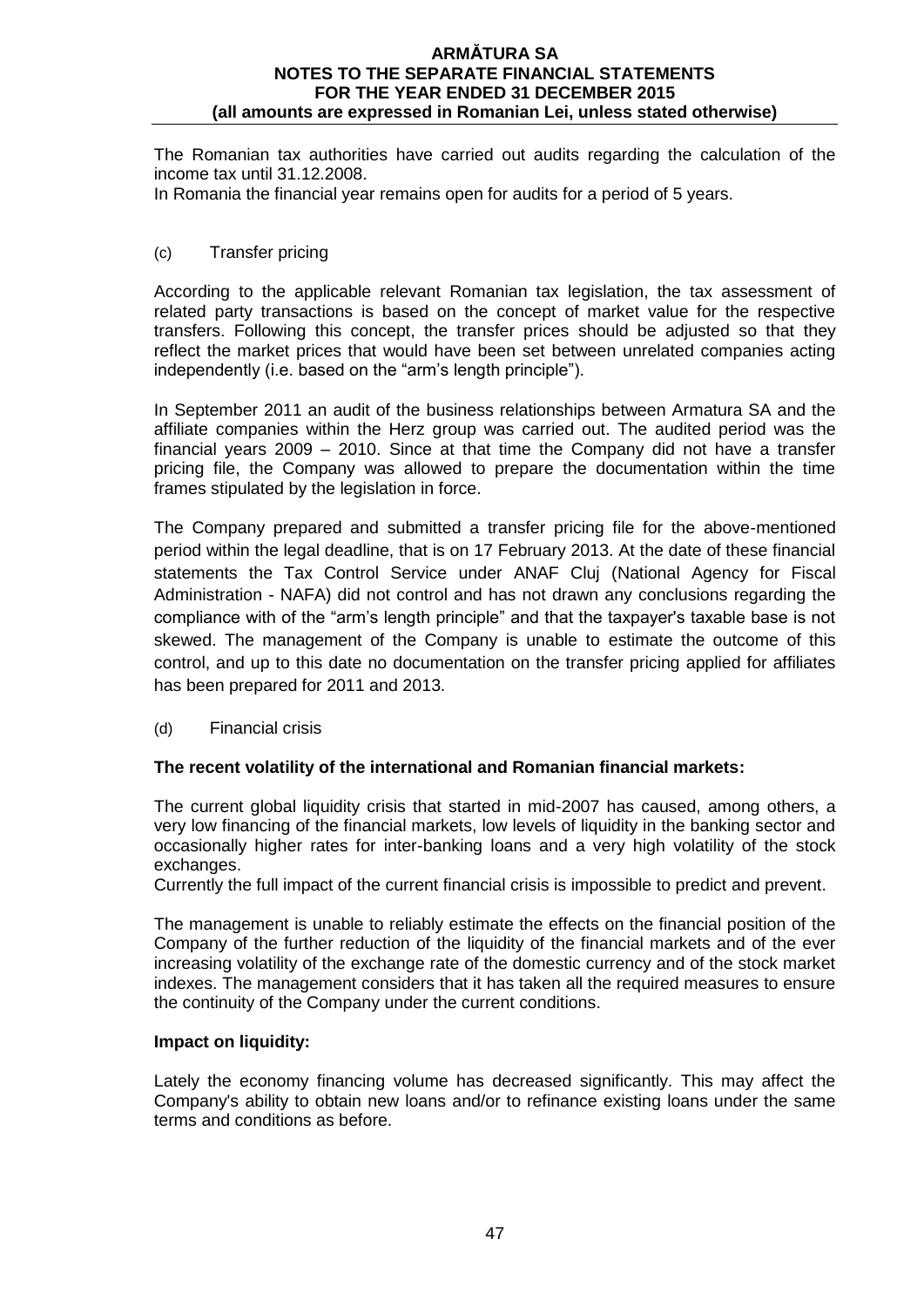## **Impact on customers/creditors:**

Customers and other debtors of the Company may be affected by the market conditions, which can affect their ability to pay the amounts due. This can also impact the forecasts of the Company's management regarding cash flows and the assessment of the impairment of the financial and non-financial assets. Provided there is information available, the management properly reflected the revised estimates of the future cash flows when assessing impairment.

# **26 RELATED PARTY TRANSACTIONS**

The Company carried out transactions with the following related parties:

Herz Armaturen Ges.m.b.H – significant shareholder; Herz D.D. – entity under common control; Herz Energietechnik GmbH – entity under common control; Herz Armaturen EOOD – entity under common control; Herz Armaturen Romania SRL – entity under common control.

#### *Sales of goods and services*

|                                                                                                                   | 2015                | 2014                       |
|-------------------------------------------------------------------------------------------------------------------|---------------------|----------------------------|
| Sales of goods                                                                                                    | 9.733.897           | 7.686.767                  |
| Significant shareholder                                                                                           | 4.501.947           | 3.100.666                  |
| Entities under common control with the significant<br>shareholder<br>Sales of services<br>Significant shareholder | 5.231.950<br>72.861 | 4.586.101<br>73.720<br>411 |
| Entities under common control with the significant                                                                | 72.861              | 73.309                     |
| shareholder                                                                                                       | 9.806.758           | 7.760.487                  |

*Purchases of goods and services*

|                                                    | 2015      | 2014      |
|----------------------------------------------------|-----------|-----------|
| Purchases of goods                                 | 4.430.234 | 3.141.834 |
| Significant shareholder                            | 3.186.686 | 1.944.474 |
| Entities under common control with the significant |           |           |
| shareholder                                        | 1.243.547 | 1.197.359 |
| <b>Purchases of services</b>                       | 305.278   | 189.205   |
| Significant shareholder                            | 295.269   | 184.997   |
| Entities under common control with the significant |           |           |
| shareholder                                        | 10.009    | 4.208     |
| Purchases of fixed assets                          | 20.688    |           |
| Significant shareholder                            | 11.771    |           |
| Entities under common control with the significant |           |           |
| shareholder                                        | 8.917     |           |
|                                                    | 4.756.200 | 3.331.039 |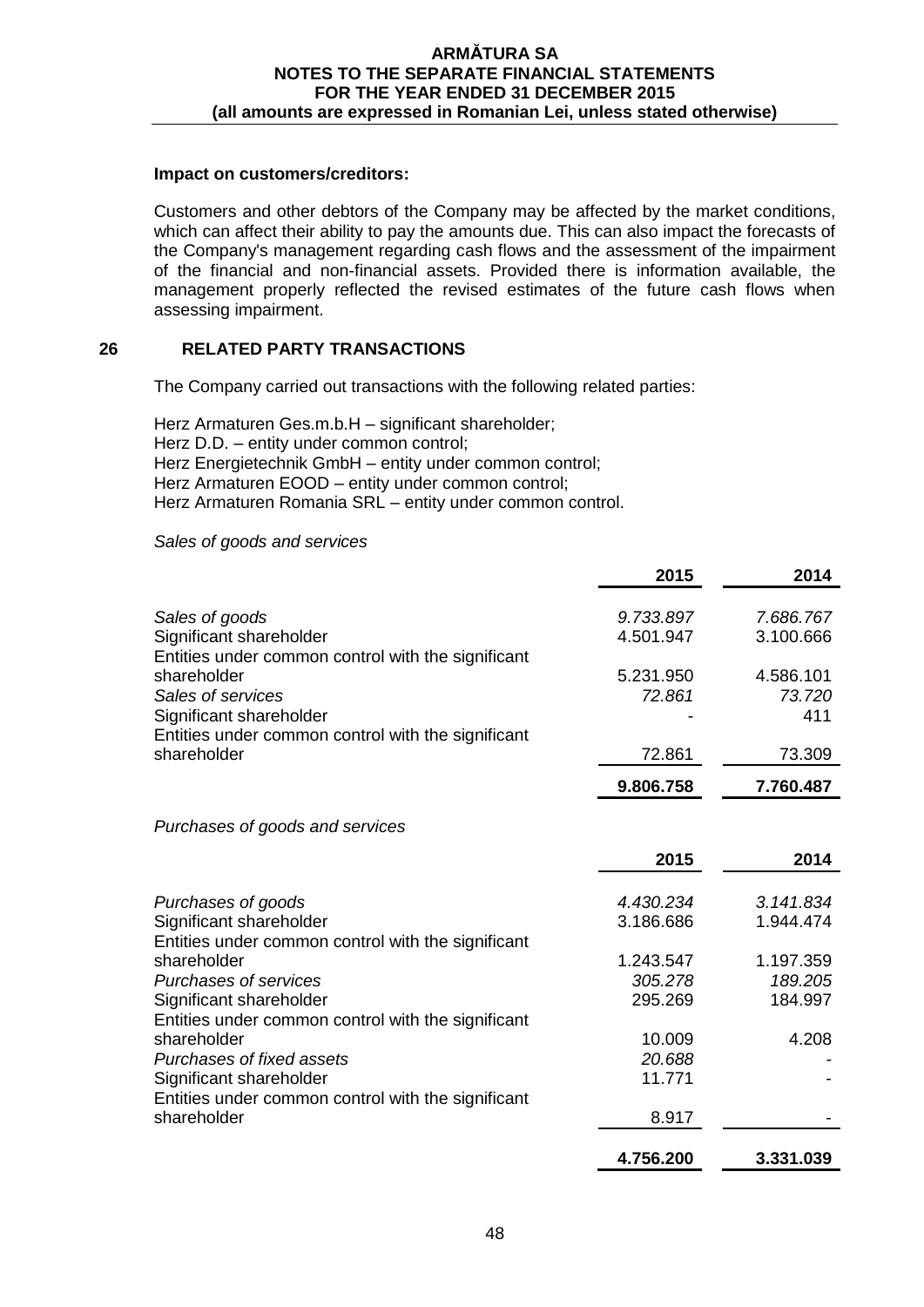## **26 RELATED PARTY TRANSACTIONS (CONTINUED)**

#### *Key management compensation*

Key management includes directors (executive and non-executive), and members of the Board of Directors. The compensation paid in 2015 and 2014 to key management for employee services is shown below:

|                      | 2015    | 2014    |
|----------------------|---------|---------|
| Members of the Board | -       | 1.791   |
| Management staff     | 205.578 | 256.425 |

*Year-end balances arising from sales/purchases of goods/services*

|                                                                                                                                  | 2015                  | 2014                  |
|----------------------------------------------------------------------------------------------------------------------------------|-----------------------|-----------------------|
|                                                                                                                                  |                       |                       |
| Trade receivables from entities under common<br>control with the significant shareholder                                         | 165.926               | 118.173               |
|                                                                                                                                  | 165.926               | 118.173               |
| Trade payables to the significant shareholder                                                                                    | 2.426.029             | 1.629.338             |
| Trade payables to entities under common<br>control with the significant shareholder<br>Advances from the significant shareholder | 154.172               | 196.480<br>646.237    |
|                                                                                                                                  | 2.580.201             | 2.472.055             |
|                                                                                                                                  |                       |                       |
|                                                                                                                                  | 2015                  | 2014                  |
| Loans from the significant shareholder<br>Period interest expense                                                                | 22.622.500<br>466.669 | 22.410.500<br>499.052 |

The receivables from related parties arise mainly from sale transactions and are due within 30 to 90 days after the date of sales, depending on the agreed contractual terms and conditions. The receivables are unsecured in nature and bear no interest. At 31 December 2015 and at 31 December 2014 no provisions were set up against receivables from related parties.

The payables to related parties arise mainly from purchase transactions and are due two months after the date of purchase. The payables bear no interest.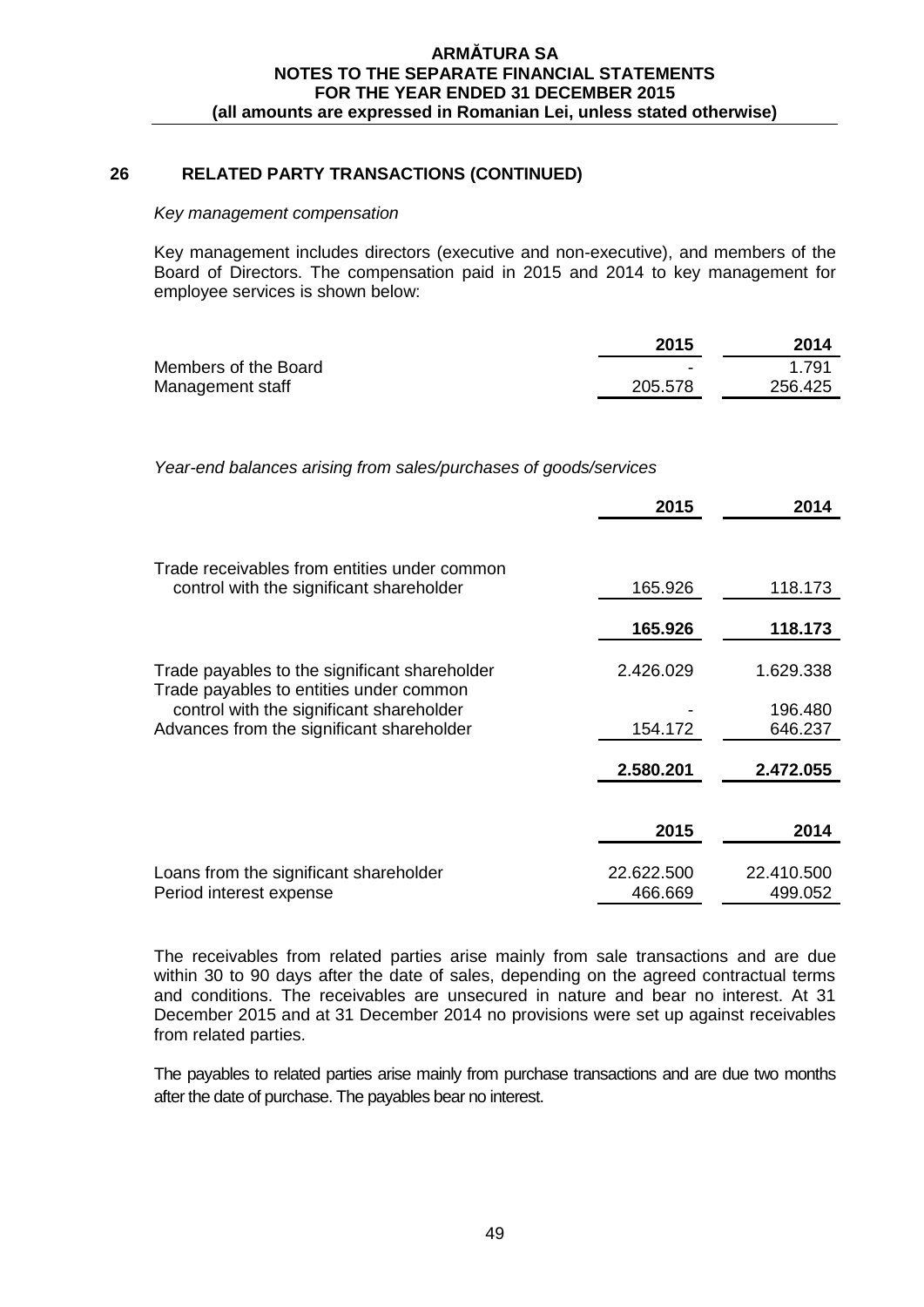# **27 EVENTS AFTER THE REPORTING PERIOD**

On March 16, 2016 a transfer of ownership was registered in the Shareholders' register, of a total of 10.4 million shares, representing 26% of the share capital of the society, from the account of the shareholder HERZ ARMATUREN Ges.mbH to the account of HRIC BETEILIGUNGS GMBH, following the partial division of the company Herz Armaturen Ges.mbH completed in December 2015.

Below there is synthetic structure of shareholders on 22.03.2016, according to information received from the Central Depository:

| <b>Shareholder name</b>  | <b>Number of Shares</b> | Percent in the shared |  |
|--------------------------|-------------------------|-----------------------|--|
|                          |                         | capital               |  |
| Hric Beteiligungs GmbH   | 10.400.000              | 26.00 %               |  |
| <b>Tridelta Heal</b>     | 6.703.418               | 16.76 %               |  |
| Beteiligungsgesellschaft |                         |                       |  |
| Legal entities           | 13.970.307              | 34.93 %               |  |
| Natural persons          | 8.926.275               | 22.31%                |  |
| <b>Total</b>             | 40.000.000              | 100%                  |  |

The financial statements have been signed this 28<sup>th</sup> day of March 2016.

Peter Ujvari **Peter Ujvari** Ec. Diana Florentina Bunea<br>**Administrator Mead of the Finance and Accounting Departm Head of the Finance and Accounting Department**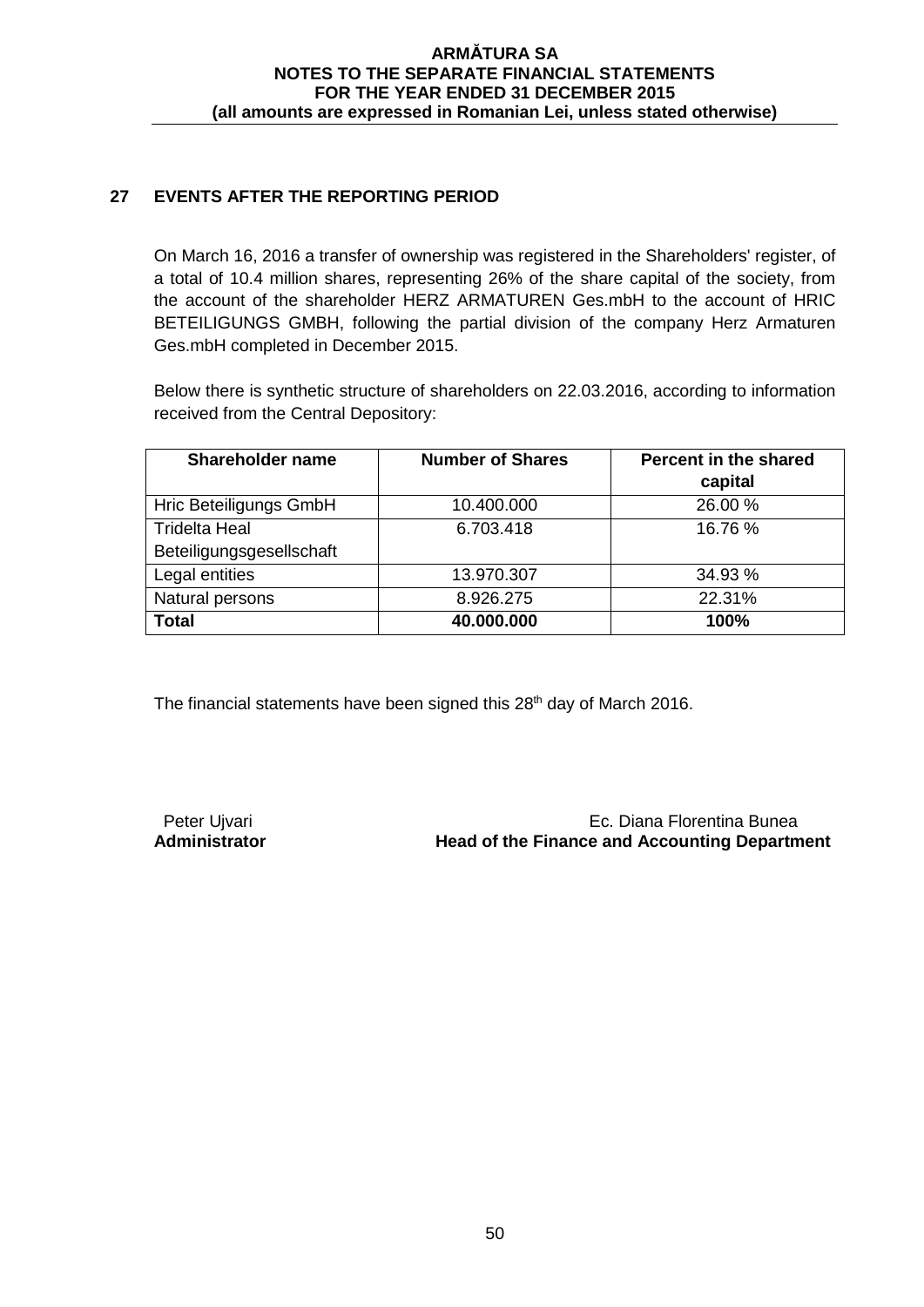# **APPENDIX A: BOARD OF DIRECTORS REPORT**

## **MANAGEMENT REPORT 2015**

#### **Information on the Company:**

Registered office: 400267 Cluj-Napoca, Str. Gării, Nr. 19 Phone: +40 264 435 367 Fax: +40 264 435 368 Email: office@armatura.ro Web site: www.armatura.ro Unique Registration Number: RO 199001 Trade Register registration number: J 12/13/1991 Subscribed and paid up share capital: RON 4,000,000 The Company has no subsidiaries.

#### **Information on the shareholders and the shares issued**:

The consolidated summarised shareholding structure at 31.12.2015, based on the information provided by the Central Depositary is as follows:

| <b>Shareholder's Name</b>              | Percentage (%) |
|----------------------------------------|----------------|
| Herz Armaturen Ges.m.b.H               | 32.99          |
| Tridelta Heal Beteiligungsgesellschaft | 16.76          |
| <b>Swiss Capital SA</b>                | 7.29           |
| <b>Broadhurst Investments Limited</b>  | 6.83           |
| FDI Active Dinamic/Sai Swiss Capital   | 5.54           |
| Natural persons                        | 22.32          |
| Legal entities                         | 8.28           |
| otal                                   | 100.00         |

The regulated market where the issued securities are traded: the Bucharest Stock Exchange.

Main features of the securities issued by the Company:

- Number of shares: 40,000,000;
- Par value: RON 0,1 per share;
- Dematerialised nominal shares issued are registered in the independent register SC Depozitarul Central SA;
- The Company did not purchase own shares during the financial year 2015;
- There are no limitations related to the transfer of securities issued by the Company;
- There are no owners of securities issued by the Company who have special control rights and a description of such rights;
- There are no employee share schemes;
- There are no limitations concerning the voting rights;
- The entity has no knowledge of any agreements between shareholders that may determine limitations on the transfer of securities and/or on the voting rights;
- Appointing or replacement of the members of the board of directors, as well as any amendments to the Company's instruments of incorporation are made only upon the approval of the Shareholders' General Meeting.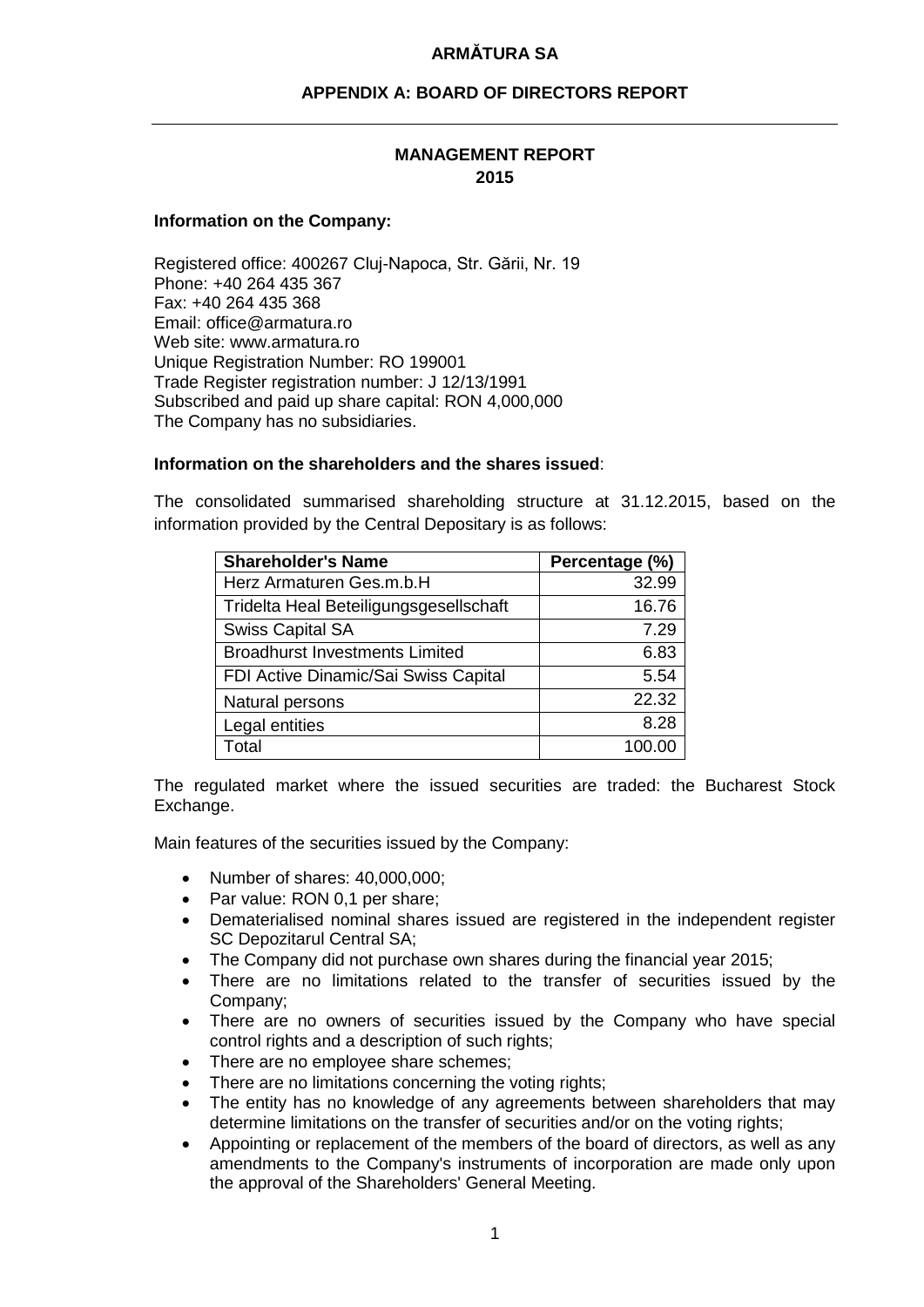## **APPENDIX A: BOARD OF DIRECTORS REPORT**

#### **Corporate governance:**

The Company implemented Organisational and Operational Regulations, as well as Internal Regulations meant to ensure safe operation and help the Company reach its objectives. The internal control system is operating according to its requirements and no significant deficiencies were found in the operation of the internal system.

The basic principles of the internal control system put in place are decision separation, existence of automatic controls built in the computer application, authorisation limits, periodic reporting, etc.

#### **Information on the line of business:**

The main activity of SC Armatura SA: is "Manufacture of other taps and valves."

The Company develops, manufactures and sells the following products:

- Products for gas, water, heating, cooling and air conditioning plant equipment;
- Industrial products as supplier for OEM customers.

The Company's products are sold both on the domestic and the foreign markets.

#### **Presentation of the financial statements:**

The documents referring to the economic and financial operations carried out in the reporting period were recorded properly, in accordance with the accounting principles, the accounting rules and methods required by the regulations in force.

The rules for the preparation of financial statements have been observed, as stipulated in Law 82/1991 and Order of the Minister of Public Finance no. 1286/2012, and the information provided in the Statement of Financial Position is consistent with the information recorded in the accounting records, and is reconciled with the actual situation of the wealth assets.

The statement of comprehensive income accurately reflects the revenues, expenditures and financial results for the reporting period.

In the period between 01.01.2015 and 31.12.2015 the Company recorded losses of RON 1.998.845 lei.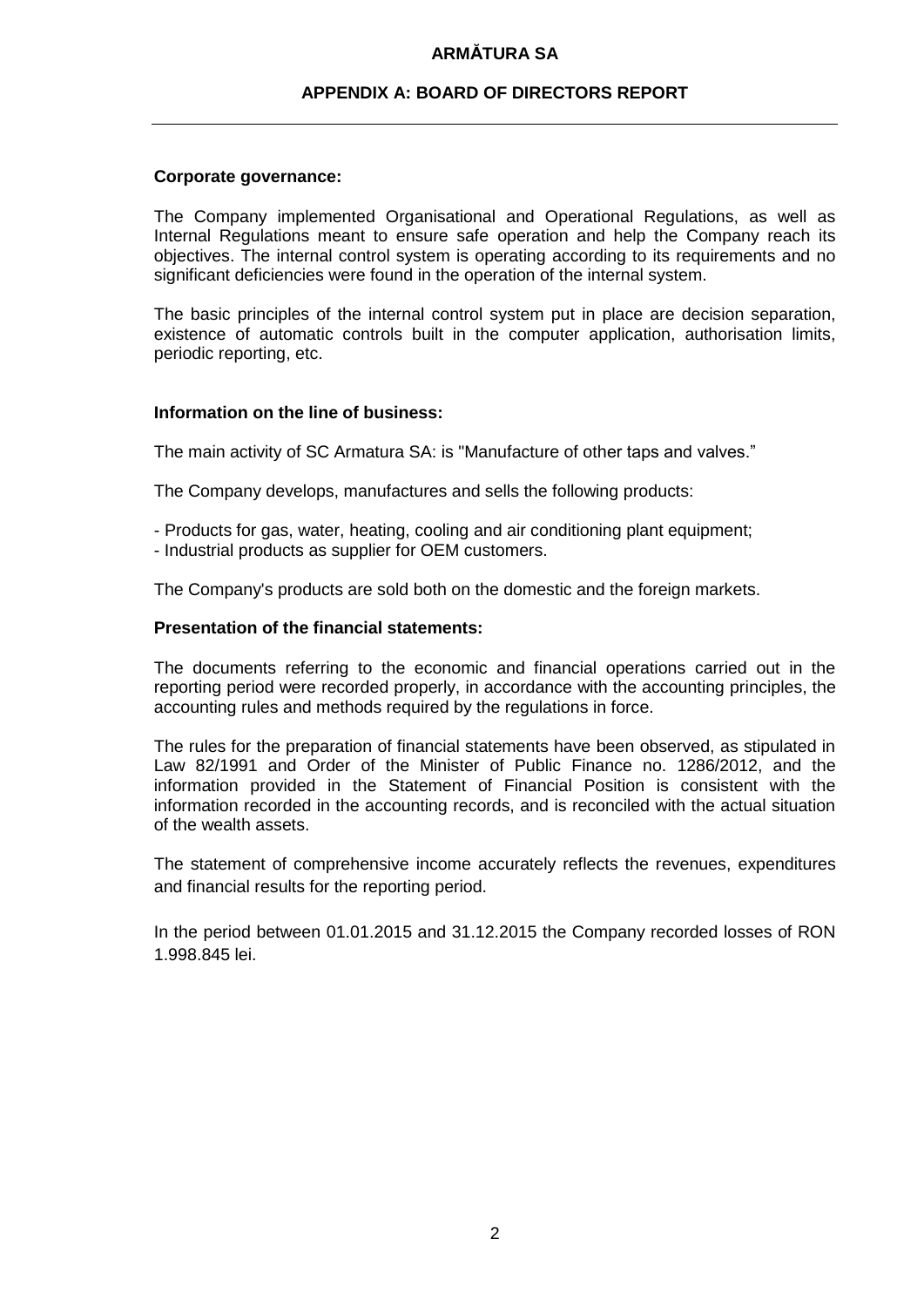# **APPENDIX A: BOARD OF DIRECTORS REPORT**

## **Items of the Statement of Financial Position:**

| <b>Row</b>     |                                                              | <b>Balance at</b> |               |
|----------------|--------------------------------------------------------------|-------------------|---------------|
| No.            | <b>Indicator name</b>                                        | 01.01.2015        | 31.12.2015    |
|                | <b>NON-CURRENT ASSETS</b>                                    |                   |               |
| $\mathbf 1$    | Intangible assets                                            | 62.921            | 19.065        |
| 2              | Tangible assets                                              | 18.630.144        | 19.039.918    |
| 3              | <b>Financial investments</b>                                 | 0                 | 0             |
| 4              | <b>NON-CURRENT ASSETS - TOTAL</b><br>(rows 01 to 03)         | 18.693.065        | 19.058.983    |
|                | <b>CURRENT ASSETS</b>                                        |                   |               |
| 5              | Inventories                                                  | 6.418.406         | 6.391.627     |
| 6              | Receivables                                                  | 1.966.070         | 1.403.634     |
| $\overline{7}$ | Short-term financial assets                                  | 401.780           | 137.974       |
| 8              | Cash and bank accounts                                       | 149.116           | 123.317       |
| 9              | <b>CURRENT ASSETS - TOTAL</b><br>(rows 05 to 08)             | 8.935.371         | 8.056.552     |
| 10             | <b>ASSETS - TOTAL</b><br>$(row 4 + row 9)$                   | 27.628.437        | 27.115.535    |
|                | <b>EQUITY AND LIABILITIES</b>                                |                   |               |
|                | <b>EQUITY</b>                                                |                   |               |
| 11             | Share capital                                                | 18.110.957        | 18.110.957    |
| 12             | <b>Reserves</b>                                              | 9.428.899         | 9.738.908     |
| 13             | Retained earnings                                            | -28.882.614       | $-30.881.459$ |
| 14             | <b>EQUITY - TOTAL</b><br>(rows 11 to 13)                     | $-1.342.758$      | $-3.031.594$  |
|                | <b>LIABILITIES</b>                                           |                   |               |
| 15             | <b>LONG-TERM LIABILITIES</b>                                 | 1.148.727         | 1.160.704     |
| 16             | <b>SHORT-TERM LIABILITIES</b>                                | 27.822.468        | 28.986.425    |
| 17             | LIABILITIES - TOTAL (row 15 + row 16)                        | 28.971.195        | 30.147.129    |
| 18             | <b>EQUITY AND LIABILITIES - TOTAL</b><br>$(row 14 + row 17)$ | 27.628.437        | 27.115.535    |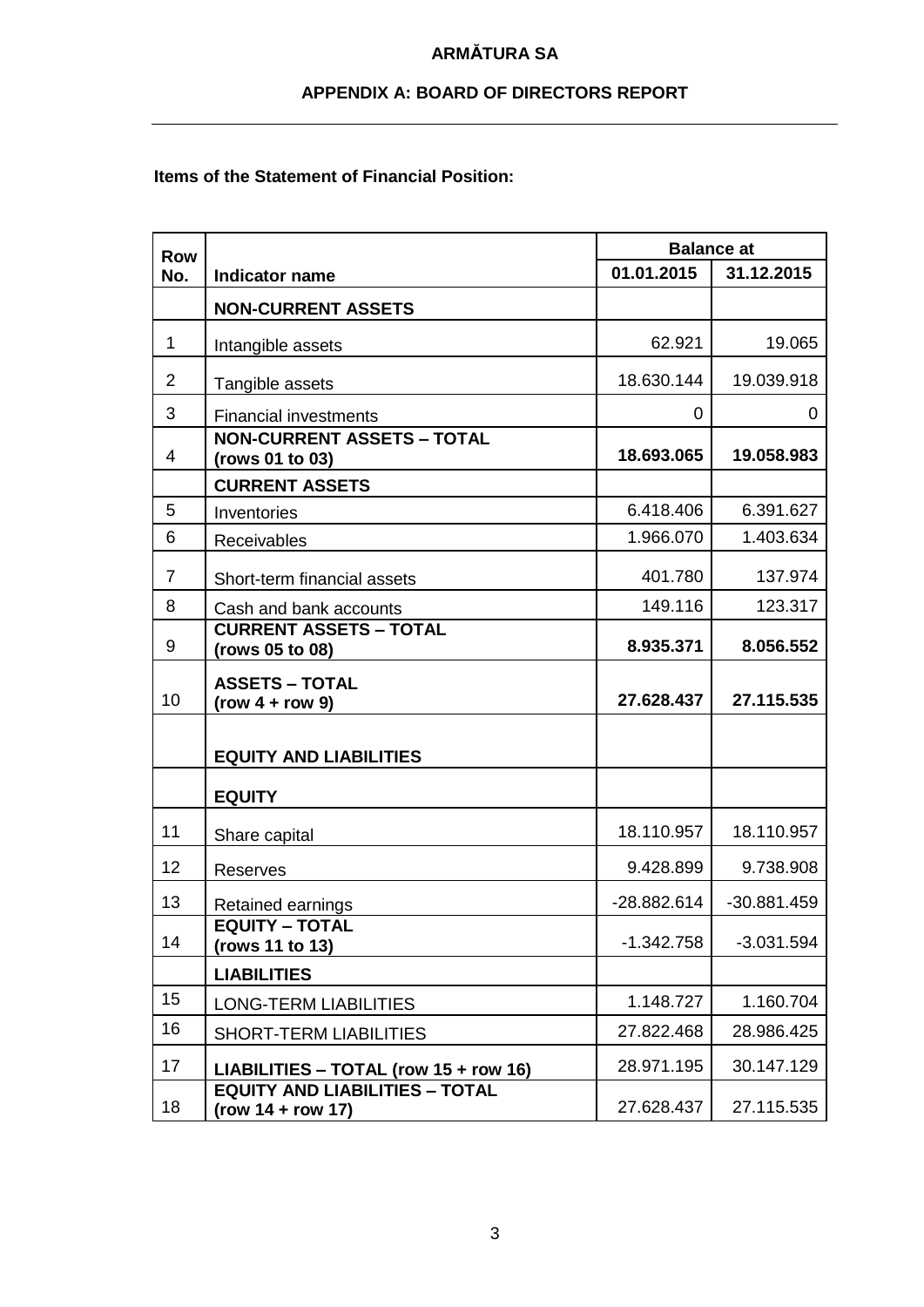## **APPENDIX A: BOARD OF DIRECTORS REPORT**

## **Inventory analysis:**

Compared to 01.01.2015, the inventories of the Company have an unsignifiant decrease of 8%, which means an absolute value decrease of RON 26.777.

The structure of the inventories at 31.12.2015 is as follows:

|        | - finished products and commodities | 27.06 % |
|--------|-------------------------------------|---------|
| $\sim$ | work in progress                    | 28.78%  |
|        | raw materials and consumables       | 44.16 % |

*The average inventory turnover* calculated as the ratio between the average inventory and the turnover is as follows:

- *raw materials. consumables*

AITrm = rm average inventory / turnover \* 360 days

|  | 2014: AITrm = $[(2,470,933+2,353,600) / 2]/17,628,090 * 360 \text{ days} = 49 \text{ days}$ |
|--|---------------------------------------------------------------------------------------------|
|  | 2015: AITrm = $[(2,353,600+2.890.191) / 2]/19.496.953 * 360 \text{ days} = 47 \text{ days}$ |

- *semi-finished products*

AITwip = wip average inventory / turnover \* 360 days

- 2014: AITwip = [(2,348,531+2,600,834) / 2] / 17,628,090 \* 360 days = 51 days
- 2015: AITwip = [(2,600,834+2,118.637 / 2] / 19.496.953 \* 360 days = 43 days
	- *finished products*

AITfp = fp average inventory / turnover \* 360 days

2014: AITfp = [(2,562,842+1,927,698) / 2] / 17,628,090 \* 360 days = 46 days

2015: AITfp = [(1,927,698+1,818,457) / 2] / 19.496.953 \* 360 days = 36 days

*The average inventory turnover rate* calculated as the ratio between the turnover and average inventory is as follows:

- *raw materials. consumables*

TRrm = turnover / rm average inventory

2014: TRrm =17,628,090 / [( 2,470,933+2,353,600) / 2] = 7 times 2015: TRrm =19.496.953 / [(2,353,600+2.890.191) / 2] = 7 times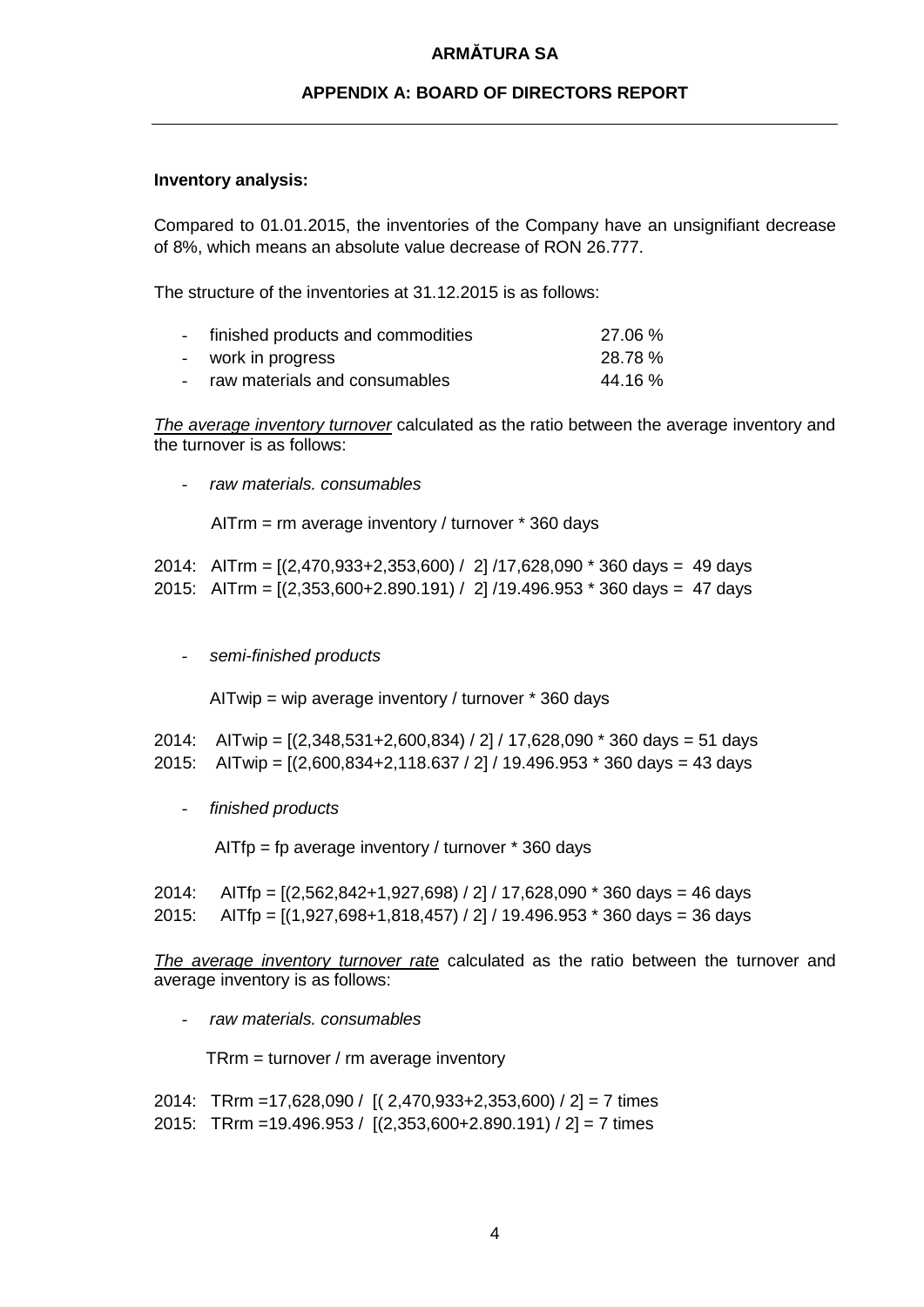# **APPENDIX A: BOARD OF DIRECTORS REPORT**

- *work in progress*

TRwip= turnover / wip average inventory

- 2014: TRwip =17,628,090 / [(2,348,531+2,600,834) / 2] = 7 times
- 2015: TRwip =19.496.953 / [(2,600,834+2,118.637) / 2] = 8 times
	- *finished products*

TRfp = turnover / fp average inventory

2014: TRfp =17,628,090/ [(2,562,842+1,927,698) / 2] = 8 times 2015: TRfp =19.496.953 / [(1,927,698+1,818,457) / 2] = 10 times

## **Analysis of receivables:**

At 31.12.2015 the structure of the Company's receivables of RON 1.270.263 was as follows:

|                    | Value      | % total        |  |
|--------------------|------------|----------------|--|
|                    | <b>RON</b> | current assets |  |
| Trade receivables: | 1.132.508  | 14.29          |  |
| Other receivables  | 137.755    | 1 74           |  |

The balance of trade receivables and other receivables have decreased during the year 2015 by RON 588.763, and RON 41.412 respectively.

#### *Average days sales outstanding*:

A so = [(receivables at the beginning of period + receivables at the end of period)  $/$  2]  $/$ turnover \* 360 days

2014: A so = [(2.601.407+1.900.438) / 2] / 17.628.090 \* 360 days = 46 days 2015: A so = [(1.900.438+1.270.263) / 2] / 19.496.953 \* 360 days = 29 days

At the end of 2015 the Company set up provisions, from precedent years, for the trade receivables impairment of 731.905 lei.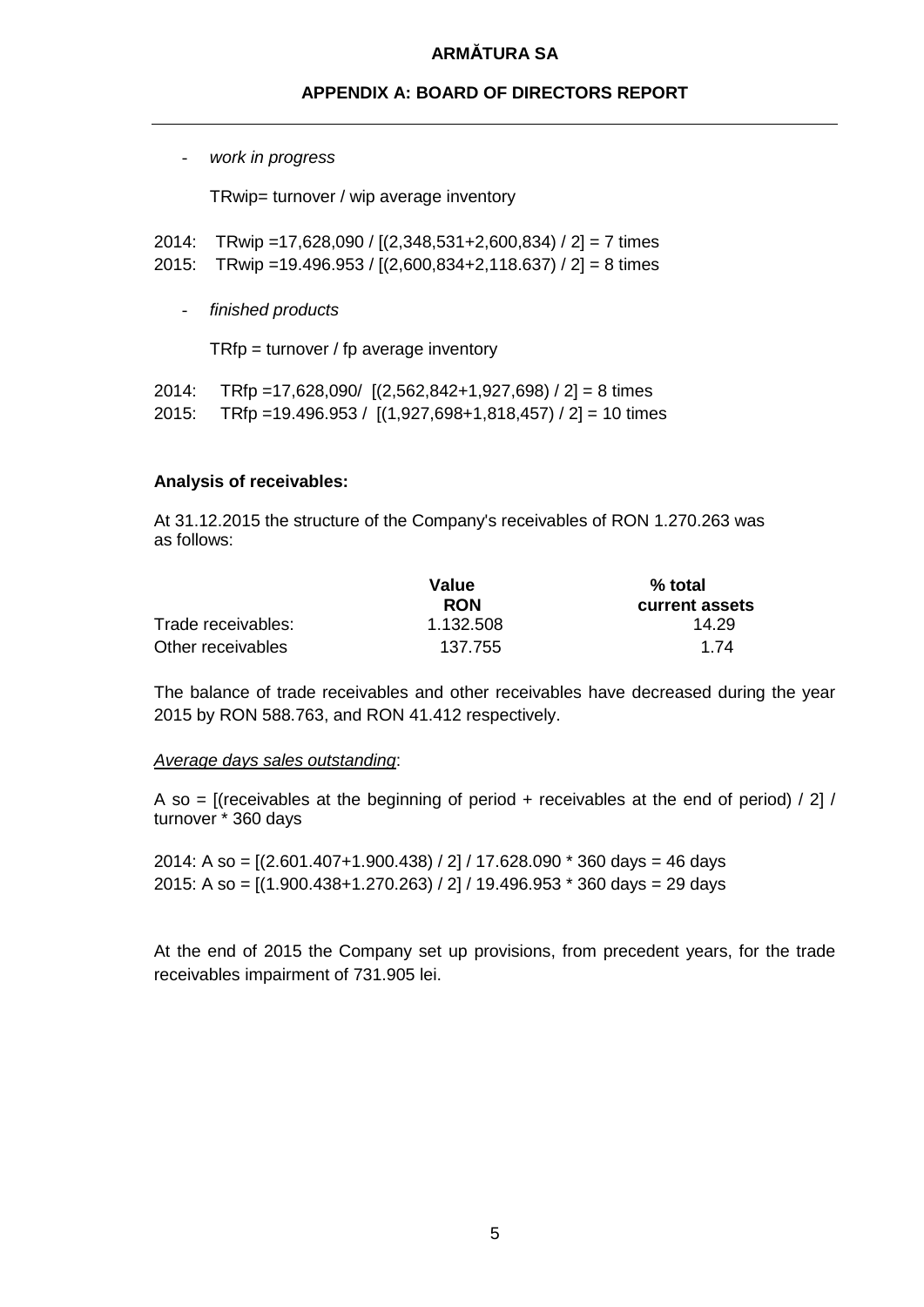# **APPENDIX A: BOARD OF DIRECTORS REPORT**

# **Analysis of payables:**

At 31.12.2015 the structure of the Company's payables was as follows:

| Category                                                           | <b>Balance (RON)</b> |
|--------------------------------------------------------------------|----------------------|
| Suppliers (including affiliates)                                   | 5.387.068            |
| Capital settlements with shareholders                              | 100                  |
| Payables to staff                                                  | 160.538              |
| Liabilities with related personnel's leaves not taken              | 125.649              |
| Tax liabilities and social security liabilities                    | 173.818              |
| VAT                                                                | 81.457               |
| Wage type income tax                                               | 55.802               |
| Amounts payable to credit institutions credit (including interest) | 22.622.500           |
| <b>Crediting customers</b>                                         | 168.271              |
| Other payables                                                     | 1.375.389            |
| <b>TOTAL</b>                                                       | 30.150.592           |

## **Analysis of the credits and other loans:**

.

At 31.12.2015 the Company had a credit from its shareholder Herz Armaturen GmbH of 5 million Euros to pay the Company's debts (RON 22.622.500 lei).

The credits were guaranteed by a mortgage of the assets owned by the Company.

# **Statement of Financial Position at 31.12.2015**

The statement of financial position at 31.12.2015 includes: the net turnover, the revenue and expenses for the year, grouped by their nature, as well as the operational result.

| Item |                         |        | <b>Financial year:</b> |            |
|------|-------------------------|--------|------------------------|------------|
| No.  | Index name              |        | 31.12.2015             | 31.12.2014 |
| 1    | Net turnover            |        | 19.496.953             | 17.628.090 |
| 2    | Operating result        | Profit |                        |            |
|      |                         | Loss   | 1.317.441              | 1.743.426  |
| 3    | <b>Financial result</b> | Profit |                        |            |
|      |                         | Loss   | 690.567                | 494.600    |
| 4    | Gross result            | Profit |                        |            |
|      |                         | Loss   | 2.008.008              | 2.238.026  |
| 5    | Deferred income tax     |        | (9.163)                | 27.877     |
| 6    | Net result              | Profit |                        |            |
|      |                         | Loss   | 1.998.845              | 2.265.903  |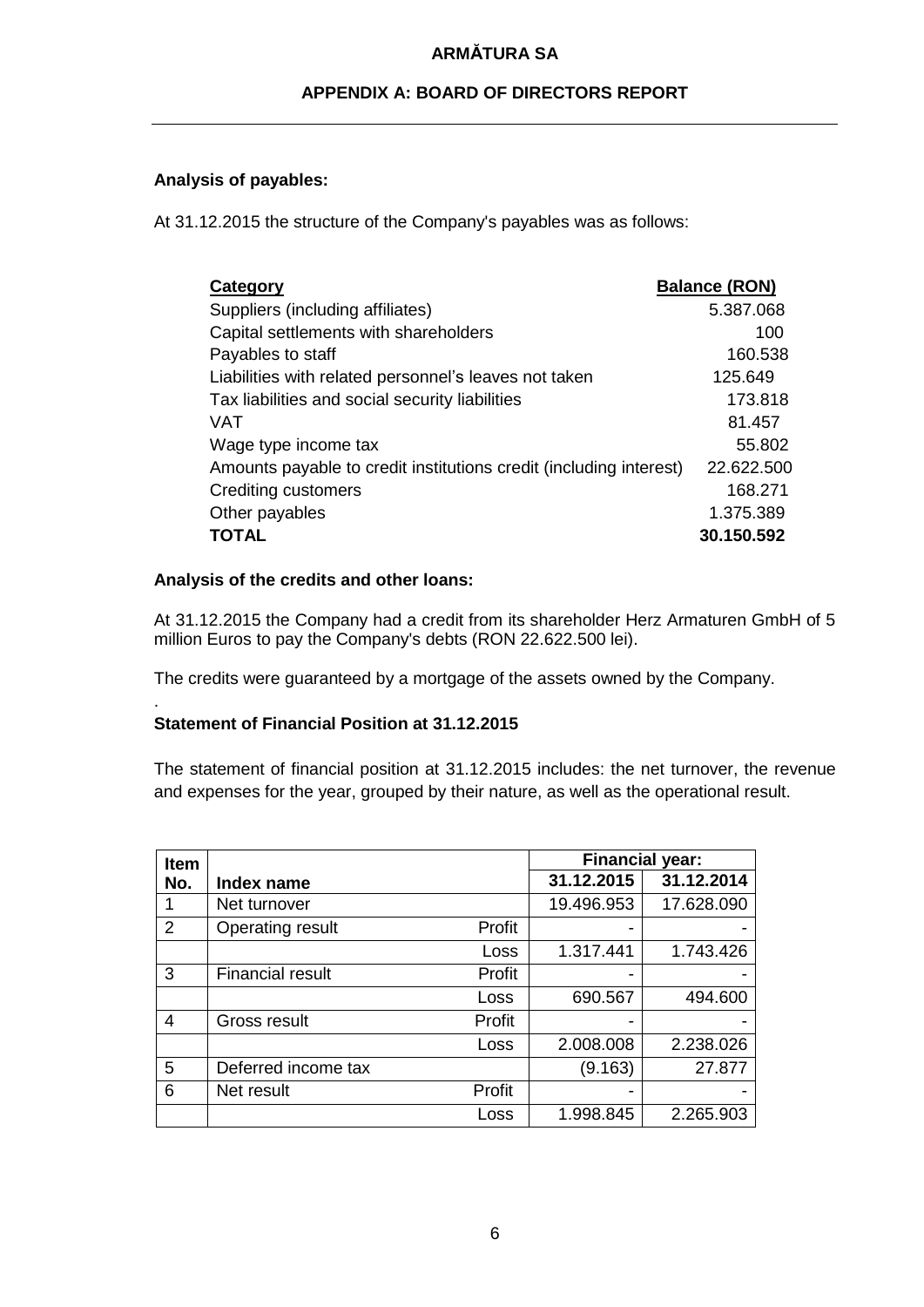## **APPENDIX A: BOARD OF DIRECTORS REPORT**

#### **The Company's predictable results:**

The probable results of the Company for 2015 are presented in the Revenue and Expense Budget, which estimates that the turnover will slightly increase compared to 2014, as well as in the Investment Budget.

#### **Risks and uncertainties:**

The management of the Company constantly identifies, analyses and develops strategies to control the risks it is exposed to during its course of business.

Since a significant part of the Company's sales are exports, a risk that is closely monitored is the foreign currency risk.

In addition, due to the fact that the Company is operating in a global economic environment, the fluctuations of the market demand bear an influence on the financial performance of the Company.

In the context of the general economic environment, the management of the Company closely monitored the liquidity risk and the cash flow risk, and tried to find the best solution to control these risks, which included, inter alia: analysis of the maturity dates of payables, efforts to collect receivables, optimum utilisation of banking resources, etc.

On 07 March 2013 the Extraordinary General Meeting of Shareholders decided to reduce the share capital to "zero" and, at the same time, to increase it to RON 4,000,000 by cash contributions of the Company's shareholders. The completion of this operation failed because shareholder Radu Bugică challenged this decision at the Commercial Court of Cluj, a claim registered under file no. 817/1285/2013, and the decision of the EGMS was nullified by the court through a final decision. The only financial loss the Company incurred was related to the failure to solve the issue concerning the equities, which, at 31.12.2015, represented less than 50% of the share capital. The main reason for this annulment was that prior to the approval of the reduction and increase of the share capital the Company did not organise an EGMS to discuss the dissolution and liquidation of the Company.

On 29.04.2014 an EGSM was held that rejected the proposal of the Board with respect to the dissolution and liquidation of the Company, and the Company was given a year to make a proposal to the shareholders to resolve the issue of negative share capital recorded at the end of 2014.

On 12.02.2015, the Shareholders' General Meeting decided to reduce the Company's share capital from RON 4.000.000 to 400.000 by reducing the number of shares from 40.000.000 to 4.000.000 registered shares and simultaneously increase the shared capital from RON 400.000 to RON 4.000.000 by a cash influx. Completion of this operation was not possible until 31.12.2015 because there was no response from ASF to the recorded action of share capital reduction, until the coclusion of the reference year.